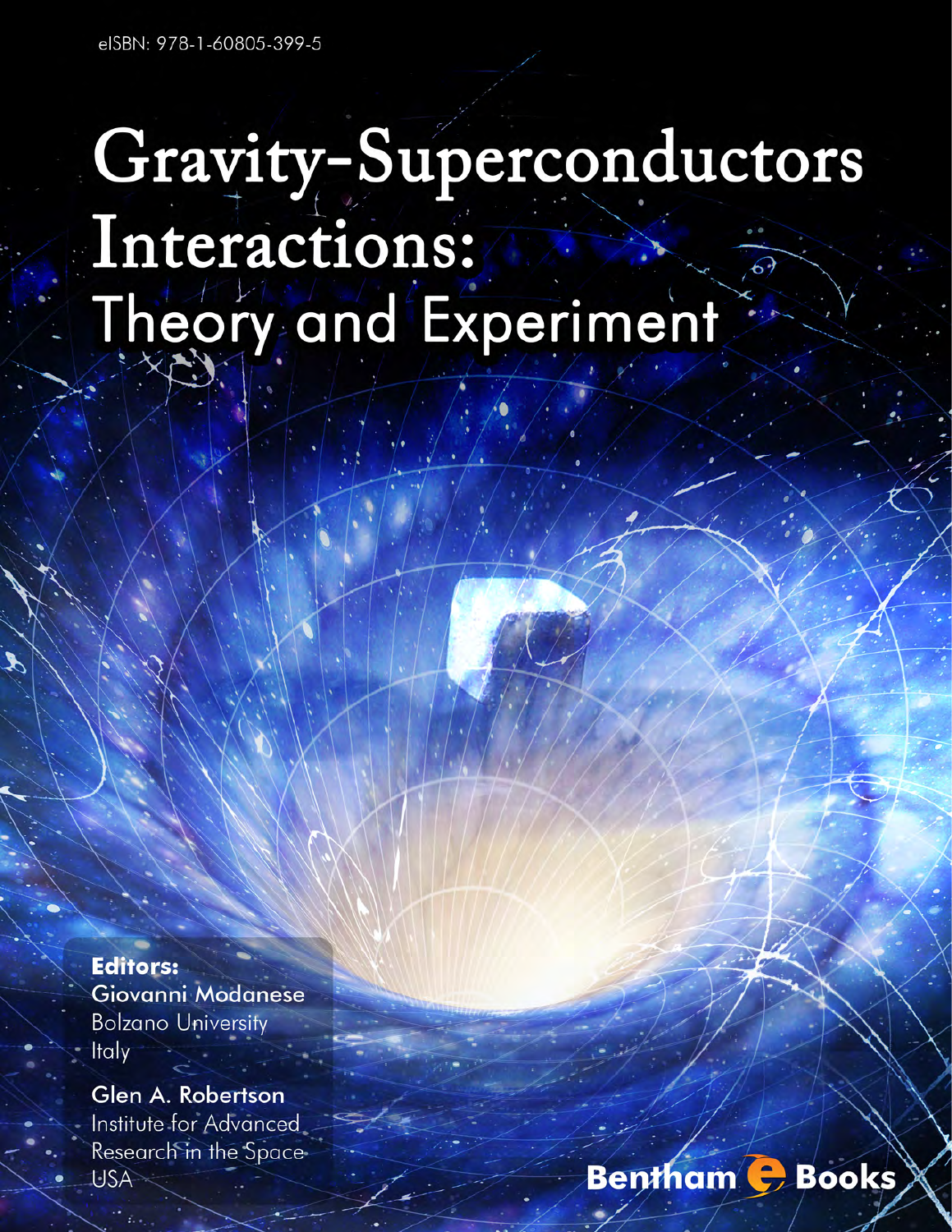#### **FOREWORD**

It is our pleasure to write the Foreword for *Gravity-Superconductors Interactions*, the first eBook to further its goal of presenting to the scientific community the state of theoretical and experimental research concerning the latest results in the emerging field of *physics for novel gravity-like fields* that might represent a new paradigm shift regarding the very nature of gravitation.

We were privileged to work together for several years at the European Space Agency (ESA), experiencing first-hand the immense technical difficulties and extreme cost to place relatively small payloads into low earth orbit. Space propulsion is still dealing with the technologies developed in the 50s and 60s of the last century, and the vision portrayed by Werner von Braun in his famous article in Collier's magazine in 1952, entitled *Man on the Moon*, did not become a reality.

The shuttle era is coming to an end soon, and NASA is thus preparing to fly as soon as possible its next generation space vehicle, *Ares I-X*, a two stage rocket, which, to some extent, is looking like a modernized version of the Saturn V rocket from the Apollo moon program developed by von Braun in the 1960s. In his recent article, T. Jones in Aerospace America, May 2009, is describing clearly the enormous development efforts, the vast infrastructure, and the sophisticated technology required to eventually deliver 25 metric tons of payload into low earth orbit, which is somewhat less than the 29 metric tons of the soon to be retired space shuttle. Despite all the engineering ingenuity, undoubtedly displayed in the design of *Ares I-X*, it is a sobering lesson to learn that these extreme technological efforts will result in a space transportation system of relatively modest capability, but being of highest technological complexity.

The problem is not with the engineering, which even goes beyond the present state of the art. It is linked to the underlying propulsion physics that remains unchanged since the days of ancient Chinese rockets. It is the physical principle of classical momentum conservation which stands in the way of producing an efficient and effective propulsion system. It is the *basic physics* itself that prevents progress. The same holds true in the field of energy generation, especially fusion which may be out of reach as was discussed in the recent article by M. Moyer entitled *Fusion's False Dawn* in Scientific American, March 2010. As it seems, only *novel physics* can overcome this barrier.

Therefore, the motivation to further exploring the mysterious nature of gravitation is understandable, aiming beyond Newtonian (Einsteinian) gravity. Gravitation has maintained the interest of researchers at every stage in the history of physics, and it became Einstein's quest to unify gravitation with the other forces since 1916, the year he published his general relativity theory. The still unfinished manuscript on his desk, found after he passed away, clearly showed that he was still elaborating on his lifelong dream, namely to extend the description of the force of gravity as geometry, which had worked so marvellously well in the case of gravitation, to the other physical interactions. The *geometrization of physics*, *i.e.,* associating a metric tensor with each physical interaction, is still an open question, and it remains to be understood, if and how this beautiful principle can be extended to encompass all the other forces.

Hence, it should be no surprise that *new theoretical attempts along with experimental work* are presented in this eBook to continue where Einstein was forced to leave off. The quantization of the gravitational field has been unsuccessful, despite great efforts in this direction. The problem may be that the number of fundamental forces is not known, in other words, there is a *belief that only four forces exist* (strong, weak, electromagnetic, and gravitational force). Perhaps gravity is of a more subtle nature than Newtonian gravity, and an interaction between gravity and electromagnetism might exist? At least, the Maxwell equations of electrodynamics and the linearized Einstein field equations, termed Einstein-Maxwell equations, show surprising structural similarity.

New gravitational experiments have been published since 2006, and geometrical theories from the 1950s (for instance, by Finzi, Heim, Wheeler) were extended and combined with concepts of modern physics (symmetry, symmetry breaking, London equations, Ginzburg-Landau theory, spacetime as a physical field,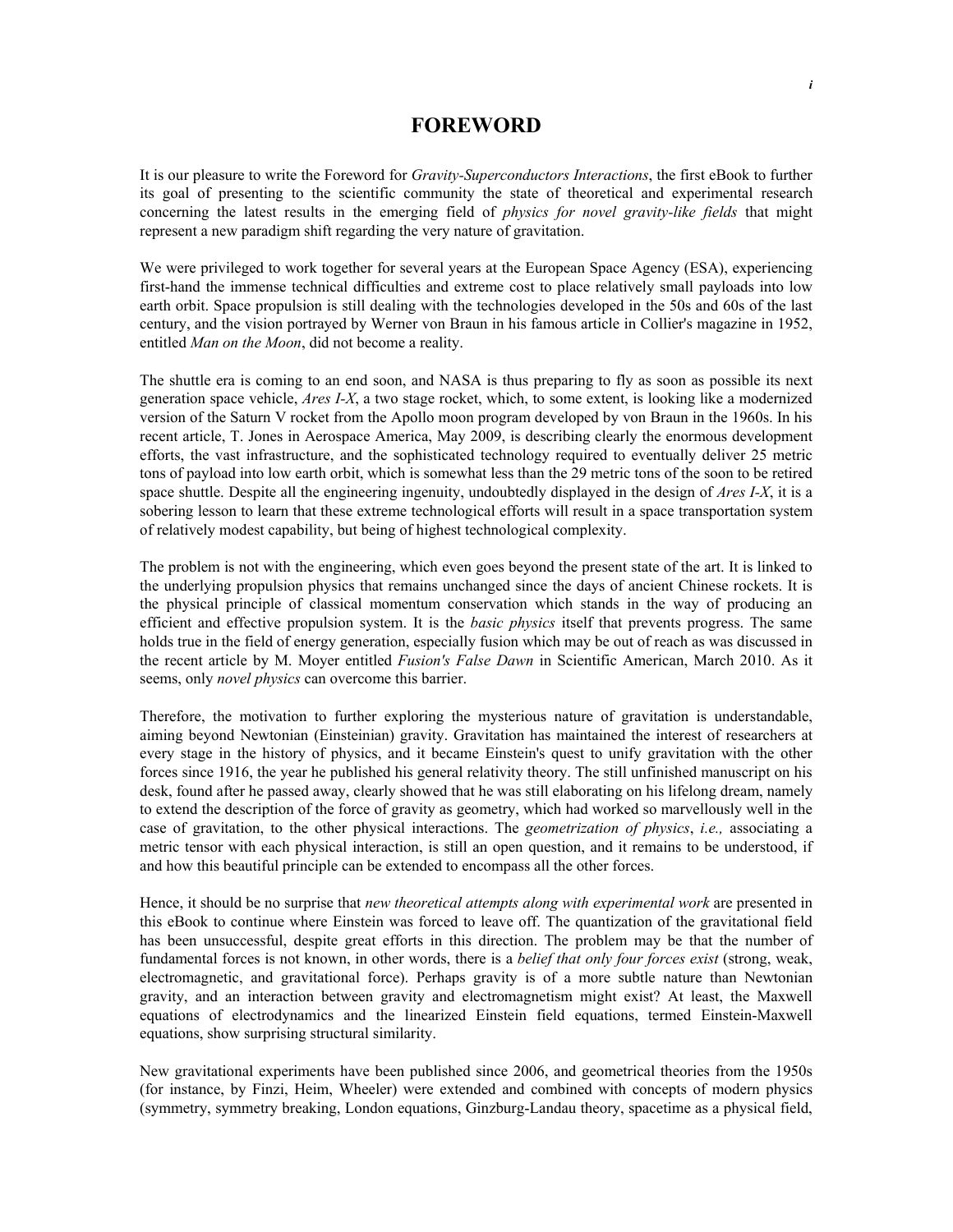*etc.*) and have gained some prominence, trying to explain novel experimental results for extreme gravitomagnetic and gravity-like fields. In his monograph on *Quantum Field Theory*, M. Kaku presents a calculation of the Coleman-Weinberg potential that might be employed to calculate the coupling strength for the extreme gravitomagnetic fields. Most recently, as pointed out by A. Zee in *Quantum Field Theory in a Nutshell*, gravity might be the square of two spin 1 fields (it should be noted that particles of spin 1 can be described by Yang-Mills fields), an idea that also might be applicable in the explanation of the experiments on extreme gravitomagnetic fields that are 18 orders of magnitude larger than those predicted by general relativity, and, if confirmed, are outside general relativity. These and other exciting ideas are presented here to the reader, and might shed new light on the nature of gravity as well as the number and type of fundamental forces that exist in Nature.

Novel theories on the geometrization of physics should provide new statements and propositions that unmistakably should lead to recognizable facts, which should, for instance, occur from the existence of extreme gravitomagnetic and gravity-like fields observed at cryogenic temperatures, rather than by speculation or chance. As Einstein felt, the most important objective of any theory is to comprise as few and basic elements as possible without contradicting physical experience in conjunction with practical applications. For example, as presented in this text, a relationship between the different phenomena of electromagnetism and gravitation might have been discovered. Any novel theory must be verifiable by laboratory experiments or astronomical observations. In order to verify a theory, it must provide a procedure on how the measurable information can be extracted. Since experiments do not produce physical principles, any novel theory must produce meaningful forecasts and also be falsifiable.

According to *Dirac's dictum*: a special regulator of a theory that reflects quality is its beauty. Einstein's theory of general relativity is an example of such a theory. The successful geometrization of physics combined with proper symmetries (group theory) would fit this picture as would the experimental generation of gravity-like fields at cryogenic temperatures by symmetry breaking.

In this eBook, these two important topics are addressed and discussed from various points of view. Needless to say, beauty cannot be the sole yardstick for the correctness of a theory or physical phenomenon, and there is always the danger that, for instance, physical models are invented to fit an experimental situation. An example to be remembered are the (non-existing?!) gravitational waves measured by Weber. It is of utmost importance that any discovery is verified by other laboratories before it can be claimed as valid. Verifying gravitational experiments is not an easy endeavour since highly sensitive devices have to be produced and utilized at cryogenic temperatures, often at liquid Helium temperature. Even if experimental findings or theories eventually cannot be verified, one should not denounce the serious experimenter or theorist for failure, since the history of science has shown that every step forward is a complicated venture, needless to say that all programs for novel theoretical models initially contain many unclear points. But this is true even for established theories. The theory of general relativity has unified gravity with inertia. The equation of motion is for material points moving along geodesics. General relativity interprets gravitation in terms of curvature of spacetime that is, the homogeneity and isotropy of spacetime are violated. Energy and momentum conservation are valid only in flat spacetime, Since gravitational waves require the full nonlinear Einstein field equations, the superposition principle does not seem to hold, in contrast to electromagnetic waves. This would be true only in the weak field limit.

Recently, a number of important and interesting experimental results on gravitomagnetic and gravity-like fields, *generated in the laboratory*, have been obtained. Gravitational experiments are notoriously difficult as can be seen from the fact that the physics of gravitational wave astronomy, despite the early efforts of J. Weber starting out in 1969, is still not an established fact.

As was pointed out by the well known theoretical physicist Richard P. Feynman in his now famous lecture, *There's Plenty of Room at the Bottom*, given already in 1960, and published in the journal *Engineering and Science* (February 1960), there occur numerous strange phenomena in the complex situations of solid state physics. He prophetically foresaw an enormous number of technical applications that could arise from such physics. He also mentioned Kammerling Onnes, the pioneer of low temperature physics and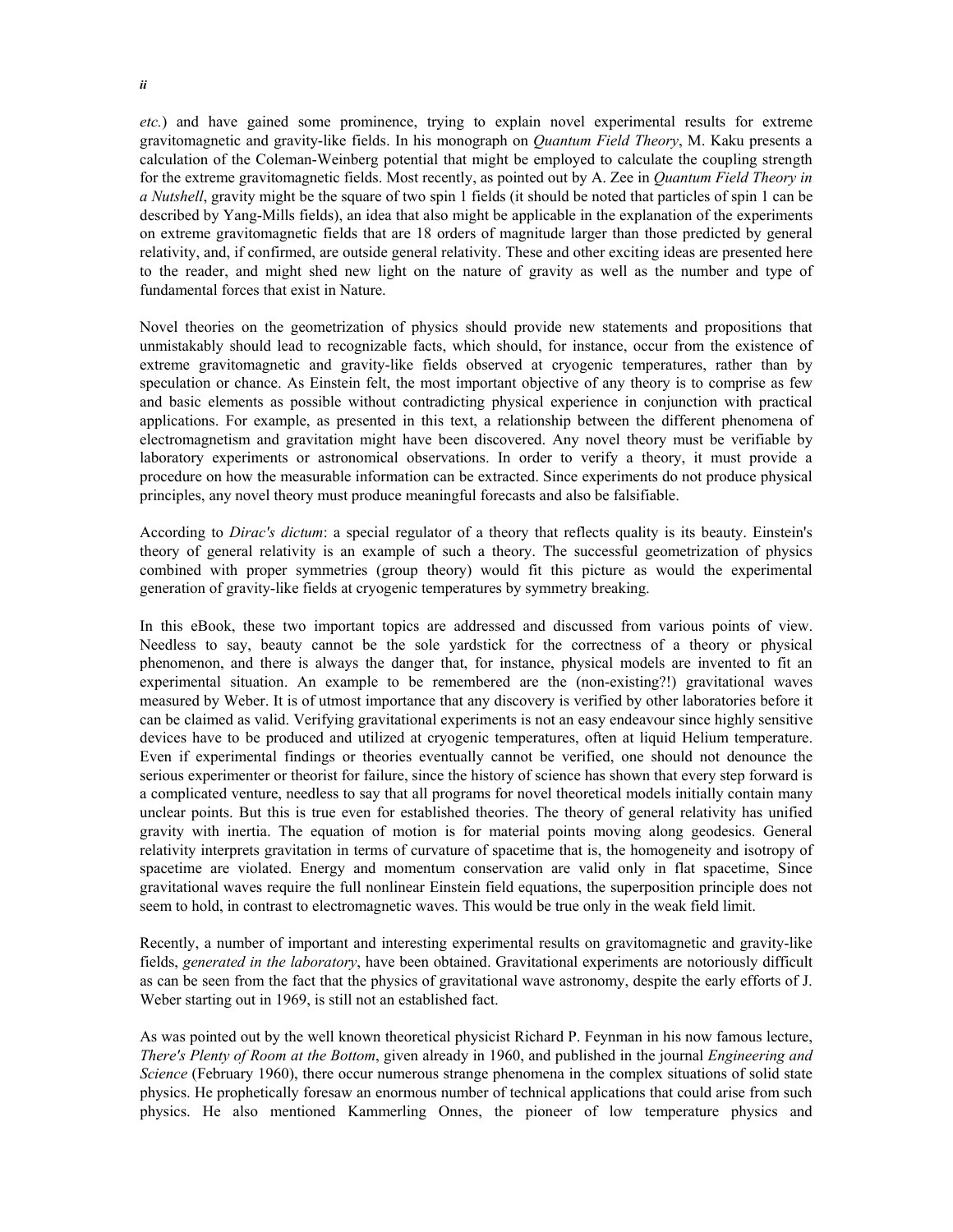superconductivity. Why should it not be possible that a combination of low temperature and solid state physics could lead to strange phenomena and, this is the most important point, to a large number of technical applications, but this time in the field of gravitational engineering? This is what this eBook is all about.

Finally, in order for science to progress, both theorists and experimenters have to be willing to take a certain scientific risk that is, *getting off the trodden path*. If a blind alley is met, the courage to reverse one's direction of research is required. If, however, ideas of novel gravitational fields at cryogenic temperatures turn out to be true, the new scientific age of gravitational engineering might have begun. It also would mean that famous string theory is not the answer or, at least, not the complete answer, and thus will not reveal the secret of the Universe.

Whether or not this eBook is telling the final scientific truth, or even stands for a paradigm shift cannot be decided at this moment. Nevertheless, we are convinced that substantial benefit for the reader does come from it.

*Jean-Marie Muylaert* 

Director, Von Karman Institute Rhode-Sainte Genèse Belgium

*Jochem H. Hauser* 

Professor of HPC, Ostfalia University of Applied Sciences, Germany Scientific Director, High Performance Computing and Communications for Space GmbH, Hamburg Germany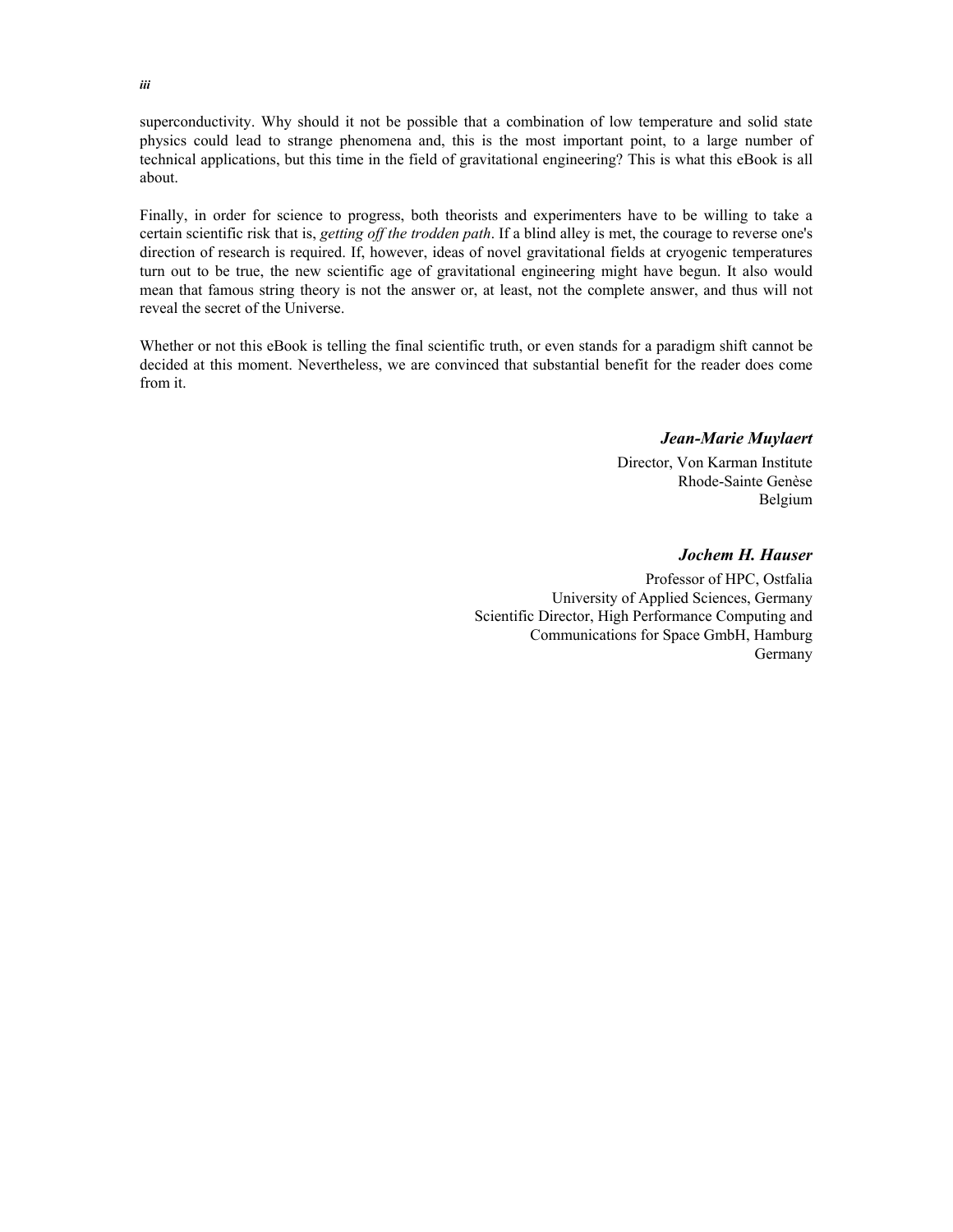# **CHAPTER 11**

## **Emerging Physics for Gravity-Like Fields**

### **Walter Dröscher1 and Jochem Hauser2,\***

<sup>1</sup>Institut für Grenzgebiete der Wissenschaft, Maximilianstr. 8, 6010 Innsbruck, Austria and <sup>2</sup>Faculty H, *Ostfalia Univ. of Applied Sciences, Campus Suderburg, Germany* 

**Abstract:** Based on theoretical ideas under development since 2002, termed Extended Heim Theory (EHT), as well as experiments performed at AIT Seibersdorf, Austria since 2006, it is argued that there is evidence for the *existence of novel gravity-like fields* and thus also *different types of matter*. These gravity-like fields are not described by conventional Newtonian (Einsteinian) gravitation, *i.e.*, by the accumulation of mass. Instead, under certain conditions, they should be producible in the laboratory by small ring or disk shaped masses rotating at cryogenic temperatures. *EHT*, in describing these novel fields, postulates six fundamental physical interactions, three of them of gravitational nature. The two additional gravity-like fields may be both attractive and repulsive. It is further argued, based on both *EHT* and experiments, that these gravity-like fields are outside the known four physical fundamental forces, and may result from the conversion of electromagnetic into gravitational fields. The gravitomagnetic effect of these fields is found to be some 18 orders of magnitude larger than classical frame dragging of General Relativity. This fact seems to be in accordance with recent experiments performed at AIT Seibersdorf. A non relativistic semiclassical model will be presented as an attempt to explain the physical nature of the novel gravity-like fields. There seems to be a special phase transition, triggered at cryogenic temperatures, responsible for the conversion of electromagnetic into gravitational fields. The features of the six fundamental physical interactions are utilized to investigate the potential of the novel gravity-like fields for propulsion purposes as well as energy generation.

**Keywords:** Gravitational forces, theories of gravitation, superconductors, general relativity, gravitomagnetism, novel gravity-like fields, fundamental physical interactions, extended heim theory, phase transitions, classical frame dragging, geometrization of physics.

#### **1. PHYSICS OF GRAVITY-LIKE FIELDS**

Physics, as we know it, is based on the belief of the existence of exactly four fundamental forces. There are two long range forces (interactions) electromagnetism and gravitation. Gravitation is believed to be always attractive, while electromagnetism can be both attractive and repulsive. The bosons that mediate the force between the charged particles that is, particles having mass and/or electric charge, are the hypothetical graviton and the photon, respectively. The other two interactions are the weak force ( $\beta$  decay) and the strong force (atomic nuclei), which are of short range, *i.e.*, their range is about  $10^{-15}$  *m*. The two cornerstones of modern physics, general relativity and quantum theory, are predicting highly different magnitudes of the energy of the vacuum, whose ratio is about  $10^{120}$ , which means the error is in the exponent [51]. This might be an indication that physics as it is understood at present is not complete and has to be complemented by novel concepts in the form of additional interactions.

Based on ideas, first proposed by Heim in the late 1950s, a so called poly-metric tensor has been constructed by the authors. In this article the main physical concepts leading to the proposed six fundamental forces are presented; the details can be found in the references (see Section 2). These theoretical concepts are termed *Extended Heim Theory* (*EHT*), though *EHT* does not have reached the status of a theory, but should be conceived as a *phenomenological model* to explain the existence of the six fundamental forces. These concepts demand two additional gravity-like fields that may be both attractive and repulsive originating from an interaction of electromagnetism and gravitation as well as new types of matter. Therefore, there should exist six fundamental interactions, three of them of gravitational type. It was

**<sup>\*</sup>Address correspondence to Jochem Hauser:** Faculty H, Ostfalia Univ. of Applied Sciences, Campus Suderburg, Germany; E-mail: jh@hpcc-space.de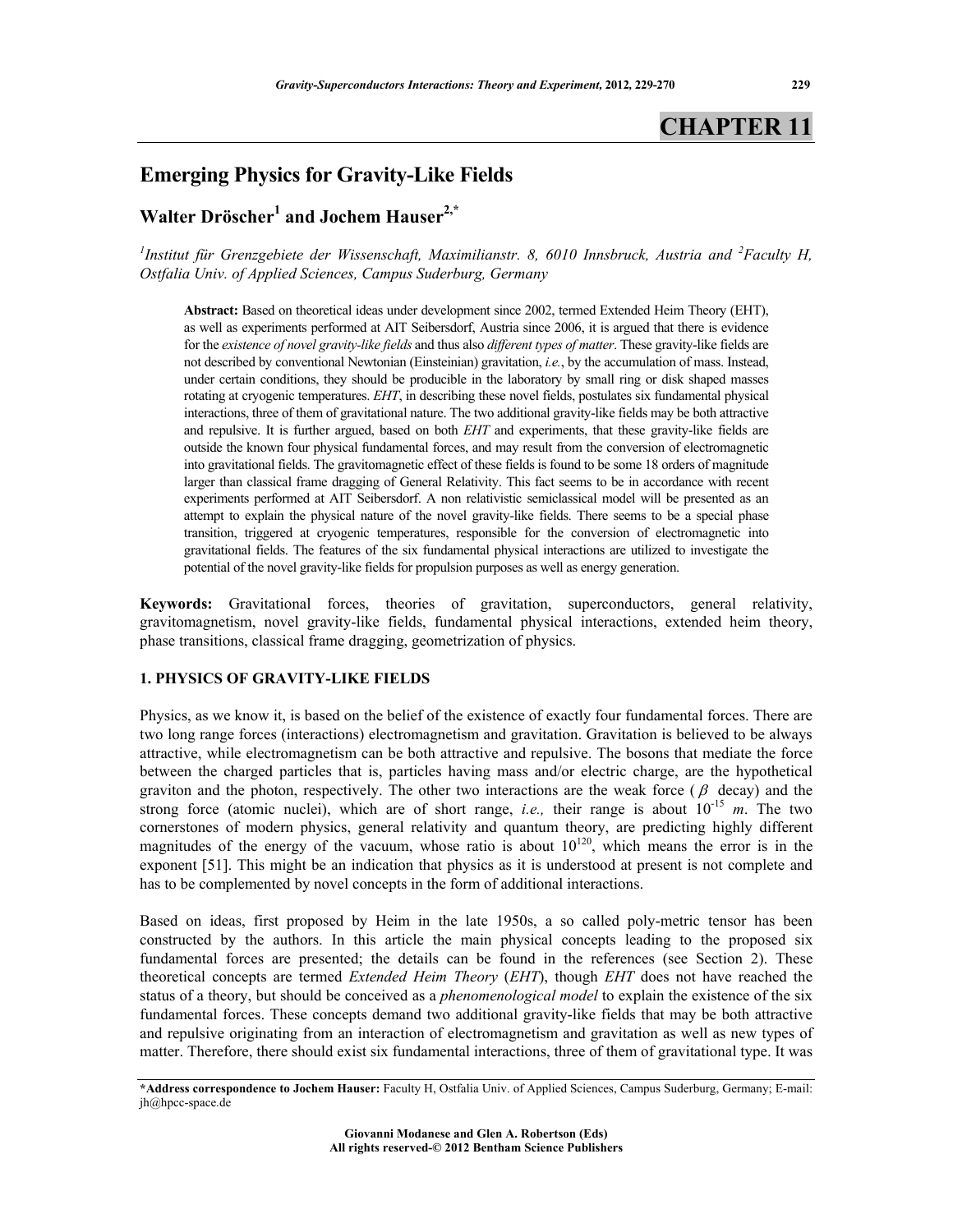quite unexpected when in 2006 experiments were published on the existence of gravity-like fields by Tajmar *et al.* performed at AIT (Austrian Institute of Technology) and in 2007 by Graham *et al.* (Section 1.3). Also, the NASA-Stanford Gravity-Probe B experiment might have been subjected to these gravity-like fields, see below. These novel fields, *if confirmed*, may have the potential to serve as a basis for a completely different technology on transportation, as well as energy generation.

Hence, it is of great interest to obtain at least a heuristic understanding of the underlying physical phenomena and to establishing rules for the scaling of the gravitational effects that are of non Newtonian type. In this article we consider possible applications to propulsion, but the concepts can be directly employed to any type of transportation and might also aid in the stabilization of fusion plasmas. The physics of space flight is based on the century old rocket equation that is an embodiment of the conservation of linear momentum [52]. As a consequence, chemical rockets, which are the most powerful propulsion systems of today, are flying fuel tanks. In the following paragraph, a brief discussion of the advanced concepts for space propulsion is presented. It should be noted, however, that all of the physical principles presented have been known since the 1950s, but no significant progress regarding their technical realization was made [1-5].

#### **1.1. Recent History of Gravity-Like Field Experiments**

During the last two decades, numerous experiments related to gravity shielding or gravitomagnetic interaction (coupling between electromagnetism and gravitation) were carried out. In the 1990s a Russian scientist claimed to have measured gravitational shielding. However, Woods *et al.* [6] have delivered experimental evidence that these two claims cannot be substantiated. This kind of gravitational shielding does not seem to exist. In 1997, a Japanese free fall experiment using an encapsulated spinning gyro [7] reported differences in free fall time depending on the direction of rotation. The authors concluded that an asymmetry (parity violation) caused the generation of anti-gravity. But the equations of motion for a free falling body in an atmosphere are highly complex, because of aerodynamic lift and drag (pressure drag, friction drag) that also may be time dependent. Although the spinning gyro was encapsulated, it might have transferred angular momentum, for instance, by friction effects, to the free falling body causing a rotation of the body. This rotation would have changed the free fall time. If the gyro had a small geometrical asymmetry, a rotation in one direction (18, 000 rpm) might cause a transition from laminar to turbulent flow, and thus may lead to a different transfer in angular momentum, depending on the direction of rotation. Since the authors do not address these possible sources of error, it cannot be decided whether or not this set of experiments is reliable. The experiments were conducted at room temperature.

Hence, the conclusion concerning the above experiments is that they must be considered as incorrect or, at least, inconclusive, and therefore are not considered in our experimental analysis.

#### **1.2. Theoretical Concepts for Geometrization of Physics**

On the theoretical side, most advanced physical theories like string theory, grand unification theory, or super-symmetry under development for several decades and aiming at unifying the four known fundamental forces, do not predict any additional physical interactions. In addition, they require a higher dimensional space, but so far there is only evidence for the existence of four-dimensional spacetime. On the other hand, the geometrical concept of Einstein [8], trying to geometrize physics by associating a metric tensor with each known interaction, has been abandoned long ago by theoretical physicists, since all attempts by Einstein and others in constructing a metric which encompasses all physical interactions proved to be unsuccessful. Since then, this concept is believed to be valid for gravitation only.

However, in the 50s of the last century the German physicist Heim and the Italian mathematician Finzi presented novel ideas on how to construct a polymetric describing all physical interactions in order to revive the powerful geometric idea of Einstein. Heim introduced the concept of a six-dimensional space, interpreted and utilized by us as an internal space, possessing three subspaces and constructed several metric tensors that he associated with physical interactions. In Extended Heim Theory *EHT* as proposed by the authors [9, 10], these ideas were extended to an eight-dimensional internal space by adding the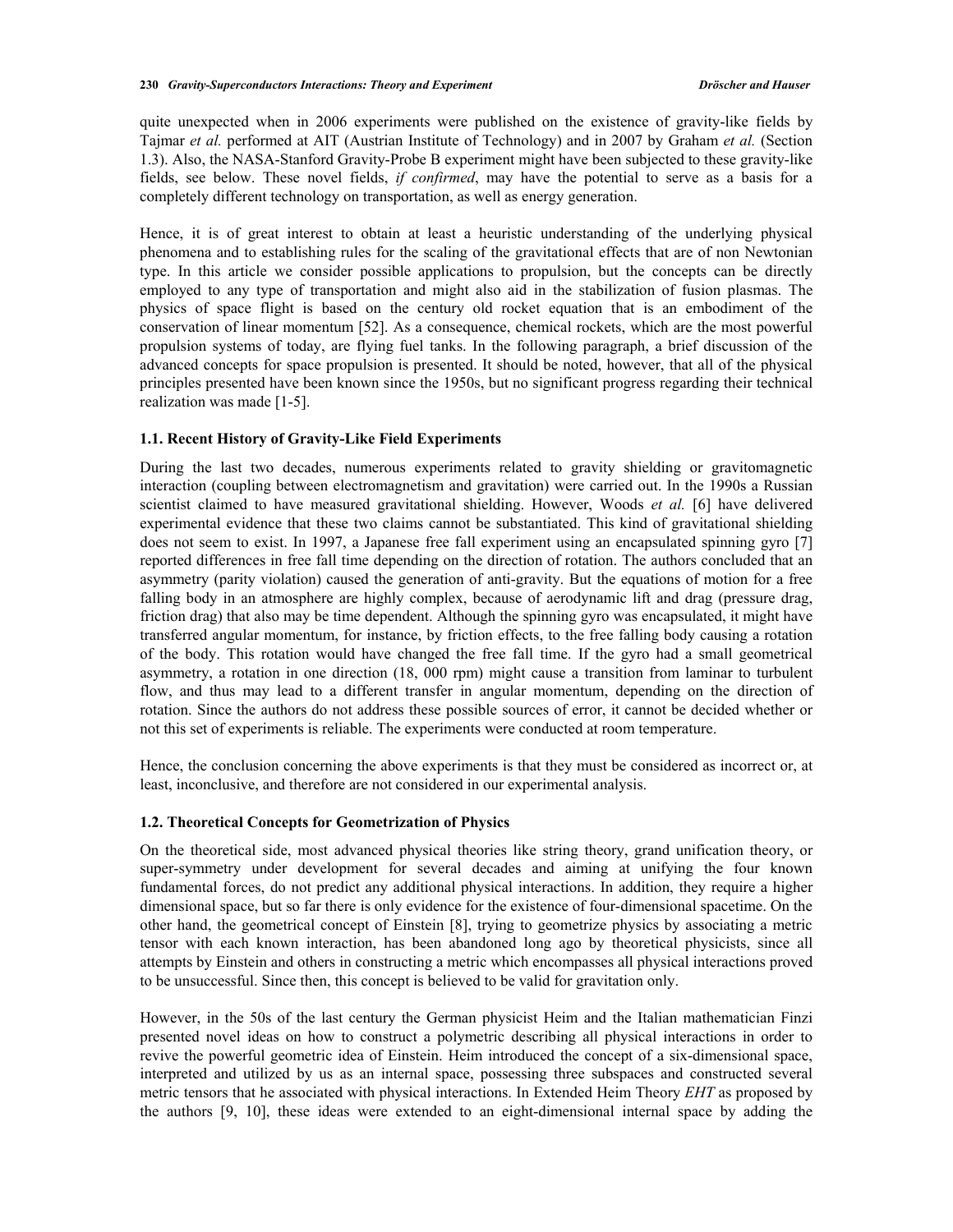subspace  $I^2$  that enables the exchange of information among physical systems. Consequently a total of 15 metric tensors (termed Hermetry form which stands for physical meaning of geometry) are constructed. It should be noted that the name Extended Heim Theory is not really appropriate in that *EHT*, at least at present, is only a collection of ideas on the geometrization of physics for determining the number and type of all fundamental physical interactions. The name of Heim is used, since he was the first one to constructing a poly-metric or multiple metric by employing the idea of structured (internal) space.

The most important aspect of *EHT* is that it postulates the existence of six fundamental interactions. The additional two gravity-like fields predicted by *EHT*, might serve as the basis for a completely novel propulsion principle based on force fields. In other words, according to *EHT*, it should be possible for a space vehicle to generate its proper gravity-like field capable of accelerating the vehicle against its reference frame. Such a propulsion scheme would work without propellant. Even if such an acceleration field would be weak compared to the acceleration on the surface of the Earth, but it may be large when compared with today's state of the art ion propulsion that delivers a thrust of about 20 mN, and, if sustained over a long enough time, the  $\Delta v$  would be substantial.

The question, of course is, does there exist any experimental evidence of such fields? Surprisingly, the answer seems to be *affirmative*, and the recent experiments presented in the following section, might be a first sign for the existence of novel physical interactions. If this turns out to be true, a propulsion scheme based on the concept of a gravity-like force field might be realizable, since the technology, derived from the novel gravity-like fields, should be *substantially easier to realize than chemical propulsion*, once the underlying physics is completely understood.

#### **1.3. Existence of Additional Gravitational Force Fields**

Up to 2006, to the knowledge of these authors, no credible experiments on novel physical forces existed. However, on 23 March 2006, the European Space Agency (ESA), on their webpage, announced novel experimental results, reporting on the generation of gravitomagnetic and gravity-like fields (acceleration or artificial gravitational field in the laboratory [11-13]). So far several different interpretations of this phenomenon have been given by the experimenters; the latest one indicates that the effect is due to the action of the liquid He itself. A different physical interpretation of these experimental results, based on the existence of two additional gravity-like fields, for instance, was published in [10].

Since 2006, Tajmar *et al.* [11-13] have refined their experimental setup, repeating their experiments. In July 2007, Graham *et al.* [14] published a paper seeing a similar effect for a superconducting lead disk, but using a completely different measurement technique. However, the sensitivity of their laser-ring gyro was about two orders of magntiude less than the equipment of Tajmar, so their results are *not conclusive*. In September 2007 Tajmar *et al.* [13] published a comparison between the two sets of experiments. The most recent results by Tajmar *et al.* show varying signal strengths depending on the layout of the geometry as well as the materials utilized in the experimental setups A, B, and C employed. *EHT* was used to analyze these experiments and to provide an explanation for the different strengths of the measured gravitomagnetic fields. Moreover, in 2007 results of the Stanford-NASA Gravity Probe B (GP-B) [15, 45] experiment became available. GP-B employed four small, extremely precise gyroscopes in the form of Nb coated quartz spheres at liquid He temperature as its main tool for detection of geodetic (spacetime deformation by a static mass) and frame dragging (spacetime twisting by a rotating mass) effects. Since in GP-B there are two pairs of counter-rotating superconducting niobium coated quartz spheres, each of the two gyros in a pair should feel the presence of the gravitomagnetic field generated by its partner. This situation bears a certain similarity to Tajmar's and Graham's experiments (see Section IA [10]). According to *EHT*, an extreme gravitomagnetic field should be observed, that is completely different from the gravitomagnetic field predicted by *GR*, leading to substantial *gyro misalignment (i.e.,* spacetime *twisting acting as a force that pushes on the gyro axis and forces it out of alignment as it circles around the Earth)*. Second, a tangential gravity-like field (acceleration field) should be observed, generated by the rotation of a gyro in the spatially non-homogenous gravitomagnetic field of its partner, where one of the gyros is *accelerated* and the other one is *decelerated*. Therefore, the misalignment of the axes of the GP-B gyroscopes over time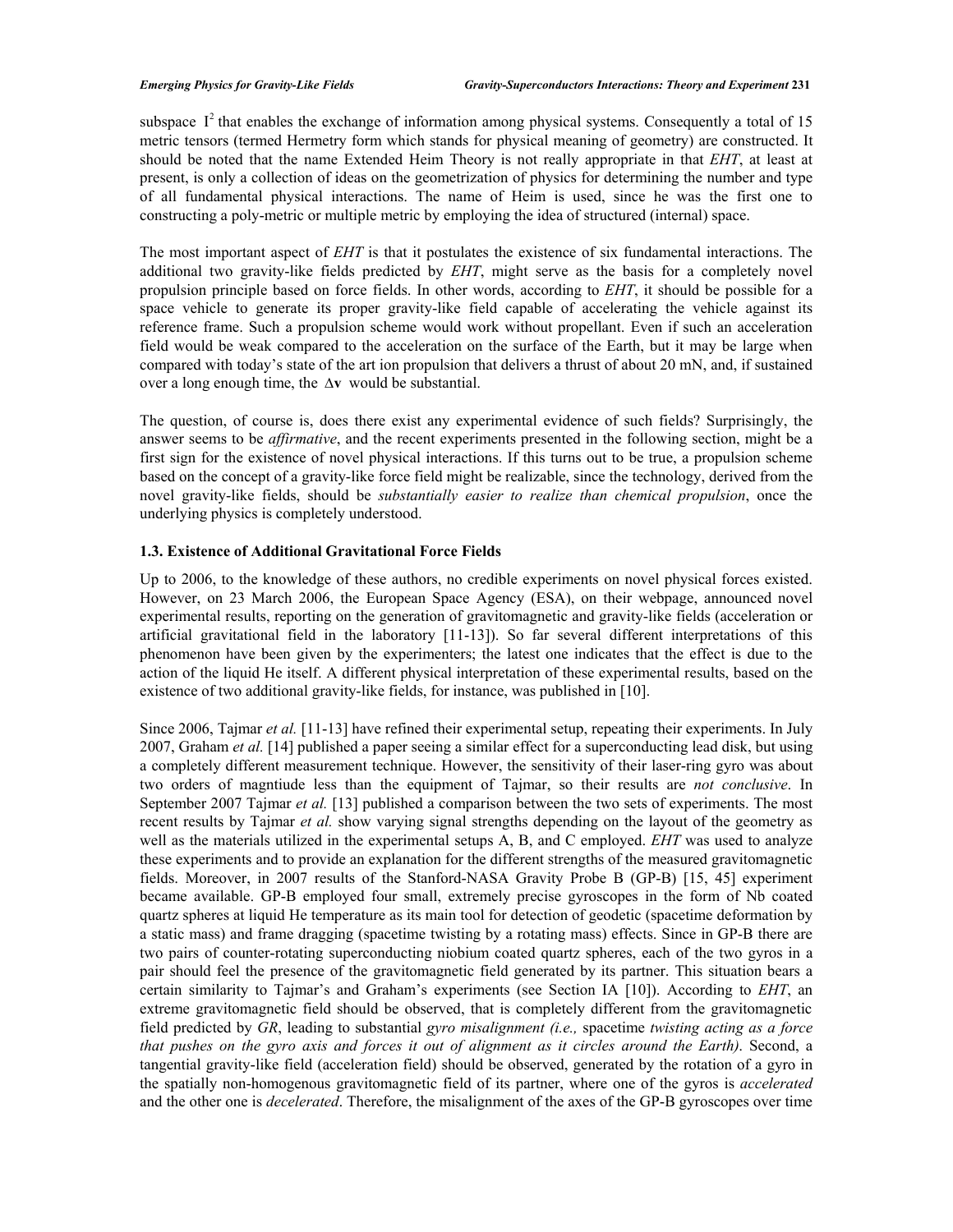should not be completely explainable by conventional assumptions like electrostatic forces between the housing of the gyro and the gyro surface *etc.* The same holds true for the second gyro anomaly, namely the measured gyro frequency shifts in GP-B, meaning that one of the gyros in each of the two gyro pairs was accelerated over the measuring period of 10 months, while the other one was decelerated. This behavior was analyzed in detail [16-20]. It has been shown that there is room for this so called *Tajmar effect*, but, because of the other sources of misalignment present, it cannot be concluded that the extreme gravitomagnetic fields have been generated in GP-B.

The generation of gravitomagnetic and/or gravity-like field(s) in all three sets of experiments, namely by Tajmar, Graham and GP-B seems to follow a similar mechanism.

- First, an *extreme gravitomagnetic field* is observed for a rotating Nb or Pb ring, sphere, or disk at a specified cryogenic temperature (above the critical temperature,  $T_c$ , for superconducting and therefore *different* from the mechanism of the Cooper pairs), which is many orders of magnitude larger than predicted by *GR*.
- Second, a *gravity-like field* (gravitational acceleration field) seems to be generated by producing a time-dependent gravitomagnetic field. The ensuing gravitational force observed is more in the range of the electromagnetic force. In other words, the coupling constant for the gravity-like field must be completely different from common gravitational coupling. A coupling between electromagnetism and gravitation seems to take place, however, not with Newtonian gravitation.

Hence, we are in the fortunate situation to have at least some experimental data for the validation of these entirely novel physical concepts and models, in contrast to current theoretical physics (*e.g.*, string theory). Arguably, there exist three different types of experiments, employing very different measurement techniques, performed both on *Earth* and in space, but reporting similar physical phenomena.

Regarding the reliability of the experimental results, investigated in [10], it should be mentioned that Tajmar *et al.* [11-13] at the AIT Seibersdorf, Austria (a certified ESA test center) had carried out these experiments over a period of about three years prior to publication. The authors report that a rotating Nb ring of some 15 cm diameter generated a *gravitomagnetic field* below temperatures of about 30 K, *i.e.,* the temperature where the phase transition takes place. In addition, every time the cryogenic Nb ring was subjected to angular acceleration at around 4 K, a *gravity-like field* was measured in the plane of the ring in circumferential direction. The induced acceleration field was opposite to the angular acceleration, following some kind of gravitational Lenz rule. In addition, an acceleration field was also observed when the Nb ring was rotating with constant angular velocity, but undergoing a phase change that is, from the normal to the (superconducting) state. This was achieved by reducing the temperature below 9.2 K, the critical temperature for Nb. Moreover, no acceleration was measured when the Nb ring was in normal conducting state.

*GR* predicts that any rotating massive body (*Earth*) drags its local spacetime around, called the *frame dragging* effect, generating the so-called *gravitomagnetic field*. Since spacetime itself gets twisted, a gyro whose axis of rotation remains invariant, should exhibit a misalignment, since the local coordinate system is no longer inertial. This effect, predicted by Lense-Thirring in 1918, however, is far too small to be seen in any laboratory on Earth. For this reason the GP-B experiment was launched in 2004 after more than 40 years of preparation (see Section IA in [10]). On the other hand, the values measured by Tajmar *et al.* [11- 13] were *about 18 orders of magnitude higher* than predicted by *GR*, and therefore are outside *GR*. They *cannot be explained by the classical frame dragging effect of GR* and would represent a *new kind of physical phenomenon*. In other words, the cryogenic rotating Nb ring, with a mass of about 400 grams, causes approximately the same frame dragging effect as a white dwarf, as was calculated [20].

#### **1.4. Novel Experiment for Vertical Gravity-Like Field**

When analyzing the experiments by Tajmar *et al.* [11-13], it became obvious that an experiment could be devised, demonstrating the generation of a gravity-like field pointing in the *vertical direction* (along the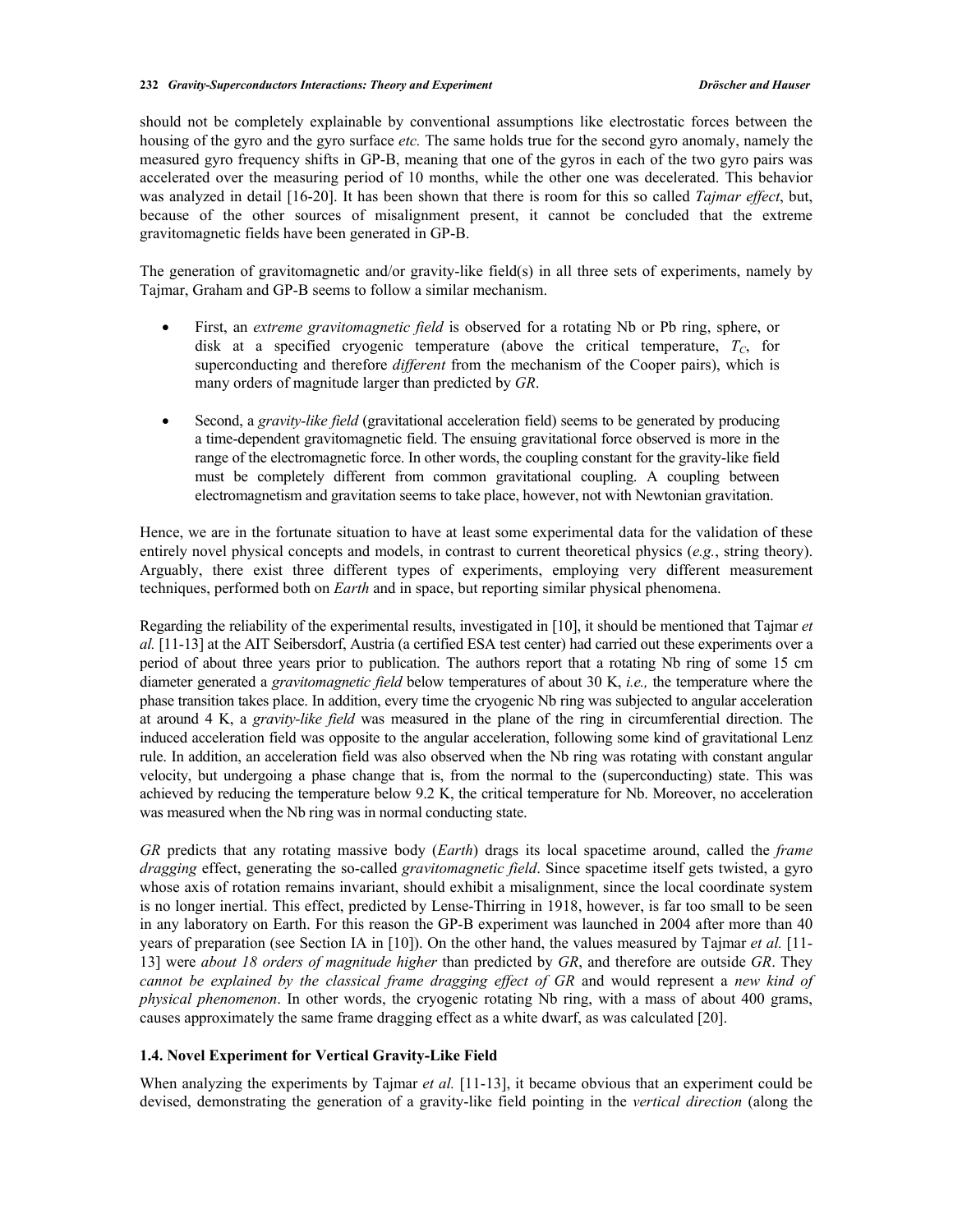axis of rotation) that might be capable of lifting a vehicle from the surface of the Earth [10] if scaled accordingly.

Since this effect only occurs at very low temperatures it is surmised that a *phase change* takes place. In *EHT* the concept of matter is extended to both ordinary and non-ordinary matter. This means that *particles of real and imaginary mass* should exist under spacial conditions. Consequently, the concept of virtual particle is extended also to virtual particles of imaginary mass and real charge. This type of virtual particle is deemed to be responsible for the conversion of the electromagnetic into a gravitational force, which do not necessarily have to form Cooper pairs, but instead might form some kind of Bose-Einstein condensate (although the temperature is much higher), causing these novel physical interactions. Based on calculations of *EHT*, the technical requirements for a vertical gravity-like field, for instance, magnetic induction field strength, current density, supply power *etc. should easily be met with present technology*.

Required values for such an experiment are substantially lower than for the previously proposed experiments that assumed *fermion coupling to achieve vacuum polarization* as discussed in [17].

Extreme caution is needed when announcing novel physical interactions. Several years ago, a novel physical interaction (fifth force) was announced by a group of physicists at Purdue University and Brookhaven National Laboratory (Fischbach, 1986) who claimed to have found experimental evidence for a distinct deviation from Newton's law at intermediate distances between 1 m and 1 km. After four years of elaboration and 12 more experiments, agreement was reached that there was no fifth or sixth force. This time, however, the situation is different in that no geological structure or chemical composition of the environment is of importance. The physical effects measured by Tajmar and Graham are large, and should be clearly reproducible, independent on location and geological formation.

What does theoretical physics have to say about these experiments and physical phenomena? The answer is very short, namely there is no place for these experimental results. According to currently favored string *theory* or any other *supersymmetry theory* nothing should have been measured. What about alternative theories? At present, there are no theories available that are capable of completely explaining these experiments. Using the geometrization approach of *EHT*, the so called doubled coordinate transformation (for instance [26]) that is currently reformulated using the mathematical framework of nonlinear  $\sigma$  – theory [27] in order to obtain a connection between geometry (specific metric tensors also termed Hermetry forms), results in postulating two additional fundamental gravitational like interactions, which are subsequently utilized to analyze all three types of experiments (see Section I in [10]). However, experiments are producing numerous new results, and no final quantitative conclusions are available at present.

#### **2. THEORETICAL CONCEPTS FOR GRAVITOMAGNETIC AND GRAVITY-LIKE FIELDS**

In this section a discussion of the theoretical background for recent experimental results by Tajmar *et al.* [11-13], Graham *et al.* [14], and the Stanford-NASA Gravity-Probe experiments is presented, which shows that there is evidence for additional gravity-like fields. Before, however, the physical fundamentals of *EHT* are discussed, which aims at the geometrization of all physical forces, additional evidence for the existence of gravity-like fields will be evoked stemming from astrophysics observations. These extraordinary phenomena could be related to the recent experiments by Tajmar *et al.* The hitherto unexplained gravitational phenomena in the form of dark matter and dark energy clearly exist, and have been verified beyond doubt by cosmological observations.

#### **2.1. Hints from Cosmology for Additional Gravitational Fields**

In the following, cosmological observations will be discussed that provide evidence for additional gravitational interactions. As will be shown below, *EHT* predicts six fundamental interactions. Three of these fundamental forces are of gravitational nature, which can be both attractive and repulsive. From astrophysical observations it is known that about 4% of the matter in our *Universe* is ordinary (visible)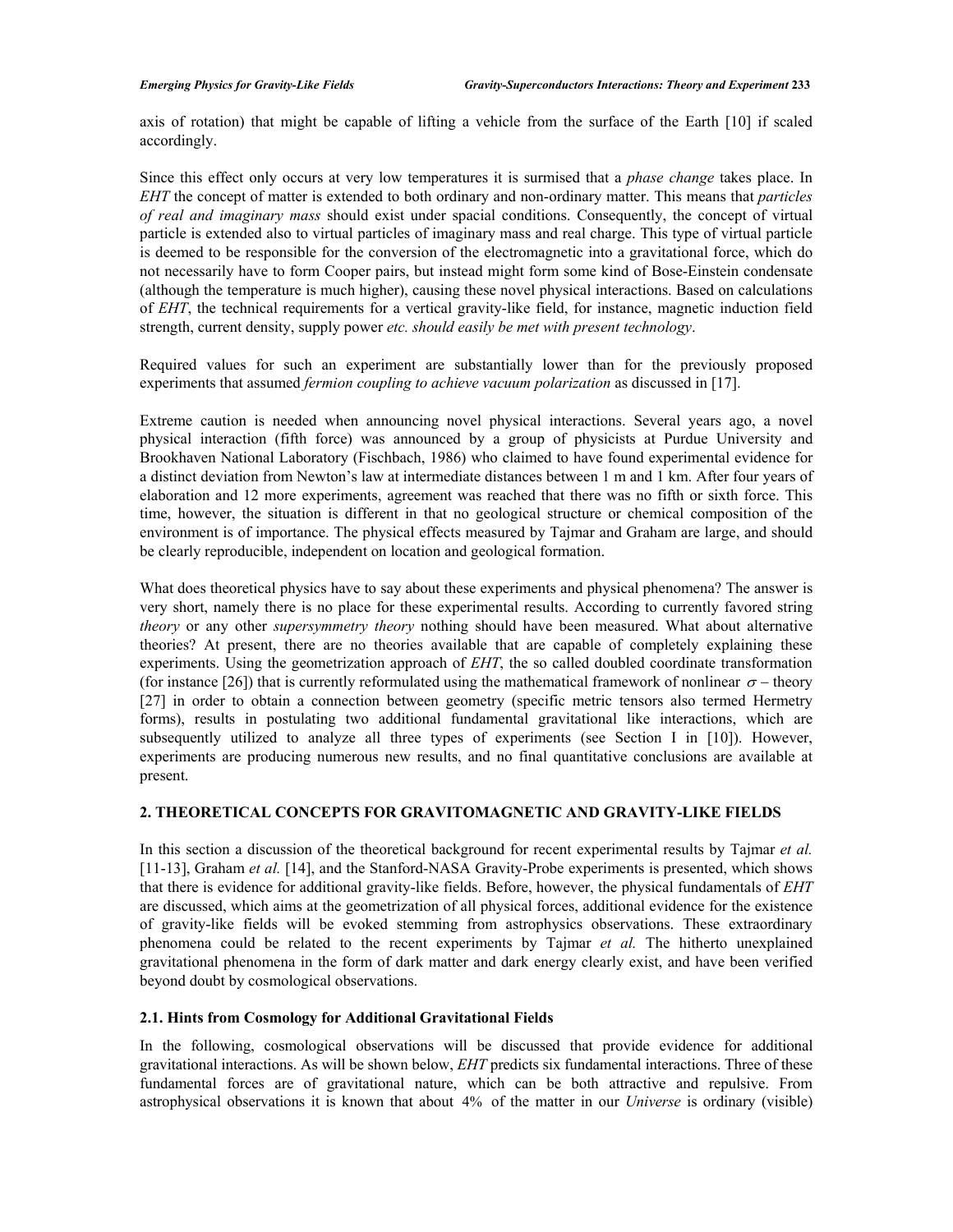matter made of neutrons and protons. This baryonic matter is described by known physics, *i.e.*, the standard model, which now needs 26 free parameters. All the fundamental properties of matter have to be provided to the model. The coupling constants of the four fundamental forces need to be supplied and cannot be calculated from the model. However, galaxy formation requires additional mass beyond known baryonic matter. The current status can be summarized such that a new type of invisible matter (*dark matter*), dominating ordinary matter (about 26% ), exists in the *Universe*, but current physical theory cannot explain its nature. Moreover, observations of very distant Type I supernovae require the accelerated expansion of the *Universe*. This phenomenon is attributed to the so called *dark energy*, which comprises about 70% of the total mass of the *Universe*. Dark energy causes a repulsive force, whose density has changed in the course of the evolution of the *Universe*. The physical properties of this unusual energy are virtually unknown. Both, dark matter and dark energy exhibit gravitational interaction. In quantum theory, gravitation, because of its weakness, is not accounted for. Quantum field theory (QFT) only works because it neglects Newtonian gravity. The situation would become even more severe if two additional gravitational interactions existed, that also cannot be accounted for in QFT. On the other hand, *GR* only explains the gravitational behavior of ordinary matter, *i.e.,* those 4% of the total matter of the *Universe* that are assumed to be known. However, for the remaining 96% of matter present physics does not have a satisfactory explanation.

However, if dark matter and dark energy each are associated with their own proper gravitational interaction, then there exist three gravitational forces that can be both *attractive* and *repulsive*. In addition, there are three non-gravitational forces described by quantum theory (electromagnetism, weak, and strong force). Thus, cosmological considerations suggest that there are six fundamental forces. If this is the case, *novel field quanta* must also exist. The messenger particles for these interactions, as predicted in *EHT*, are identified as gravitophoton ( $v_{gp}^0$ ), which can decay into attractive  $v_{gp}^+$  and repulsive,  $v_{gp}^-$  gravitophotons or, *via* a second decay mode, into a graviton ( $v_g$ ) and a quintessence particle ( $v_g$ , repulsive), for instance see the description in [9, 10, 23-25]. The latter decay mode seems to take place in the experiments by Tajmar *et al.* [11-13]. There is the possibility that one of these unknown gravitational fields might be usable as novel propulsion principle. Furthermore, it might be necessary to *extend the principle of momentum and energy conservation* to both ordinary and non-ordinary matter and including the interaction of the local spacetime filed with these two types of matter [9, 10, 24]. For instance,  $\mathbf{m} + \mathbf{m}' = 0$  where  $\mathbf{m}$  and  $\mathbf{m}'$  denote momentum of ordinary and dark matter, respectively. If only **m** is measured this would be seen as violation of the momentum conservation principle. As will be shown in the next section, *EHT* predicts that photons can be converted into gravitophotons (enabling an interaction between electromagnetism and gravitation), but this type of gravitation is not mediated by the grviton, which only is the messenger particle for Newtonian gravitation. The combined energy densities of attractive  $v_{gp}^+$  (negative energy density) and repulsive  $v_{gp}$ ) (positive energy density) gravitophotons should be zero. It is currently believed that the combined energy density of baryon mass and gravitation add up to zero. However,  $v_{gp}^+$  interacts with ordinary matter and thus generates a force. The repulsive gravitophoton  $v_{gp}^-$  should not interact with ordinary matter since otherwise Newton's law could not be valid; instead, it seems to drive the *Universe* apart at the present time. The total amount of energy extracted from the vacuum would be zero. However, there would be a net effect on ordinary matter the spacecraft is made from. In general, *conservation principles need to be applied to a closed physical system, which includes both ordinary and non-ordinary matter and the local* spacetime *field*.

#### *2.1.1. Geometry and Physical Interactions*

In this section the fundamental ideas of *EHT* are presented with regard to gravitomagnetic phenomena. In Dröscher and Hauser [20] these predictions are compared further with recent experiments. Presenting theory only without experimental validation may lead to the loss of physical reality. Experiment without theoretical insight might lack any deeper understanding, and necessary guidelines for advanced propulsion systems might not be obtainable.

In a series of articles, starting 2002, the existence of additional gravity-like fields was proposed by the authors. In the following an overview of the fundamental assumptions on the underlying physical ideas of *EHT* is presented, which is based on concepts from the German physicist Heim [28, 30] and the Italian mathematician Finzi [32].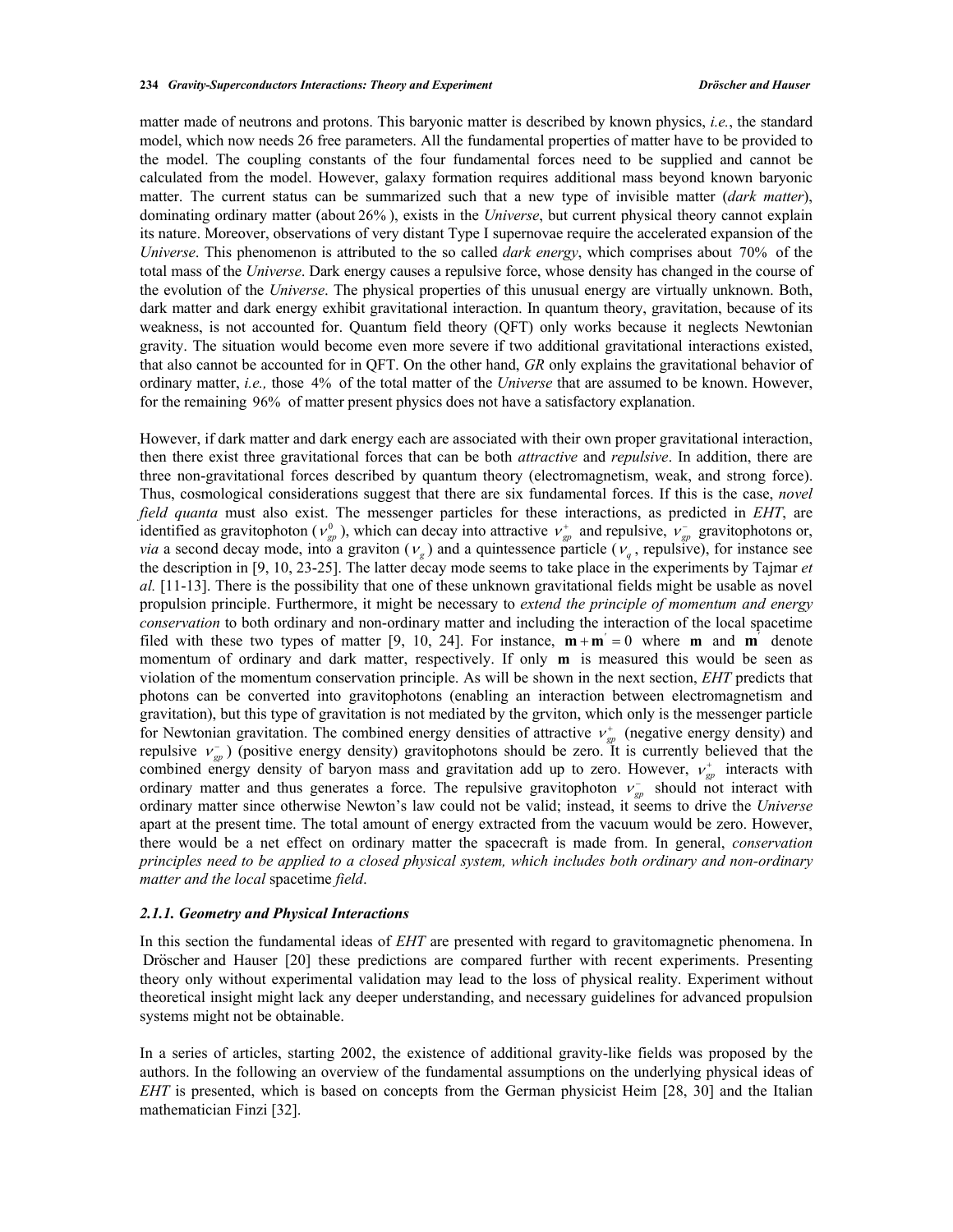#### *2.1.2. Theories with Higher Dimensions*

The approach taken by *EHT* is different from supergravity, supersymmetry or superstring theories, for instance see [33]. These theories increase the number of real physical spatial dimensions to construct a single  $N \times N$  metric tensor to include Maxwell's equations (*i.e.*, the gauge boson for electromagnetic interaction) or the Young-Mills field, in order to describe electromagnetism and the weak and strong interactions. Already in the 1920s additional spatial dimensions were introduced to unify gravitation and electromagnetism. Supergravity increases the number of dimensions further to incorporate matter in the form of quarks and leptons. For instance, in supergravity 11 dimensions are used. Hence the metric tensor would have  $11<sup>2</sup>$  elements, but not all of them are independent. Since the extra dimensions have not shown up in any experiment, they are considered to be sufficiently compactified (Planck length  $l_p \approx 10^{-35}$  *m*), so that present energy probes cannot see any of these additional dimensions. The metric tensor that characterizes *GR* is given on the left of Equation (2). In the theory by Kaluza [34, 37], in order *to unify gravitation and electrodynamics*, the metric tensor is a  $5 \times 5$  matrix, which is depicted on the right hand side. That is, at each point in spacetime a circle is attached, meaning that this dimension is curled up, and thus is not directly visible.

| $\begin{pmatrix} g_{11} & g_{12} & g_{13} & g_{14} \end{pmatrix}$                                                                              |  |  |
|------------------------------------------------------------------------------------------------------------------------------------------------|--|--|
| $\begin{vmatrix} g_{21} & g_{22} & g_{23} & g_{24} \end{vmatrix}$ .                                                                            |  |  |
| $ g_{31} \quad g_{32} \quad g_{33} \quad g_{34} $                                                                                              |  |  |
| $(g_{41} \quad g_{42} \quad g_{43} \quad g_{44})$                                                                                              |  |  |
|                                                                                                                                                |  |  |
|                                                                                                                                                |  |  |
| $\begin{pmatrix} g_{11} & g_{12} & g_{13} & g_{14} \ g_{21} & g_{22} & g_{23} & g_{24} \end{pmatrix} \begin{pmatrix} A_1 \\ A_2 \end{pmatrix}$ |  |  |
| $\Big  \begin{array}{cc} g_{31} & g_{32} & g_{33} & g_{34} \end{array} \Big  A_3 \Big ,$                                                       |  |  |
| $\begin{array}{ c c c c c c c c } \hline g_{41} & g_{42} & g_{43} & g_{44} & A_4 \ \hline \end{array}$                                         |  |  |
| $\begin{vmatrix} A_1 & A_2 & A_3 & A_4 \end{vmatrix}$                                                                                          |  |  |

where  $A = (\Phi, A)$  denotes the four potential of electrodynamics. Adding six or seven curled up spatial dimensions (hypersphere) leads to a single 10 or 11 dimensional metric tensor that describes gravitation, electrodynamics, strong and weak forces as well as quarks and leptons (matter). However, the gravitomagnetic experiments (as is shown in Section II of [10]) would have no place in this higher dimensional metric tensor. Furthermore, there is no evidence for higher spatial dimensions. There is also *no explanation for dark matter and dark energy through this single metric tensor*. This type of metric is termed *monometric*.

Therefore, physics takes place in a space  $M^4 \otimes K$  where  $M^4$  is the four-dimensional spacetime manifold and *K* denotes the compactified additional space. For example, the  $5 \times 5$  metric tensor of Kaluza and Klein, 1926, to unify gravity and electromagnetism has 15 independent components, while Einstein's original metric tensor in our four-dimensional spacetime accounting for gravity only, has 10 independent quantities.

*EHT* differs from this approach in that there is only four-dimensional spacetime, but multiple  $4 \times 4$  metric tensors are constructed, termed Hermetry forms.

*EHT* is described by a *poly-metric*, based on the double coordinate transformation that is derived in the subsequent section. The word *Hermetry* is a combination of *hermeneutics and geometry* that is, a Hermetry form stands for the physical meaning of geometry. Each Hermetry form has a direct and unique physical meaning (for more details see [17, 18, 26]). Each Hermetry is represented by its respective metric tensor (matrix).

No additional spatial dimensions exist in *EHT*. However, as will be outlined in Section 2.3, at each point in spacetime an internal eight-dimensional tangent space, termed Heim space  $H<sup>8</sup>$ , is attached. This picture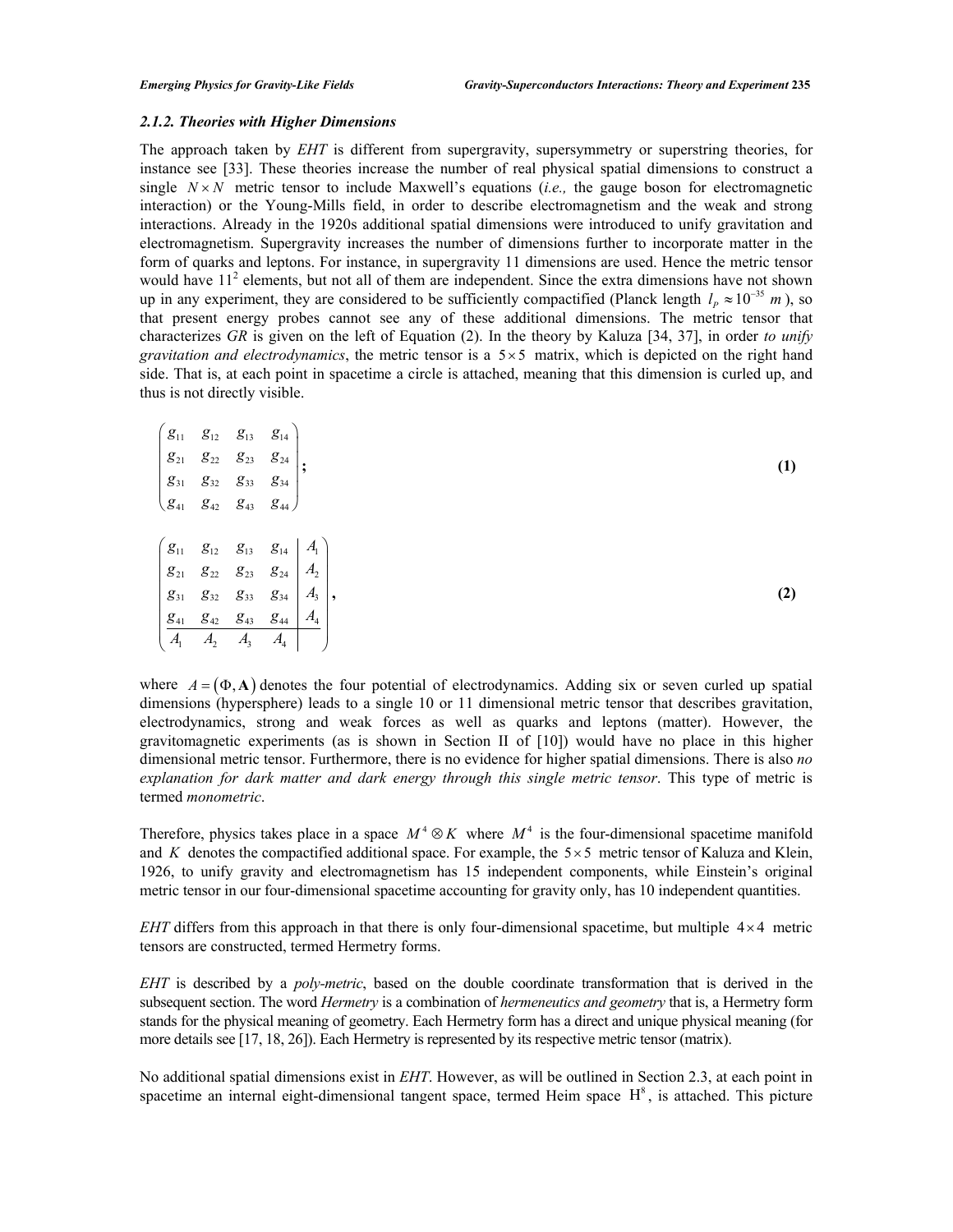leads to the geometrization of physics as foreseen by Einstein [8], and provides a different approach toward unification than string theory.

#### **2.2. Internal Space, Hermetry Forms and Fundamental Interactions**

*EHT* is based on the following four fundamental rules, termed the *GODQ* principle. These rules cannot be derived from more basic principles or mathematical assumptions. Briefly stated: *God quantizes.* Again, these four principles cannot be proved mathematically, but their formulation is based on generally accepted observations and intends to reflect the workings of *Nature*. They simply express the underlying principles that seem to apply in the construction of the *Universe* as least, as this process is understood at the moment. Once accepted, the major physical laws and evolution of the *Universe* should unfold. Needless to say, that *EHT* has not reached this state of development, but the rules of *GODQ* have been employed as the basic guidelines.

- i. *Geometrization principle for all physical interactions* that is, constructing the proper metric tensor for each physical interaction.
- ii. *Optimization (Nature employs an extremum principle)* that is, physical action expressed by its proper path integral.
- iii. *Dualization (duality, symmetry) principle (Nature dualizes or is symmetric and antisymmetric, bits*) that is, determining symmetry groups of both the external space, which is the spacetime field itself  $(M^4 \text{manifold})$ , and the associated internal Heim space  $H^8$ . Conservation principles follow from symmetries of both spaces.
- iv. *Quantization principle (Nature uses integers only, discrete quantities)* that is, discreteness and finiteness of physical quantities as well as discrete nature of spacetime (Smolin: "atoms of spacetime" [54]).

The duality principle holds, in particular, for the *dual structure* of *universal physical* space, namely fourdimensional external spacetime (the stage for physical events) and internal Heim space  $H<sup>8</sup>$  (physical entities, actors, marked by their symmetry groups). Furthermore, the set of 15 Hermetry forms itself can be separated into two classes termed ordinary and non-ordinary matter, see below. Only the graviton belongs to both classes. Experimental physics has revealed that the so called vacuum of space possesses significant physical features, for instance it exhibits the *Casimir* force. Moreover, material particles can be generated out of this vacuum, so there is evidence for the existence of an underlying internal space, and all physical phenomena seem to be based on the existence of these two spaces. Is this were not the case, only geometry would exist. According to B. Heim this was the case in the early *Universe*, until the minimum area (*metron* area) reached a certain smallness, which triggered a phase transition and matter was produced. A short discussion can be found in Dröscher and Hauser [16] in the section on *Speculative Cosmology* and, of course, from Heim Vol I [29] and II [30]. This does not necessarily exclude the big bang, which might be just another name for the phase transition.

#### 2.2.1. Internal Space  $H^8$

For a complete physical description, the internal dynamical physical properties of spacetime need to be taken into account that is, if a general geometrodynamics approach is to be realized. To this end, in *EHT*, an internal eight-dimensional space, *called Heim* space  $H^8$ , comprising four subspaces, see Fig. 1, is attached to each point in spacetime. The subspace structure is introduced by physical arguments. In other words, the symmetry of  $H<sup>8</sup>$  is broken due to this structure. This is the only time an explicit assumption on the structure of  $H<sup>8</sup>$  is made. This generalized concept of universal physical space  $S$ , namely the combination of four-dimensional (external) spacetime, manifold  $M<sup>4</sup>$  with eight-dimensional internal space  $H<sup>8</sup>$ , is considered to account for both physical phenomena (particles, waves, interactions) and the stage on which these phenomena take place. This picture is fundamentally different from the view expressed by Veltmann [38]. From the duality principle the existence of additional internal symmetries in *Nature* is deduced, and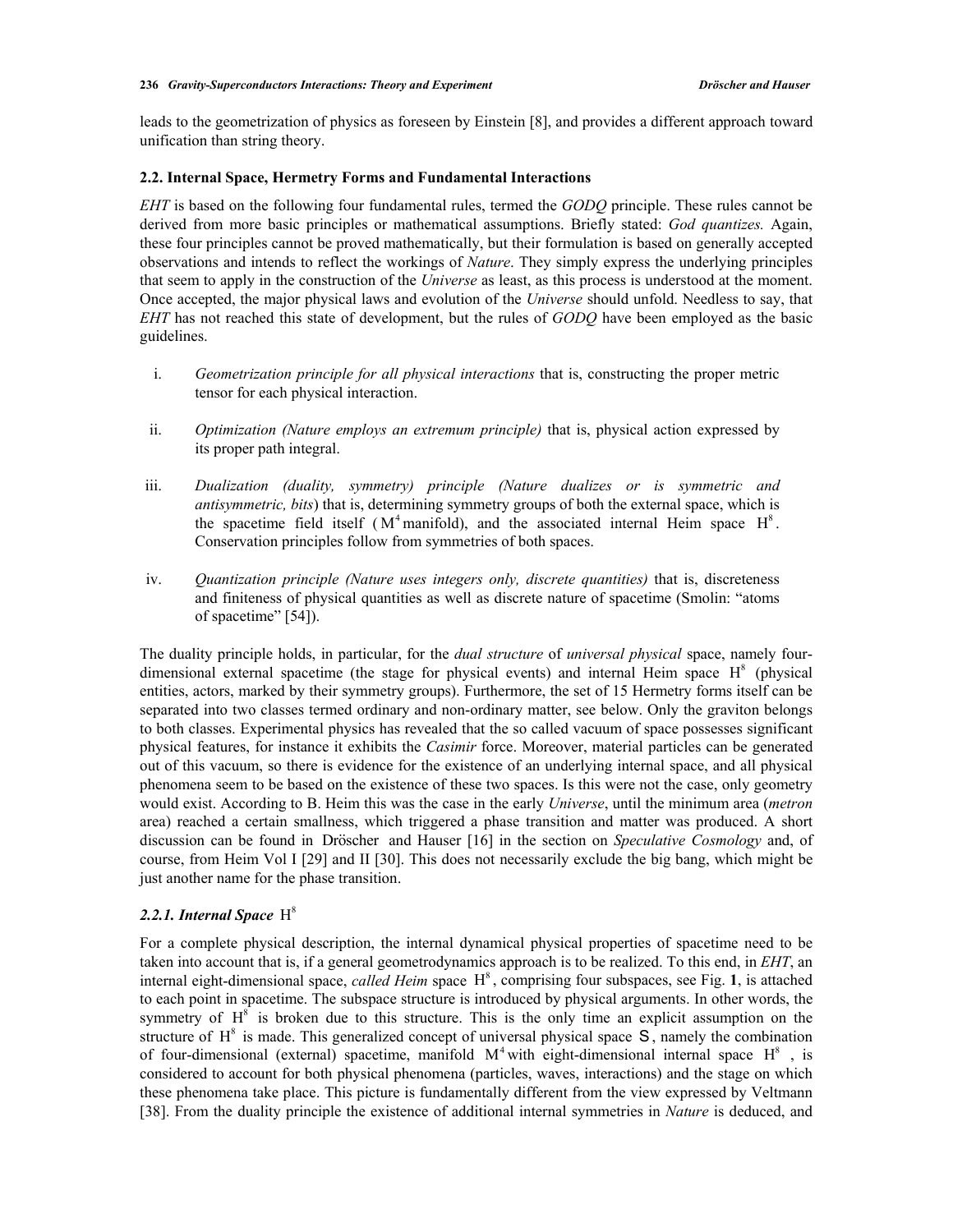thus such a higher dimensional internal symmetry space should actually exist, whose structure will now be presented. However, as discussed in Section 2.3, the universal physical space, termed S, external and internal, is *not* the direct sum (or Cartesian product) of  $M^4 \otimes H^8$ , but trough the *entanglement of internal and external coordinates*, *instead* leads to the construction of a *poly-metric tensor* as well as a set of *four symmetry groups*.



Figure 1: Each point in spacetime is associated with an additional *internal* space, termed Heim H<sup>8</sup> that has eight internal coordinates  $\xi^a$ ,  $a = 1...8$ . These coordinates are associated with a general 8 component quaternionic scalar field  $\varphi = (\varphi^a)$ ,  $\varphi^a \in \mathbb{H}$ ,  $a = 1, ., 8$ , and  $\mathbb{H}$  denoting the set of quaternions. We refer here to the non-linear  $\sigma$ model of Jost [27], which seems to comprise the mathematical description of this physical process. This topic needs to be investigated further. The picture shows the complete set of metric-subspaces that can be constructed from the polymetric tensor, Equation (4).

Heim space  $H^s$  comprises four subspaces, namely manifolds  $R^3$  (not to be confused with Euclidean space  $R^3$ ),  $T^1$ ,  $S^2$ , and  $I^2$ . The 8 coordinates,  $\xi^a$ , of  $H^s$  themselves are functions of the curvilinear c  $\eta^{\mu}$  that is,  $\xi^{a} = \xi^{a}(\eta^{\mu})$  of four-dimensional spacetime, characterized by manifold M<sup>4</sup>. Using index selection rules for the poly-metric tensor, a set of submetric tensors can be constructed. Each submetric is denoted as Hermetry form, which has, because of the selection rules, direct physical meaning (see Table **2** in [10, 26]). In order to *construct a Hermetry form, the selection rule requires that internal space*  $S^2$  *or*  $I^2$ *coordinates must be present*. Following this rule, directly delivers a set of 12 Hermetry forms. Internal space  $H^8$  is a factored space that is, it is represented as  $H^8 = R^3 \times T^1 \times S^2 \times I^2$ . This factorization of  $H^8$  into the internal space-like manifold  $R^3$  and three internal time-like manifolds (signature), namely  $T^1$ ,  $S^2$  and  $I^2$  comprises the inner structure of  $H^8$ . The four subspaces have the following physical meaning:<br> $R^3$  is responsible for ponderable mass (energy), the presence of  $T^1$  stands for charge in general (electr *gravitational, weak and color*),  $S^2$  is representing *organization and structure of physical phenomena*, and  $I^2$  is *accomplishing the exchange of information* among the constituents of a physical system.

Postulating the subspace structure of  $H<sup>8</sup>$  is equivalent to an explicit symmetry breaking. This is, however, mandatory, since the resulting subspace structure, through their symmetry group structure, is responsible for the physical events to happen. In other words, the evolution of the *Universe* starts at the very instant this subspace structure is realized, which is the beginning of physical time. As long as  $H<sup>8</sup>$  retains its symmetry, characterized by group  $O(8, q)$ , only the geometry of external spacetime exists, and thus there exists the stage only, but not yet the actors. By means of symmetry breaking, perhaps achieved through the mechanism conceived by Heim, see remarks above, the *geometric Universe turns into the physical Universe*. However, for the following discussion, the process of how symmetery breaking is actually achieved and whether a purel geometric Universe pre-existed, is not of concern. Only the fact that this process has occurred is important, *i.e.*, breaking the symmetry of  $O(8, q)$  into four subgroups.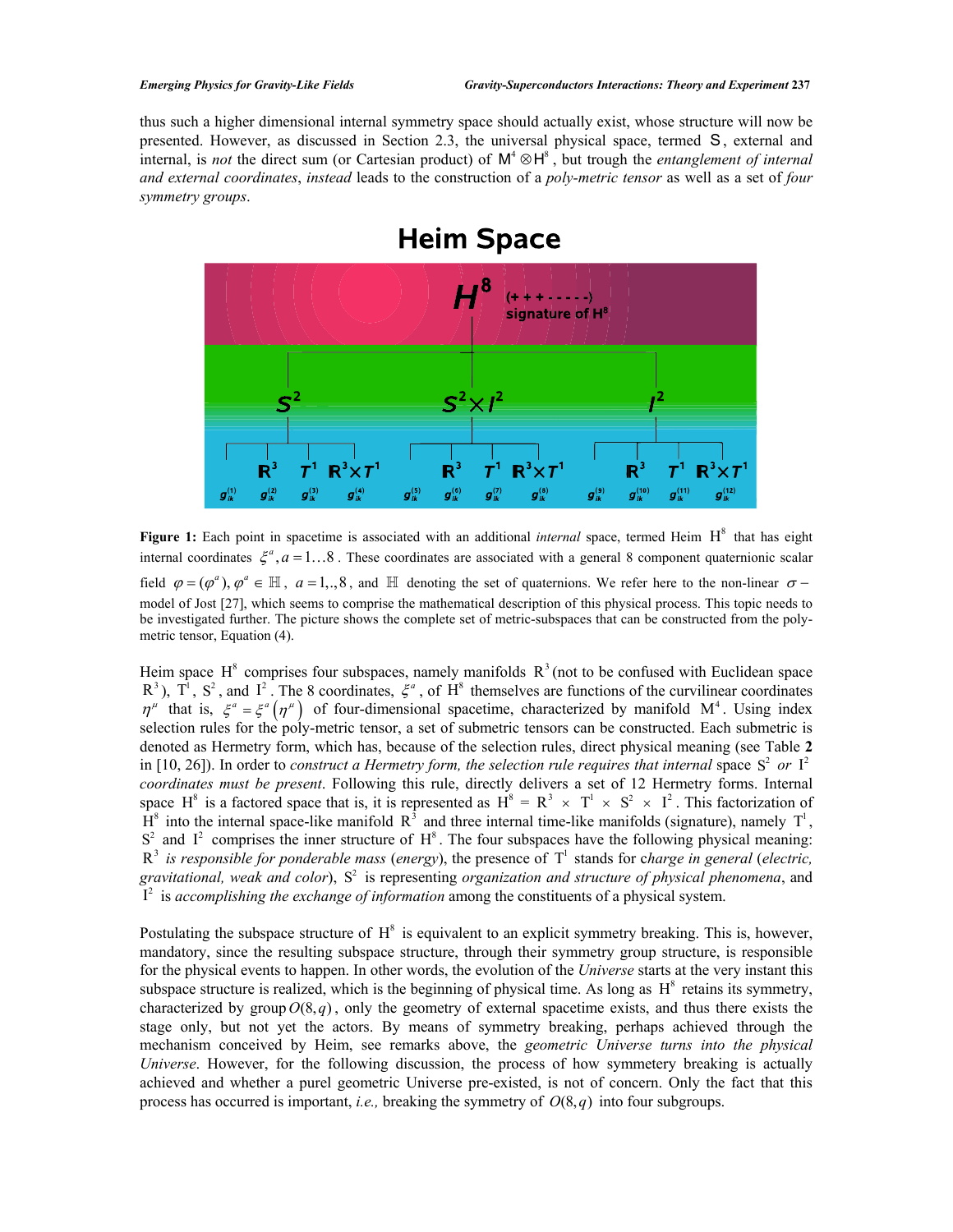In order to geometrize physical interactions, the two principles of *SR* need to be extended, which state that

- x Spacetime *is both homogeneous and isotropic* (this same principle applied to the existence of worlds hospitable to life would directly show that they should be most common), and, second,
- x *Physical laws are covariant when moving from one inertial system to another*.

To summarize the discussion of above, in *EHT*, the following additional concepts are introduced:

- The third principle to be added, first conceived by Heim (for instance [28] and independently formulated by Finzi [32], states that *each physical interaction is characterized by its own Hermetry form* (metric tensor). Consequently, in order to account for all physical phenomena, instead of a mono-metric, a *poly-metric* has to be constructed. This is a *necessary, but not a sufficient condition*.
- In addition, as was already stated, four-dimensional spacetime is complemented by an *internal 8D* space,  $H^8$  (*causing physical objects to appear on stage*), *comprising a four-fold sub*space *structure*.
- In order for any physical object to become manifest in four-dimensional spacetime, the Hermetry form of this object must include *coordinates of subspace* S<sup>2</sup> (*organization*, *structure*) *or*  $I^2$  (*exchange of information*).
- In  $H^8$ , there exist three internal spatial-like coordinates (lower Latin characters  $a, b, c$  are used for summation in  $H^8$ , ranging in general from 1 to 8. Greek indices  $\mu$ ,  $\nu$ , ... indicate summation from 1 to 4 in four-dimensional spacetime. Characters  $i, j, ...$  indicate summation in physical space from 1 to 3.
- The first four internal coordinates  $\xi^1$ ,  $\xi^2$ ,  $\xi^3$  are for space R<sup>3</sup>, and the internal coordinate  $\xi^4$  is used for space T<sup>1</sup>.
- x The remaining four coordinates are utilized to describing the degree of *organization* and *information* exchange as observed in *Nature*. Coordinates  $\xi^5$ ,  $\xi^6$ , space S<sup>2</sup>, denote *entelechial* and *aeonic* coordinates (organization and structure), respectively, and  $\xi^7$ ,  $\xi^8$ denote coordinates for the exchange of information in space  $I^2$ .
- With the introduction of four different types of coordinates, the space of fundamental symmetries of internal space  $H^8$  is fixed and each subspace of  $H^8$  is associated with a specific symmetry group. That is, the set of four symmetry groups describes all particles and fields that can exist, as will be discussed in the following section.
- x In summary, the set of 15 Hermetry forms serves as a *classification scheme* for all physical objects. Hermetry form 16, *deemed to be responsible for the inertia field, is special in that it does not contain organization or information coordinates*, but lives directly in fourdimensional spacetime, and its Hermetry form is given by  $H_{16}(\mathbb{R}^3 \times T)$  (it should be noted that  $\mathbb{R}^3$  stands for a manifold in physical space).

#### 2.2.2. Group Structure of Space H<sup>8</sup> and Hermetry Forms

In physics symmetries are represented by mathematical groups and through *Noether's* theorem, with each symmetry transformation a conservation law is associated. Hence, the group structure of any physical theory is of fundamental importance.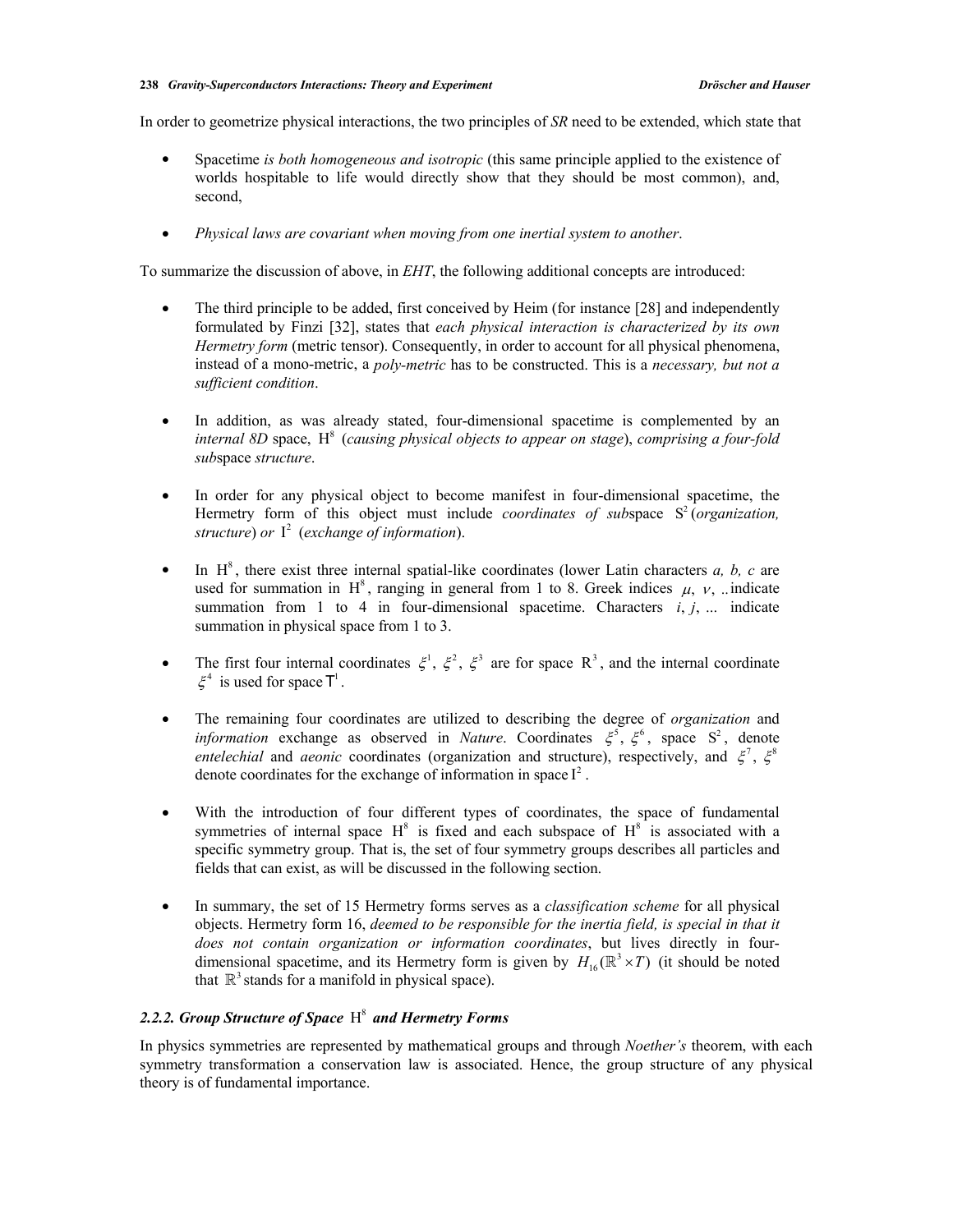#### *Emerging Physics for Gravity-Like Fields Gravity-Superconductors Interactions: Theory and Experiment* **239**

Internal space H<sup>8</sup> has eight internal coordinates  $\xi^a$ ,  $a = 1...8$  which are associated with a general 8 component quaternionic scalar field  $\varphi = (\varphi^a)$ ,  $\varphi^a \in \mathbb{H}$ ,  $a = 1,...,8$ , and  $\mathbb{H}$  denoting the set of quaternions (the reader not interested in the mathematical details can skip this section). It should be noted that the set of quaternions is used instead of the conventional set of real or complex numbers, since  $\mathbb H$  provides the simplest non-commutative algebra, and will also allow using tensors of third rank as connections. The reason for this will be given shortly.

The subspace structure of H<sup>8</sup> comprising subspaces  $R^3 \times T^1 \times S^2 \times I^2$  gives rise to four corresponding quaternionic symmetry groups, namely

$$
O(3,q), O(2,q), O(2,q), O(1,q)
$$
 with  $q \in \mathbb{H}$ .

In other words, each internal coordinate  $\xi^a$  corresponds to a scalar function  $\varphi(x)$  with  $x = (x^{\mu}(\eta))$  that is  $\xi^a(x) \leftrightarrow \varphi^a(x)$ . It is now required that  $\varphi(x)$  transforms according to  $O\varphi(x)$  with  $O \in O(n,q)$  and  $n = 1, 2, 3$ , similar to *QFT* as discussed, for instance, by Kaku [34], Zee [39], or Lawrie [40]. This means that internal space R<sup>3</sup> possesses local symmetry under  $O(3,q)$ , T<sup>1</sup> is locally invariant under  $O(1,q)$ , and S<sup>2</sup> and I<sup>2</sup> are locally symmetric under  $O(2,q)$ . The number of generators of each of these groups is 15, 1, 6, and 6, respectively. This local symmetry is underlying the principle of local gauge invariance.

The set of quaternions  $\mathbb H$  is used in place of the set of complex numbers C, since gravitation is to be included in the Yang-Mills formalism. Complex numbers lead to gauge potentials  $A_{\mu}$ , which are first rank tensors. Quaternions, however, result in third rank tensors for the gauge fields.

Furthermore, the 15 generators (gauge fields) of group  $O(3,q)$  associated with internal space  $\mathbb{R}^3$  (gauge fields), stand for the 15 Hermetry forms of  $H<sup>8</sup>$ , and thus are responsible for the physics that can occur in the *Universe*. In turn, each Hermetry form or family of Hermetry forms possess their own specific symmetry group.

The four symmetry groups describing the 15 gauge fields of the four interactions are *SU*(3) for the 8 gluon fields of the strong interaction, *U*(1) for the electromagnetic field, *SU*(2) for the three fields of the weak interaction, and *SO*(4) for the 6 fields of the gravitational interaction. The single generator of  $O(1, q)$ , internal space  $T^1$  is related to the vacuum field.

Inertia is not described by any Hermetry form in  $H^8$ , but is a feature of pure spacetime and thus is described by  $H(\mathbb{R}^3 \times T)$ . Here spaces  $\mathbb{R}^3 \times T$  denote spacetime and not the subspaces of  $H^8$ . The physical meaning of these spaces should be clear from the context. Obviously, because of the Minkowski metric, the symmetry group belonging to (also called) Hermetry form,  $H_{16}$ , is  $SO(3,1)$ . In other words, two types of gravitons seem to exist. The one for gravitational mass belongs to the symmetry group *SO*(4) , the other; one responsible for inertia is represented by group *SO*(3,1) . It should be noted that this fact may have major consequences, since the no-go theorem does not hold for  $SO(4)$ . The 6 generators of  $O(2,q)$  for  $S^2$  give rise to 6 Higgs fields (bosons) through which fermions are coming into existence (mass and charge) by the Higgs mechanism as well as the massive bosons, for instance of the weak interaction  $W^{\pm}$ ,  $Z^0$ . Finally, the 6 anti-Higgs bosons of  $O(2,q)$  from subspace  $I^2$  procure mass and charge, including imaginary mass for the particles representing non-ordinary matter.

This formulation also answers the important question: what is the *origin of physical fields and particles*? This question cannot be answered by *QFT*. In the context of  $H^8$ , it is straightforward to see that it is the *structure of the 8 internal* (*generalized*) *coordinates that give rise to physical fields*. Moreover, all fields are of geometrical nature, *i.e.,* possess their proper metric.

The 15 Hermetry forms (gauge fields) represent all aspects of matter that is, *fermions and bosons as well as the six fundamental physical interactions*. This includes the two novel gravitational field quanta, termed *neutral gravitophoton*,  $v_{\text{go}}^0$ , (attractive and repulsive), and a repulsive particle named quintessence,  $v_q$ , that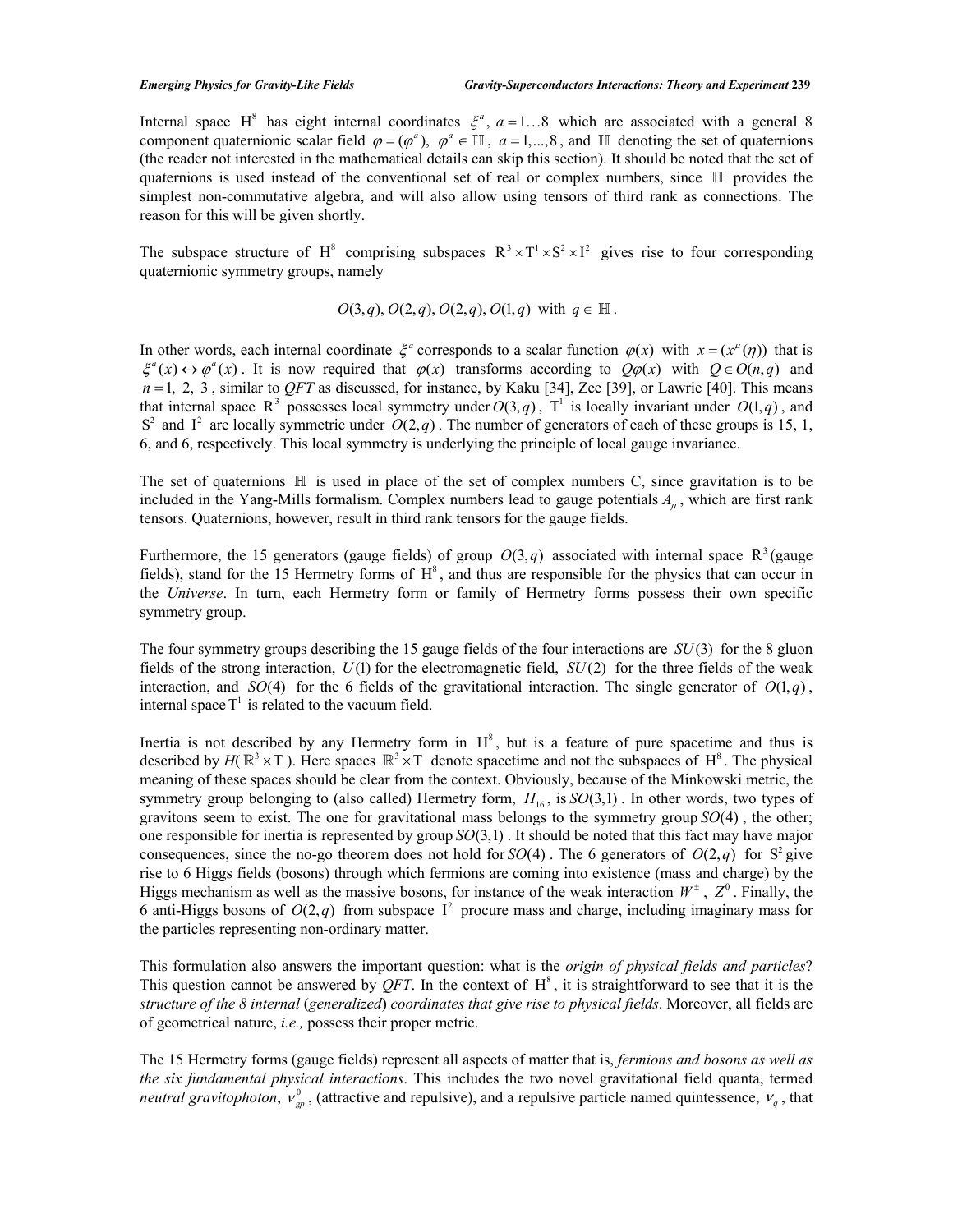might explain dark energy, which, together with the graviton, give rise to the three gravitational fields predicted by *EHT*. The meaning of the 15 Hermetry forms is discussed below.

- 1. Hermetry forms  $H_1$  to  $H_8$  describe ordinary matter (OM), both fermions and bosons.
- 2. Hermetry forms  $H_1$  and  $H_9$  to  $H_{15}$  are describing non-ordinary matter (NOM). For instance, neutral leptons,  $e^0$  (believed to be in the range of 40-45 GeV mass?), should exist.
- 3. Hermetry forms of ponderable mass (possessing a rest mass different from zero) have to contain subspace  $R<sup>3</sup>$  in their metric tensor.
- 4. Hermetry forms carrying any charge include subspace  $T^1$  in their metric.
- 5. Only the photon can interact with NOM by being converted into a neutral gravitophoton, *i.e.*, 0  $\gamma \rightarrow \nu_{\scriptscriptstyle mn}^0$ .
- 6. Hermetry forms representing field quanta (messenger particles (bosons) that are mediating forces) have to contain subspace  $I^2$  in their Hermetry form.
- 7. There is one exception, namely the graviton whose Hermetry form is  $H_1 = H_1(S^2)$ .
- 8. NOM particles *do not contain subspace*  $R<sup>3</sup>$  in their Hermetry form, and are thus believed to possess imaginary mass. They may be generated in slids, but, because of their interaction with the lattice, do not behave like tachyons.
- 9. There is one exception, namely the neutral leptons, which belong to NOM, but have ponderable mass.
- 10. For NOM, the concept of virtual particle is extended to *virtual particles possessing imaginary mass but real charge*, which are assumed to be responsible for the conversion of photons into gravitophotons, thus establishing the interaction among electromagnetism and gravitation.
- 11. Each Hermetry form represents a *class of physical phenomena* or *particle family*, for instance, the six quarks or the eight gluons.
- 12. Dark matter,  $H_{14}(\mathbb{R}^3 \times \mathbb{S}^2)$ , might consist of neutral leptons, presumably the neutral tau particle  $\tau^0$ , that are lacking subspace  $T^1$ , which is present in the Hermetry form of the charged leptons.
- 13. The set of quarks is represented by Hermetry form  $H(R^3 \times T^1 \times I^2)$ .
- 14. Gluons are given by Hermetry form  $H(R^3 \times l^2)$ .

Hermetry forms contain numerous partial terms in their metric, and therefore, represent families of particles or fields. For example, the quark Hermetry form contains 36 partial metric terms. In how far these partial structures are able to represent the entire range of physical properties of quarks and gluons, including their quantum numbers, such as mass, charge, color charge, weak charge, flavor *etc.* is not known at present. The spin of a particle does not seem to be directly contained in a Hermetry form.

This picture of symmetry groups is different from the current approach utilized in the standard model, since it results in a hierarchical group structure. In this regard, a single group describing all elementary particles like *E*(8) , as, for instance, postulated recently by Lisi [43, 44], *should not exist* in *Nature*.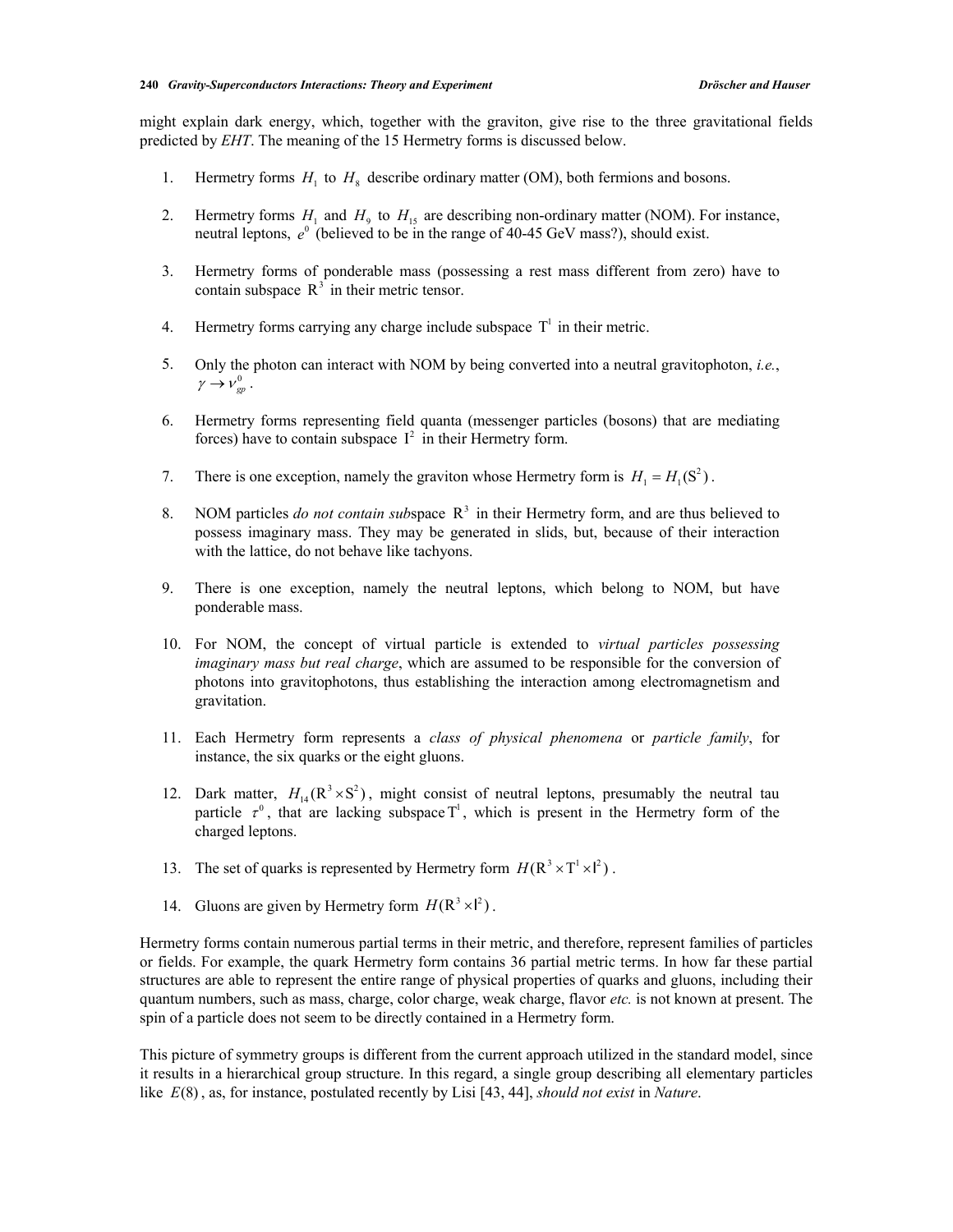The extremal principle in physics is characterized by the Lagrange density, and, as a simple example, we consider a charged particle in an electric potential whose Lagrangian is given by  $\mathcal{L} = \frac{1}{2} m v^2 - e \Phi$ . Replacing classical coordinates  $q_i$  by scalar fields  $\varphi^i$  gives the general formulation of the Lagrangian  $\mathcal{L} = \partial_{\mu} \phi^{\dagger} \partial_{\mu} \phi - V(\phi^{\dagger} \phi)$ . The writing of this formula deserves further explanation. In general, a Hermetry form is written as  $H_t = H_t(\xi^a)$ , where indices *a* are determined from the subspaces that occur in the metric of this form. The Lagrangian  $\mathcal{L}_\ell$  associated with this  $H_\ell$ , can, however, only depend on the three component scalar function  $\phi = (\varphi^1, \varphi^2, \varphi^3)$ , since its corresponding  $O(3, q)$  group belongs to R<sup>3</sup>. On the other hand, the potential function *V* is locally invariant as long as it depends on the product  $\varphi^{\dagger}\varphi$ . Moreover, a Hermetry form causes curvature in four-dimensional spacetime, which in turn determines the equations of motion. At the same time, the equations of motion for any kind of particle can be determined from its Lagrangian, and thus this Lagrangian should reflect its dependence on  $\varphi$ . We believe that a description of the Lagrangians, constructed from their associate Hermetry form, in the framework of the *nonlinear*  $\sigma$  *-model*, as given in the next section, should provide the hitherto missing link between geometry and physics.

#### **2.3. Double Coordinate Transformation and the Non-Linear**  $\sigma$  **– Model**

Einstein introduced the principle of geometrization in physics, which successfully identified the gravitational potential by the metric tensor of spacetime. However, his attempts to geometrize the other force fields, in particular the electromagnetic field, remained unsuccessful. An extension of the Einstein mono-metric tensor to a poly-metric tensor is needed to comprise the other force fields. Since physical fields were identified with Heim space  $H^8$ , it is straightforward to surmise that the coordinates  $\xi^a$  should be involved in the construction of the poly-metric. This should be done in such a way that if space  $H^8$  is not present, the mono-metric of  $\xi^a$  GR is obtained. This is achieved by the so called double-coordinate transformation as demonstrated in Section 2.3.2. In addition, there is one more step, namely to find a physical principle that associates geometry with physics that is,  $\xi^a \leftrightarrow \phi^a(\eta)$ , finding a relationship between internal coordinates of  $H<sup>8</sup>$  and a set of scalar functions that will enter into the Lagrangian. Einstein, as is discussed at the end of this section, did not have such a principle and *simply postulated curvature equals energy*. In other words, matter curves spacetime.

In the following the mathematical details of constructing such a poly-metric tensor are presented, whose roots are going back to the ideas of Heim. However, it will turn out, that it is most important to be specific about the type and dimension of the internal space being introduced as well as the inherent symmetries (group structure) this space possesses. Moreover, it is of special consideration whether the Lie algebra associated with these groups' lives in a real or complex vector space, or a different mathematical field should be employed. As the discussion in Section 2.2.2 revealed, the mathematical field of quaternions,  $\mathbb{H}$ , should be applied instead.

As will be shown below, the poly-metric tensor that is obtained from the introduction of Heim space  $H^8$ , gives rise to a set of 15 metric subtensors or Hermetry forms that possess physical meaning, see Section 2.3.2. The concept of an internal 8D space, comprising four subspaces, as discussed above, leads to a modification of the general transformation employed in *GR*. In *GR* there are two sets of coordinates, Cartesian coordinates x and curvilinear coordinates  $\eta$ , linked by a relation between their corresponding coordinate differentials, Equations (21) and (22). If Heim space were not to exist, the poly-metric collapsed to the mono-metric of *GR*.

Having constructed a poly-metric tensor and its associated set of Hermetry forms, however, is only half of the task, providing, so to speak, the left hand side (curvature tensor) of the Einstein field equations. In order to establish a connection between geometry and physics, Einstein used the energy-momentum tensor  $T_{\mu\nu}$ as the right hand side of his field equations. In the same way one could add the energy-momentum tensor of electromagnetism and arrive at a set of equations that describe both gravitational and electromagnetic phenomena. This ad hoc approach does not have any deeper physical interpretation, and adding the electromagnetic energy-momentum tensor does not even have a geometrical interpretation. Therefore, Weyl, in 1918, made a first attempt to construct a unified field theory by proposing that the length of a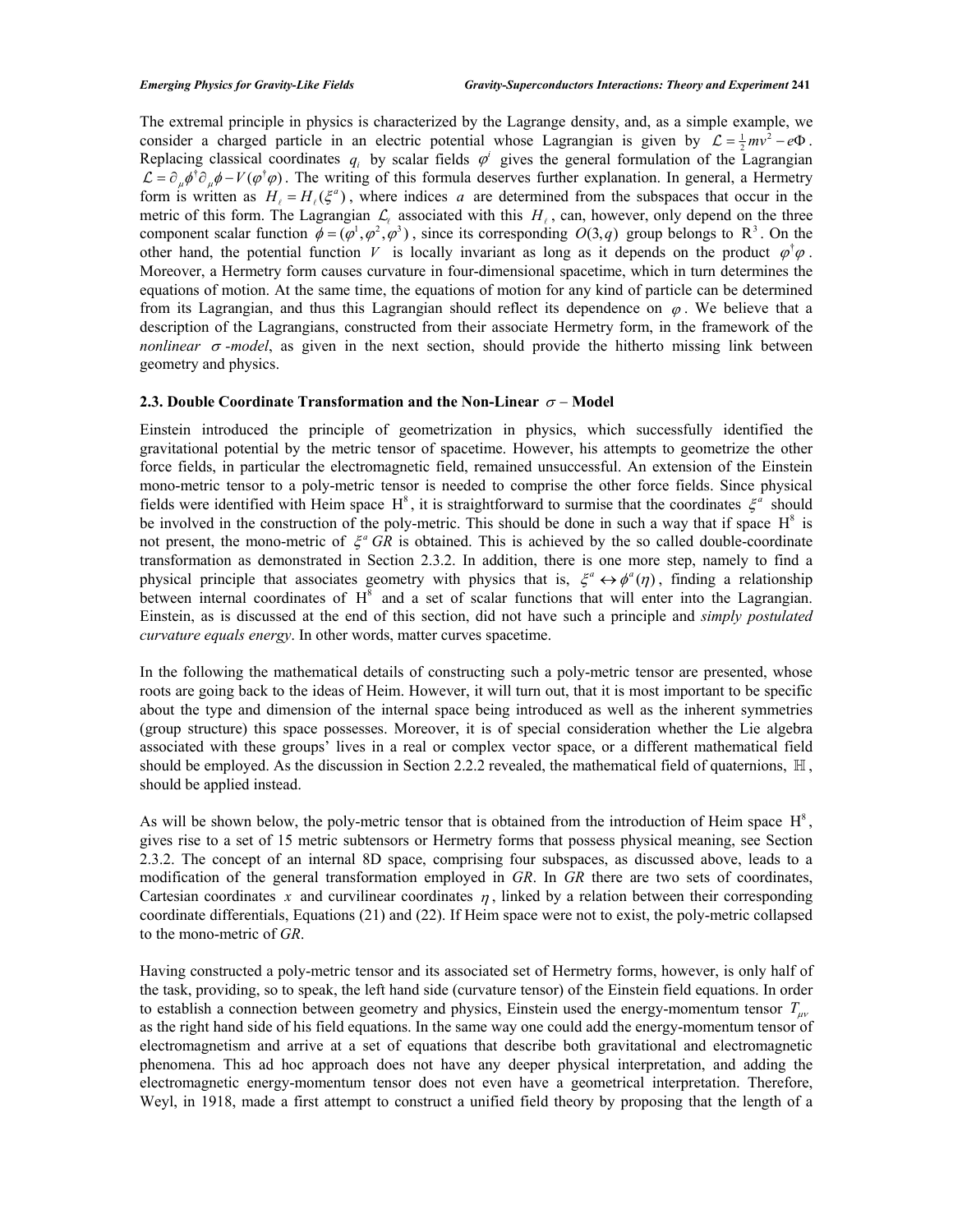vector changes when parallel displaced. The change in length was dependent on a four-potential, identified with the vector potential of electromagnetism. However, this gave the unphysical result in that the natural frequencies of atoms changed according to their position in spacetime.

The construction process using  $H^8$  results in a genuine poly-metric, but still the relationship between Hermetry forms and physical fields needs to be established. In Hauser and Dröscher [24], the real part of internal coordinates  $\xi^a$  in H<sup>8</sup> was already identified with scalar fields  $\phi^a$  with  $a = 1, \dots, 8$ . However, there is a mathematical formulation termed non-linear  $\sigma$ -model. Comparing the double coordinate transformation with this non-linear  $\sigma$  - model as described by Jost in [27], and identifying coordinates  $\xi^a$ with scalar fields  $\phi^a$ , eventually leads to a Lagrange density in the action integral *S* of the non-linear  $\sigma$ model that can be expressed through the formula of the double coordinate transformation Equation (8). In this way, each Hermetry form is endowed with its proper Lagrangian.

#### *2.3.1. Mono-Metric Tensor of GR*

In *GR* there exists four-dimensional spacetime only, comprising three spatial coordinates with positive signature  $(+)$  and the time coordinate with negative signature  $(-)$ . It should be remembered that the Lorentzian metric of  $R<sup>4</sup>$  has three spatial (+ signature) and one time-like coordinate (- signature). Signatures are not unique and may be reversed. Numbering of coordinates was chosen such that coordinates of positive signature are numbered first. The corresponding metric is called Minkowski metric and the spacetime associated with this metric is the Minkowski space. The plus and minus signs refer to the (local) Minkowski metric (diagonal metric tensor, see Equation (21). Therefore, the squared proper time interval is taken to be positive if the separation of two events is less than their spatial distance divided by  $c^2$ . Let coordinates  $x^{\mu}$  with  $\mu = 1,..., 4$  denote Cartesian coordinates  $x^1 = x$ ,  $x^2 = y$ ,  $x^3 = z$ , and  $x^4 = ct$ . A general coordinate system for a spacetime manifold, M , needs to be described by curvilinear coordinates  $\eta^{\nu}$  with  $\nu = 1,..,4$  and  $\eta = (\eta^{\nu}) \in M$ . In *GR* the equations relating the two systems of coordinates are given by  $x^{\mu} = x^{\mu}(\eta^{\nu})$  or  $\eta^{\nu} = \eta^{\nu}(x^{\mu})$  and the distance between two neighboring events with coordinates  $\eta^{\nu}$  and  $\eta^{\nu} + d\eta^{\nu}$  is given by the square of the line element  $ds^2 = g_{\nu\mu} d\eta^{\nu} d\eta^{\mu}$ ,  $\nu, \mu = 1,...4$  where the metric tensor is of the form

$$
g_{\nu\mu} = \mathbf{e}_{\nu} \cdot \mathbf{e}_{\mu} = \frac{\partial x^{\alpha}}{\partial \eta^{\nu}} \frac{\partial x^{\alpha}}{\partial \eta^{\mu}}
$$
 (3)

and  $\mathbf{e}_v = \partial \mathbf{x}/\partial \eta^v$  with  $\mathbf{x} = x^\mu \hat{\mathbf{e}}_\mu$ . The vectors  $\mathbf{e}_u$  are the curvilinear (covariant) base vectors and  $\hat{\mathbf{e}}_\mu$  denote the Cartesian unit vectors.

#### *2.3.2. Poly-metric Tensor and Double Coordinate Transformation*

In this section, the set of metric subtensors obtained from the  $\xi^a$  coordinates of H<sup>8</sup> is constructed. In turn, each of subtensor is describing a *class* of physical phenomena (physical interaction or particles). This leads to the concept of Hermetry form, which was introduced in Section 2.1. Thus, the connection between physical space and physics (symmetries) might be established in a way foreseen by Einstein, namely by the geometrical properties of spacetime, provided an additional principle can be found that allows to *calculate the energymomentum tensor T<sub>uv</sub> from external* spacetime *and internal* space *coordinates*. This should be achievable by employing the nonlinear  $\sigma$  -model that was mentioned in Section 1.4 and will be further discussed below. However, in order to reach this objective, spacetime had to be complemented by an internal space H<sup>8</sup> to *model its intrinsic physical properties*. Once the internal space with its set of coordinates has been determined, everything else is fixed, and Equation (4) is a direct consequence of  $H<sup>8</sup>$ . In contrast to *GR*, now the relation between the coordinate systems  $(x^{\mu})$  and  $(\eta^{\nu})$  is *via* the internal space with coordinates  $\xi^a$  that is  $x^{\mu} = x^{\mu} (\xi^{a} (\eta^{\nu}))$  or  $\eta^{\nu} = \eta^{\nu} (\xi^{a} (x^{\mu}))$ . The mathematical and physical consequences, which are substantial, are discussed in the following two sections. The approach in *EHT* is fundamentally different, since a set of 15 different  $4 \times 4$  metric tensors is constructed that all live in four-dimensional spacetime. The existence of internal space  $H^s$  demands a more general coordinate transformation from a spacetime manifold In the concrete case of GR spacetime manifold  $M^4$  would be used M to a manifold *N via* the mapping M (locally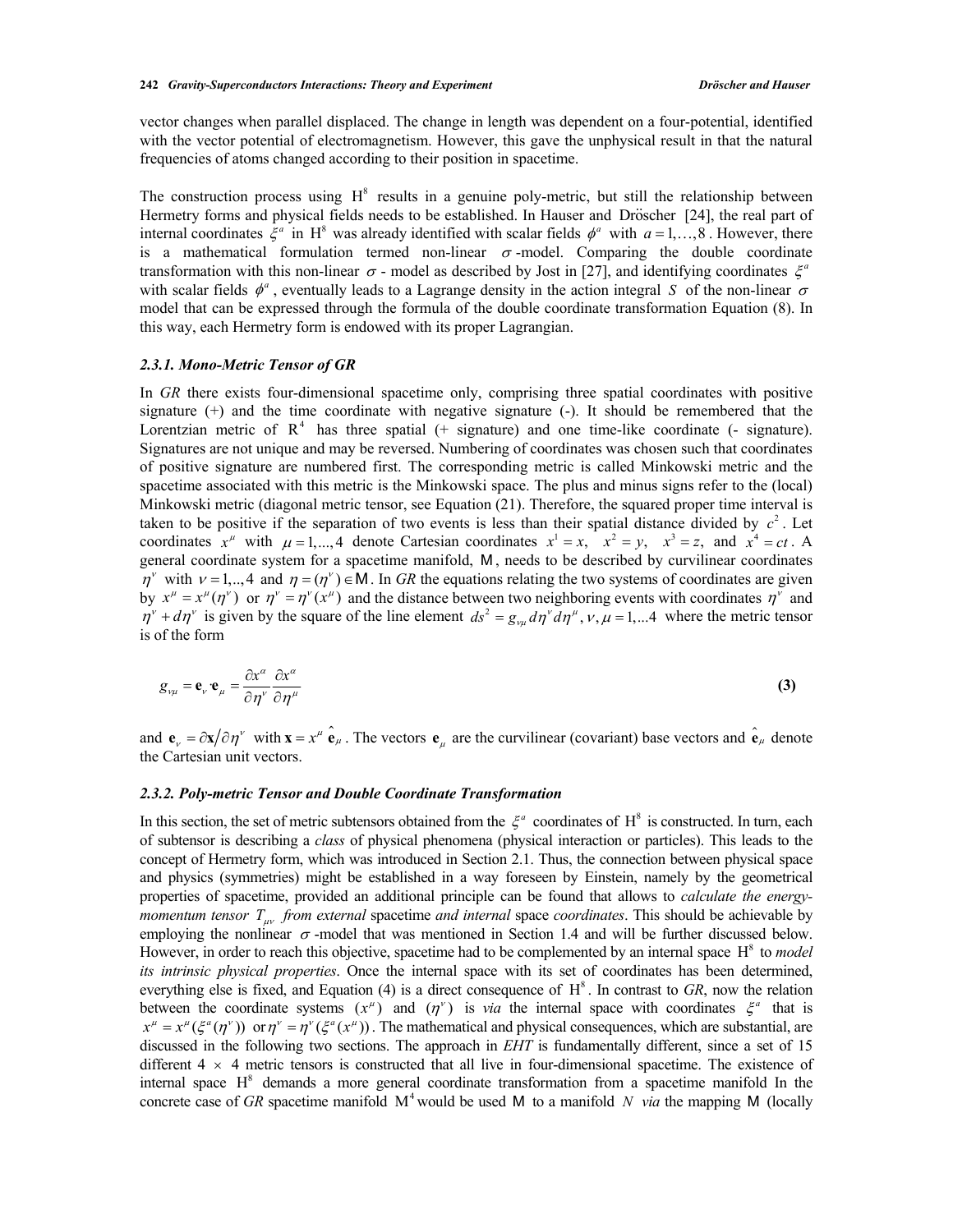$R^4$ )  $\rightarrow$   $H^8$   $\rightarrow$  *N* (locally  $R^4$ ). In *EHT*, therefore, a double transformation, Equation (4), involving Heim space  $H^8$  occurs. The global metric tensor is of the form

$$
g_{\mu\nu} = \frac{\partial x^{\alpha}}{\partial \xi^a} \frac{\partial \xi^a}{\partial \eta^{\mu}} \frac{\partial x^{\alpha}}{\partial \xi^b} \frac{\partial \xi^b}{\partial \eta^{\nu}} = \frac{\partial x^{\alpha}}{\partial \xi^a} \frac{\partial x^{\alpha}}{\partial \xi^b} \frac{\partial \xi^a}{\partial \eta^{\mu}} \frac{\partial \xi^b}{\partial \eta^{\nu}}
$$
(4)

and

$$
g_{ab}(\xi(\eta)) \coloneqq \frac{\partial x^{\alpha}}{\partial \xi^{a}} \frac{\partial x^{\alpha}}{\partial \xi^{b}}
$$
 (5)

where indices  $a, b = 1, ..., 8$  and  $\mu, v, \alpha = 1, ..., 4$ , and thus  $g_{\mu\nu}$  comprises 64 components. Length being geometric is invariant under such a re-parametrization, and thus Equations (3) and (4) describe exactly the same geometric object. So it seems that nothing has been achieved by this double coordinate transformation, since, obviously, all other geometrical features of the manifold remain also invariant.

However, the associated complete metric tensor (Equation (4)) with its total of 64 terms, Equation (6), *does not have any physical meaning by itself*. The construction process for the set of the Hermetry forms is *accomplished* as follows.

Extracting a certain number of terms from the global metric described by Equation (4) employing the selection rules mentioned above, the complete set of 15 different Hermetry forms is eventually obtained.

A single component of the metric tensor belonging to one of the four subspaces is given by Equation (6). Only special combinations of the  $g_{ik}^{\alpha\beta}$  reflect physical quantities, *i.e.*, Hermetry forms. Because of the double transformation, each physically meaningful metric does comprise a different subset of the 64 components. In other words, depending on the Hermetry form, *via* index selection, only specified components from the complete metric tensor in spacetime, Equation (4), are chosen. Hence, each Hermetry form is marked by the fact that *only a subset of the 64 components* is present. This subset is different for each Hermetry form. Therefore each Hermetry form leads to a different metric in the spacetime manifold, and thus describes a different physical phenomenon. In other words, this approach is equivalent to the solidarity principle of Finzi, namely each class of physical phenomena (Hermetry form) determines its proper curvature in four-dimensional spacetime [32]. This is why Equation (4) is termed the *poly-metric tensor*. It serves as a *repository for the 15 Hermetry forms*. This construction principle is different from Einstein's approach. Only in the special case of vanishing space  $H^8$ , *EHT* reduces to *GR*,

$$
g_{\mu\nu}^{ab} = \frac{\partial x^{\alpha}}{\partial \xi^{(a)}} \frac{\partial \xi^{(a)}}{\partial \eta^{\mu}} \frac{\partial x^{\alpha}}{\partial \xi^{(b)}} \frac{\partial \xi^{(b)}}{\partial \eta^{\nu}}.
$$
 (6)

The poly-metric tensor can be written as

$$
g_{\mu\nu} = \sum_{a,b=1}^{8} g_{\mu\nu}^{a,b} \ . \tag{7}
$$

A single Hermetry form is given by

$$
g_{\mu\nu}(H_{\ell}) \coloneqq \sum_{a,b \in H_{\ell}} g_{\mu\nu}^{a,b} =: \sum_{a,b \in H_{\ell}} (a,b). \tag{8}
$$

Any Hermetry form can be written as the sum of its symmetric and anti-symmetric part, where indices *S* and *A* denote the splitting of the partial metric terms into their symmetric and anti-symmetric parts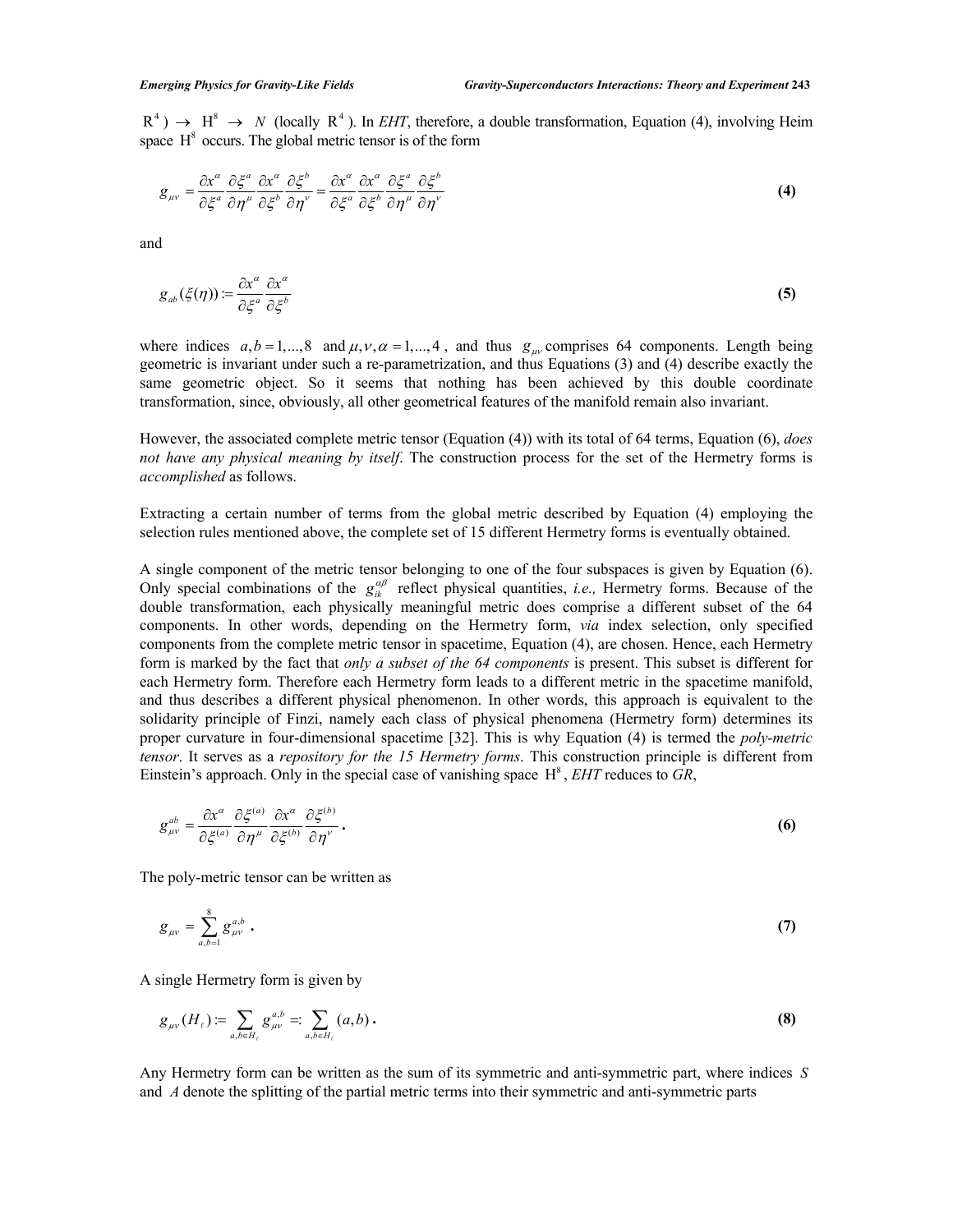$$
(a,b)_s := \frac{1}{2}[(a,b) + (b,a)]
$$
 (9)

and

$$
((a,b)_A := \frac{1}{2}[(a,b)-(ba)].
$$
\n(10)

For instance, the Hermetry form of the first neutral gravitophoton field which decays into a graviton and a quintessence particle,  $v_{gp}^0 \rightarrow v_g + v_g$ , is represented as

$$
H(\nu_g + \nu_q) = H(\nu_g) + H(\nu_q) \tag{11}
$$

where the Hermetry forms of the graviton and the quintessence particle can be written in the form

$$
H(vg) = (55)S + (56)S + (66)S
$$
 (12)

and

$$
H(v_q) = (77)_s + (78)_A + (88)_s \tag{13}
$$

The metric tensor representing any Hermetry form can therefore be written in general form

$$
g_{\mu\nu}(H_{\ell}) = \sum_{a,b \in H_{\ell}} (a,b)_{s,A}
$$
 (14)

The analysis of the recent experiments by Tajmar [13] led to the conclusion that four different partial gravitomagnetic fields should have been generated, whose strengths were calculated from those metric components describing both the graviton and quintessence particles. Further details can be found in [10].

#### *2.3.3. Asymmetric Hermetry Forms*

As the experiments by Tajmar *et al.* [11-13], Graham *et al.* [14] and also the anomalous spin drift observed at Gravity-Probe B have shown, the *magnitude of the gravitomagnetic field strongly depends on the direction of rotation* that is, the *gravitomagnetic field in clockwise direction differs substantially from the counter-clockwise field* leading to some kind of parity violation.

By assigning a spin or parity value to the respective Hermetry forms, a heuristic explanation is given for the experimentally detected asymmetry in the magnitude of the clockwise and counter-clockwise gravitomagnetic fields denoted as  $\mathbf{B}_{gp}^{CW}$  and  $\mathbf{B}_{gp}^{CCW}$ .

To this end, we associate a value of  $+1$  with each symmetric term, and 0 with each antisymmetric term in Equation (12). Next, the so called *strength* value, *S* (not to be confused with the symmetric subscript), for each Hermetry form is introduced. It should be noted that the various terms comprising a Hermetry form are representing physical potentials. The *S* value of a Hermetry form is therefore a measure of the strength of this potential, and hence determines the magnitude of the gravitomagnetic fields  $\mathbf{B}_{gp}^{CW}$  and  $\mathbf{B}_{gp}^{CCW}$ . With respect to Equation (12) one finds

$$
S(H(v_g)) = 3 \quad \text{and} \quad S(H(v_g)) = 2 \tag{15}
$$

Now the strength values  $S^{CW}(H(\nu_g + \nu_q))$  and  $S^{CCW}(H(\nu_g + \nu_q))$  need to be determined. The argument of *S* reflects that, according to *EHT*, in the experiments by Tajmar *et al.* [11-13] as well as Graham *et al.* [14],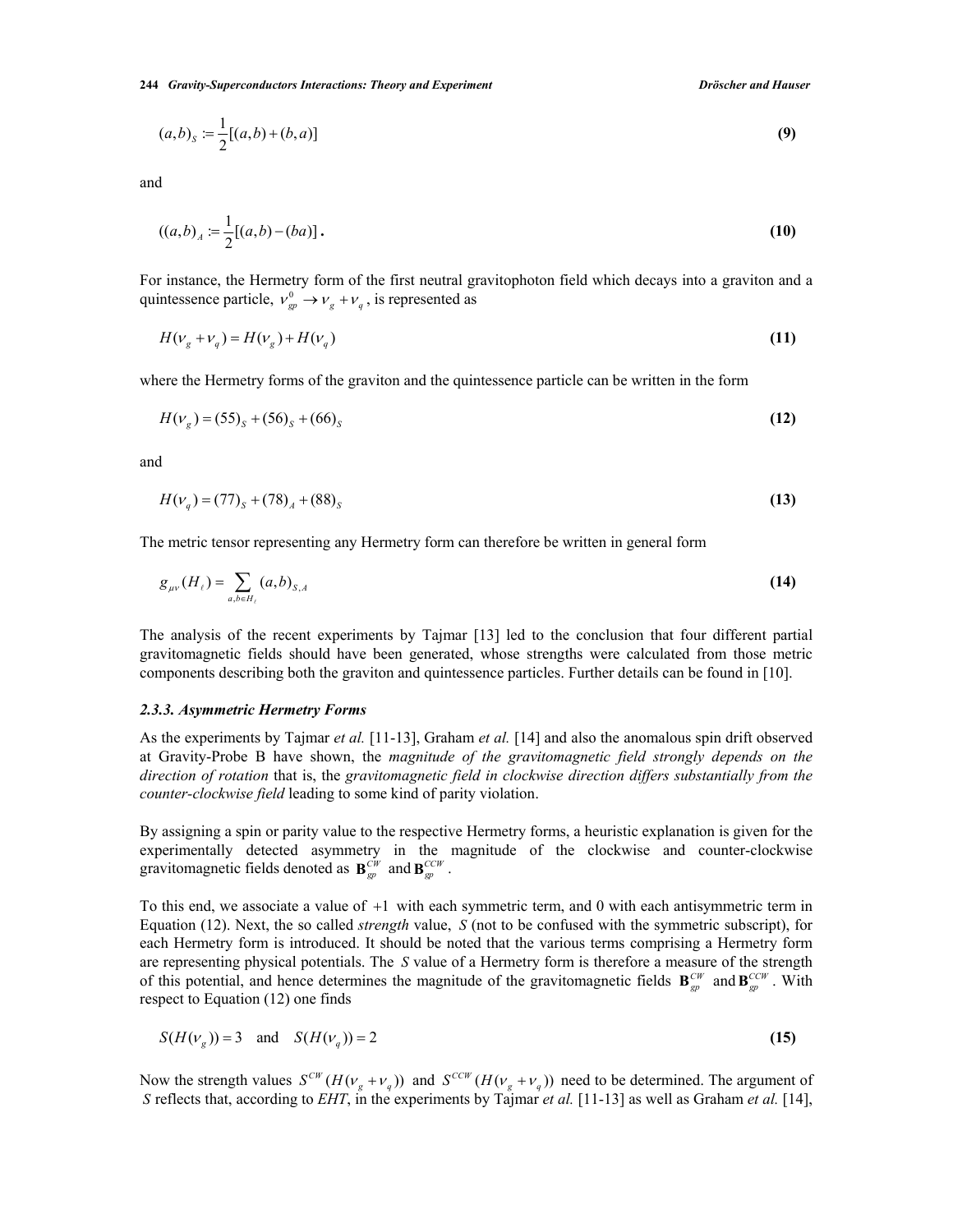the predicted neutral gravitophoton is decaying into a graviton and quintessence particle, *i.e.*,  $v_{\varphi p}^{02} \rightarrow v_{\varphi} + v_{\varphi}$ .

In addition, two parity factors are introduced, namely  $P_x = \pm 1$  and  $P_t = \pm 1$ .  $P_x$  is associated with space inversion  $\mathbf{x} \to -\mathbf{x}$  that is,  $P_x^{CW} = +1$  and  $P_x^{CCW} = -1$ .  $P_t$  denotes the time inversion parity parameter. Values  $P_t^{CFW} = +1$  and  $P_t^{CCFW} = \pm 1$  are postulated. We do this in order to reproduce the four ratios of CW and CCW gravitomagnetic fields, measured by Tajmar *et al.* [11-13] for different combinations of materials. However, the quantitative ratio of the CW and CCW gravitomagnetic fields is *calculated from the properties of the Hermetry forms* of  $V_g$  and  $V_q$ . For the CCW rotation  $P_t^{CCW}$  seems to depend on the material, but at present this dependence is not known.

The strength in CW direction is given by

$$
S^{CW}(H(\nu_g + \nu_q)) = P_x^{CW} P_t^{CW} \left( S(H(\nu_g) + S(H(\nu_q)) \right) = 3 + 2 = +5 \tag{16}
$$

where the arguments of the parity parameters are the same as for the *S* values. In a similar way the strength in the CCW direction is calculated

$$
S^{CCW}(H(\nu_g + \nu_q)) = P_x^{CCW} P_t^{CCW} S(H(\nu_g) + P_x^{CCW} P_t^{CCW} S(H(\nu_q)) = (\pm 3) + (\pm 2).
$$
 (17)

The four numerical values are.

$$
S^{CCW}(H(\nu_g + \nu_q)) = (+5, +1, -1, -5); \tag{18}
$$

forming the ratio of Equations (16) and (18), gives four relative signal strengths for the gravitomagnetic fields in the CW and CCW direction of rotation.

In the latest measurements by Tajmar *et al.* [13] three experimental configurations A, B, and C are employed. Configuration C is not considered in this analysis, since the measured uncertainties are large and sometimes of the same magnitude as the measured quantities. Configuration C is, however, discussed in [10]. Analyzing the measured magnitudes of the gravitomagnetic field and taking the measurement uncertainties into account, the above determined four values can actually reproduce the measured ratios. However, the influence of the material on the gravitomagnetic field cannot be directly deduced at present.

If the gravity-like field is considered, the factor of 3/5 needs to be used in Equation (19), since only the graviton interaction is seen, while the quintessence particle does not contribute to the acceleration.

$$
-\frac{1}{2}\int \frac{\partial \mathbf{B}_{gp}}{\partial t} d\mathbf{S} = \alpha_g^{-1} \oint \mathbf{E}_{gp} d\ell.
$$
 (19)

The gravity-like force is determined by integrating Equation (19) over the surface **S** of the Nb ring where vector  $d\ell$  is taken positive in the direction along curve C that encloses surface S.

#### **2.4. Physical Meaning of Hermetry Forms**

In this section the physical importance and meaning of Hermetry forms is summarized and their physical consequences are discussed. There are 15 admissible combinations of metric subtensors (termed Hermetry form) to which physical meaning is ascribed. A Hermetry form is denoted by  $H_{\ell}$  with  $\ell = 1,...,15$ . It should be noted that for a final theory an internal space  $H^{12}$  might be needed, because there should exist an additional subspace,  $G^4$ , which is believed to be responsible for the *steering of the interference of probability amplitudes*. Since the present analysis is concerned with physical fields and particles, space  $H<sup>8</sup>$ is deemed to be sufficient.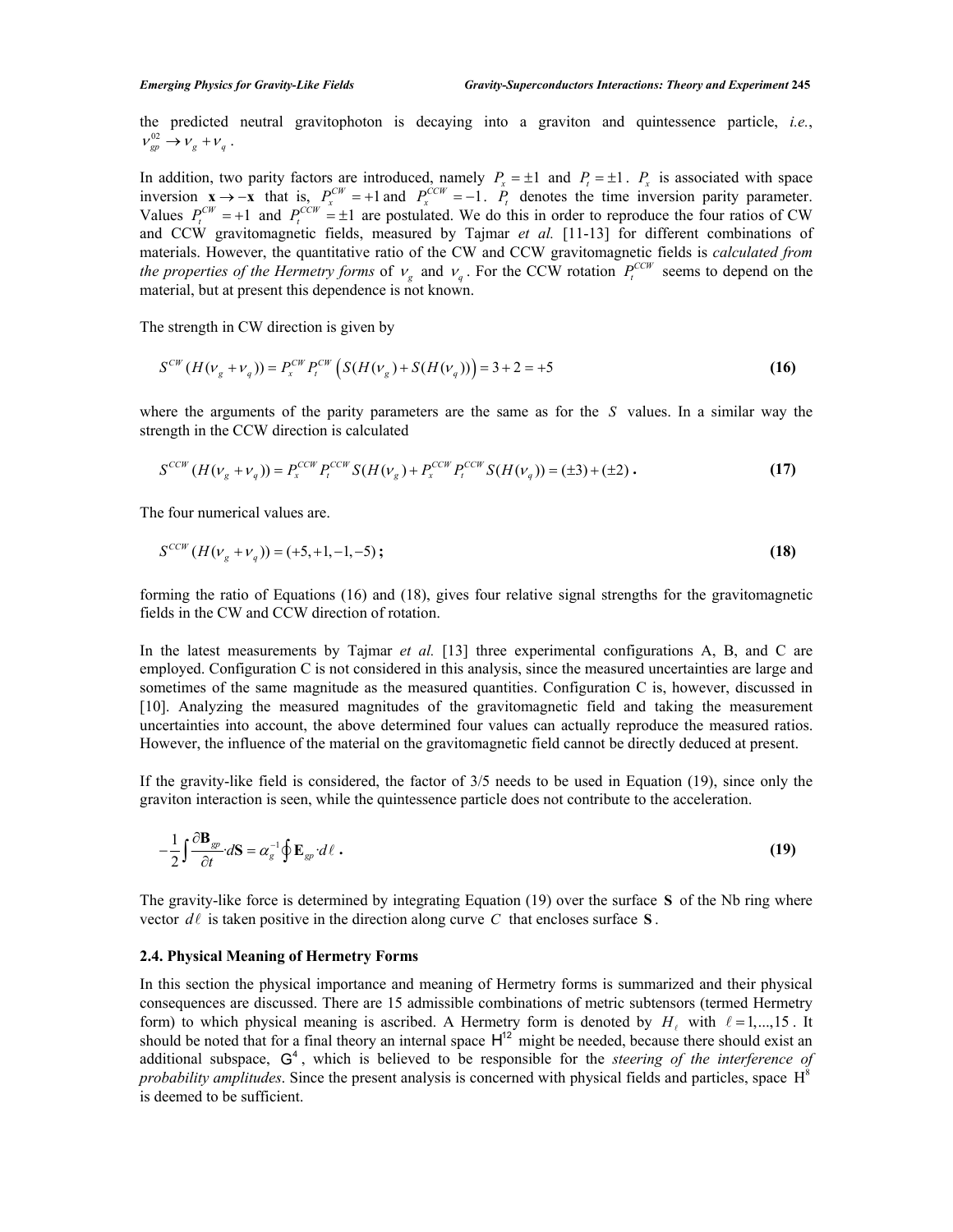A set of 12 Hermetry forms can be directly constructed using the selection rules that require the presence of coordinates of spaces  $S^2$  or  $I^2$ , see Fig. 1. In addition, there exist three so called *degenerated* Hermetry forms that is, these forms have the subspace combinations of the photon  $(T^1 \times S^2 \times I^2, H_2)$ , and neutrino  $(\mathbb{R}^3 \times S^2, H_6)$ , but several of the partial terms in the metric of these particles are missing. This results in particles that do not belong to ordinary matter, and consequently this type of matter is termed non-ordinary matter (NOM). There is also a degenerated form of the quintessence particle  $(1^2, H_{10})$ , which is part of NOM, and represents the exchange particle for a repulsive gravity field, and thus might be attributed to dark energy. Hence three additional groups of Hermetry forms exist, giving a total of 15. The complete tables of OM and NOM particles/fields are given in [10, 24]. For the following discussion only two more NOM particles are mentioned. The first one is needed in the explanation of the gravitomagnetic experiments, namely the *imaginary photon*,  $\gamma$ <sub>*I*</sub> $(H_{11})$ , which is responsible for the conversion of photons into gravitophotons, *i.e.,* interaction between electromagnetism and gravitational fields. The second one is called the neutral ( $\approx 1$ *GeV* mass), which is one of the neutral leptons  $(e^0, \mu^0, \tau^0, H_{15})$  of NOM. There are also NOM particles of imaginary mass, which are *virtual particles* in the sense that they do not occur in the initial and final states of a process.

The corresponding conversion equations play a major role in the explanation of the experiments by Tajmar *et al.* [11-13], namely converting the electromagnetic into a gravity-like force, as well as in the proposed vertical gravity-like field propulsion experiment.

It is interesting to see that a Hermetry form of space  $S^2 \times I^2$  describes neutral gravitophotons  $(\nu_{gp}^0)$ , and a Hermetry form constructed from space  $S^2 \times I^2 \times T^1$  represents photons  $(\gamma)$ . This is an indication that, at least on theoretical arguments, photons can be converted into gravitophotons, if somehow the time dependent part  $T^{\perp}$  of the photon metric can be canceled. Fig. 1 shows the possible Hermetry forms in *EHT*.

For instance, the Hermetry form (photon metric) comprises only coordinates from subspaces  $T^1$ ,  $S^2$ , and  $I^2$  and is denoted by  $H_2(T^1 \times S^2 \times I^2)$ . The neutral gravitophoton Hermetry form is given by  $H_9(S^2 \times I^2)$ . Since gravitophoton and photon Hermetry forms are described by different coordinates, they lead to different Christoffel symbols, and thus to different geodesic equations, see Equation (26). Furthermore, if there were a physical process to eliminate the  $T^1$  coordinates, *i.e.*, the corresponding Christoffel symbols are 0, the photon would be converted into a gravitophoton. This is how mixing of particles is accomplished in EHT. We believe this to be the case in the experiments by Tajmar *et al.* [11-13]. The fundamental question, naturally, is how to calculate the probability of such a process, and to determine the experimental conditions under which it can take place. Hermetry forms alone only provide the potential for conversion into other Hermetry forms, but nothing is said about physical realization. In any case, if Hermetry forms describe physical interactions and elementary particles, a completely novel scenario unfolds by regarding the relationships between corresponding Hermetry forms. Completely new technologies could be developed from the conversion of Hermetry forms. Fig. **2** depicts the six fundamental forces predicted by *EHT*. From the neutral gravitophoton metric and from the forces measured in the experiments by Tajmar *et al.* it is deduced that the gravitophoton decays into a graviton  $(H_1)$  and a quintessence  $(H_2)$ , repulsive) particle. Fig. **1** shows the set of metric-subspaces that can be constructed.

In addition, *six Higgs fields* should exist, whose lightest particle mass should have, according to considerations from *EHT*, a mass of  $182.7 \pm 0.7$  GeV.

#### **2.5. Six Fundamental Interactions**

In physics a question of great importance concerns the number and type of fundamental physical interactions. So far this question has not been answered theoretically, but *experimentally four physical forces* have been observed. However, with the *advent of extreme gravitomagnetic and gravity-like fields* (as was shown in [20]) additional long range force fields are needed, which should be of gravitational type. The number and type of these novel fields should be derivable from the combined structure of internal space and external spacetime. Naturally, the number and type of these physical interactions depend on the dimension and structure of internal space  $H<sup>8</sup>$ , since its composition of four subspaces eventually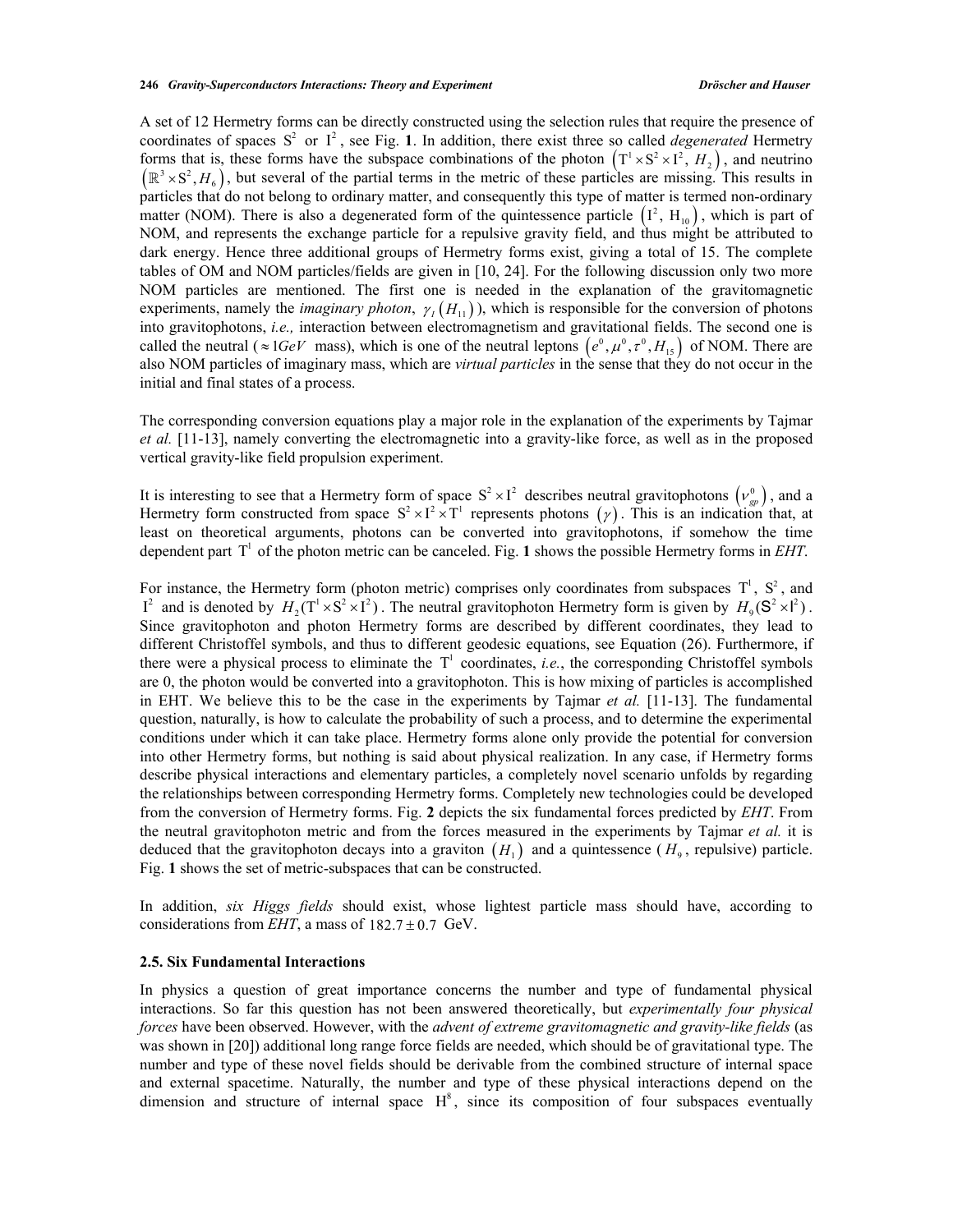determines the set of the 15 admissible Hermetry forms, Section 2.2.2, and consequently predicts six fundamental forces.



**Figure 2:** Six fundamental forces are predicted by *EHT*. Three of them are gravity-like fields, mediated by the graviton (attractive, upper left), gravitophotons (attractive and repulsive, upper middle), and the quintessence particle (repulsive, upper right).

Contrary to the ideas employed in *string* theory, see for example [33, 37], spacetime dimensions are not increased in *EHT*. Instead, at each point in spacetime there exists a local internal space H<sup>8</sup> (*internal* space *of eight dimensions*) that is responsible for the existence of all physical objects in spacetime, but is not part of spacetime. Physical spacetime is of *dual nature*, namely comprising external (four-dimensional spacetime) and internal space (Heim space  $H^8$ ).

The crucial point lies in the construction of the internal space whose subspace composition has to come from basic physical assumptions, which must be generally acceptable [22]. The *coupling strengths* for the three gravitational fields, in the past, were calculated from set theory, *i.e.*, their values are obtained from pure mathematical considerations. However, a moreconvential way has been found, namely the Coleman-Weinberg potential. The arguments of a Hermetry form indicate the subspaces that are forming this metric tensor. The internal symmetry space  $H^8$  comprises four subspaces, namely  $R^3$  responsible for mass (energy),  $T^1$  accounting for charge in general,  $S^2$ , for organization and  $I^2$  for information. Hermetry forms can be converted into different forms by experimentally canceling certain subspace coordinates. Since *GR* does not possess any internal structure, it has a very limited geometrical structure, namely that of pure spacetime only. Because of this limitation, *GR* cannot describe other physical interactions than gravity, and consequently needed to be extended.

*EHT* in its present form without any quantization, *i.e.*, not using a discrete spacetime structure, reduces to the continuum *GR* when this internal space is omitted. The metric tensor, as used in *GR*, has purely geometrical means that is, it is of immaterial character and does not represent any physics. Consequently, the Einsteinian Geometrization Principle (EGP) is equating the Einstein curvature tensor, constructed from the metric tensor, with the stress tensor, representing energy-momentum distribution. In this way, the metric tensor field is related to a physical object whose behavior is governed by an action principle, like that of other physical quantities.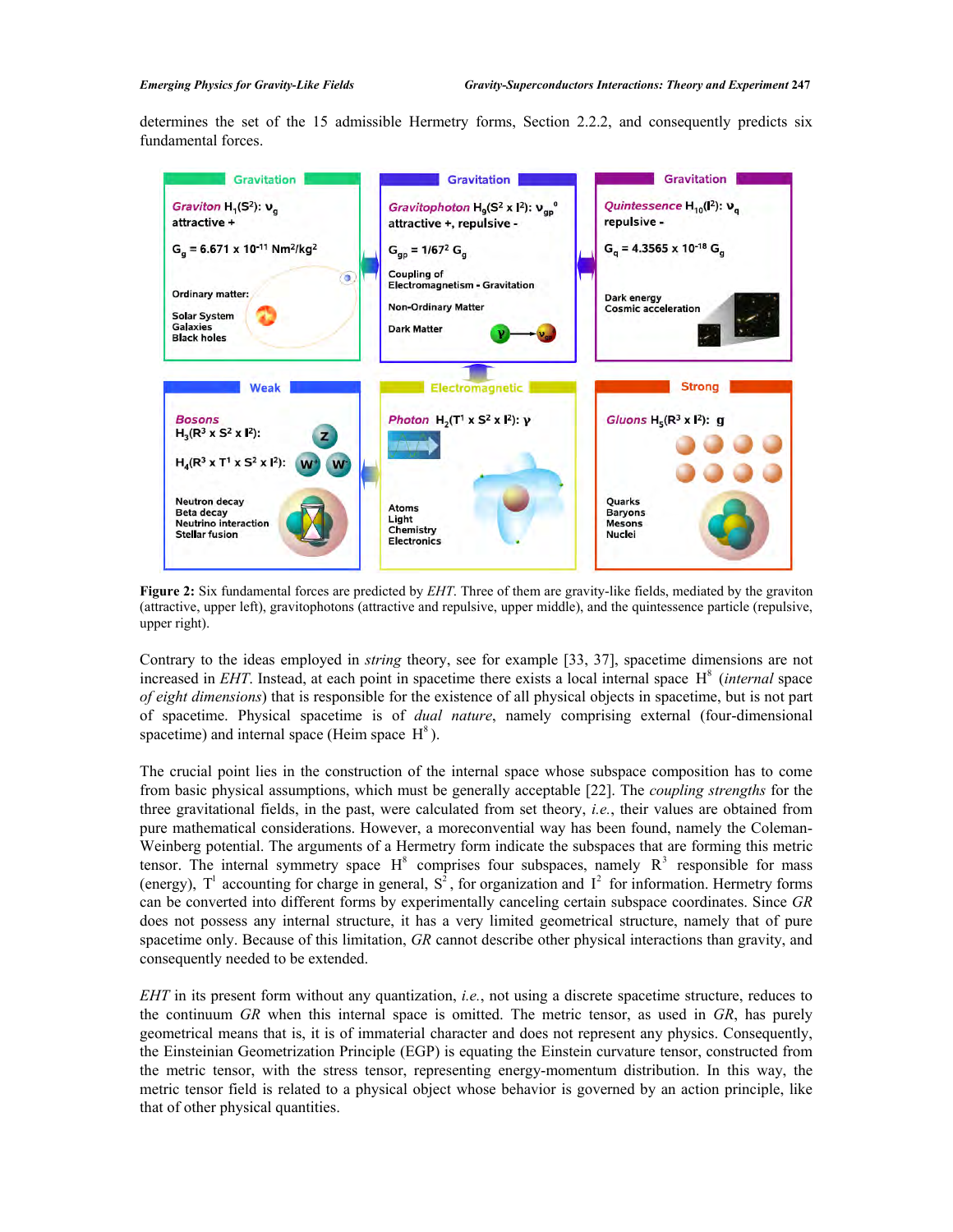As will be presented in more detail in a forthcoming paper, but was briefly mentioned above, the non-linear  $\sigma$ -model, as given in the general mathematical formulation by Jost [27], can be used to construct the Lagrangian of the corresponding Hermetry form  $H<sub>l</sub>$ . In the following only the main idea is given. It should be remembered that Hermetry forms are obtained *via* index selection from the poly-metric tensor obtained by the double coordinate transformation incorporating internal space  $H^8$ . The internal coordinates  $\xi^a$  of subspaces  $R^3$ ,  $T^1$ ,  $S^2$ , and  $I^2$  have physical meaning and are associated with *mass* ( $R^3$ ), *general charge* (  $T^1$ ), *organization* (S<sup>2</sup>), and *information* ( $I^2$ ). However, in spacetime only real physical fields of mass and charge are present. Identifying  $\xi$  coordinates with the vectorfield

$$
\phi = ((\phi^1, \phi^2, \phi^3), (\phi 4), (\phi^5, \phi^6), (\phi^7, \phi^8)
$$
\n(20)

the function integral  $S(\phi)$  for the corresponding Hermetry form representing a physical interaction is set up. The structure of  $\phi$  is determined from the symmetry groups of the subspaces that are present in the respective Hermetry form.

As a consequence of internal Heim space  $H^8$ , this geometric approach predicts two further fundamental physical interaction fields, in addition to the four experimentally known ones. The nature of these two novel fields is gravity-like. The six fundamental interactions emerge in our four-dimensional spacetime and represent real physical fields carrying energy. The two additional interaction fields are identified as gravitophoton interaction (*i.e.*, the conversion of photons into a gravity-like field), and quintessence or vacuum interaction (a conversion of photons into a repulsive type of gravity-like field). The gravitophoton interaction is mediated by two massless, so called gravitophoton particles, one which is gravitationally attractive, and the other one is gravitationally repulsive. The massless quintessence or vacuum interaction particle mediates a very weak repulsive gravity-like force that is much smaller in magnitude than the gravitophoton interaction.

Now the important question poses, namely under which experimental circumstances do these interactions manifest themselves as real physical phenomena? The answer is that in the experiments by Tajmar *et al.* [11-13] Graham *et al.* [14] as well as possibly in the Stanford-NASA Gravity Probe-B experiment these novel physical phenomena might have become visible. This will be discussed in more detail in the subsequent section. Moreover, dark matter and dark energy might be interpretable as the result of the novel gravitational interactions.

Hence, according to *EHT*, the gravitational force that we experience is composed of three different fundamental interactions, having six interaction quanta, namely two different neutral gravitophotons that can decay *via* two modes. The first mode gives a decay into a graviton (the usual graviton of quantized *GR* theory) and the repulsive quintessence particle. The second mode results in two gravitophotons - one being attractive, the other one repulsive. The gravitophoton and quintessence interactions should be invariant under an  $SO(4)$  group and not  $SO(3, 1)$ , see [10]. The laws of momentum and energy conservation are strictly obeyed, but both *ordinary and non-ordinary matter* must be accounted for [10].

This means that the gravitational constant G contains contributions of all three gravitational constants, termed  $G_g$ ,  $G_{gp}$  and  $G_g$ , respectively. The internal coordinates of  $H^8$  depend on the local (curvilinear) coordinates of spacetime. This is analogous to gauge theory in that a local or gauge transformation is used. In gauge theory it is the particles themselves that are given additional degrees of freedom, expressed by an internal space. Consequently in the geometrization of physics, it is spacetime *instead of elementary par*ticles that has to be provided with internal degrees of freedom.

The introduction of an internal space has major physical consequences. The structure of  $H<sup>8</sup>$  determines the number and type of physical interactions, and subsequently leads to a polymetric. This means that spacetime *comprises both an external and internal structure*. In general, only the external structure is observed, but it has long been known experimentally that matter can be generated out of the vacuum. This is a clear sign that spacetime has additional and surprising physical properties. Therefore, any physical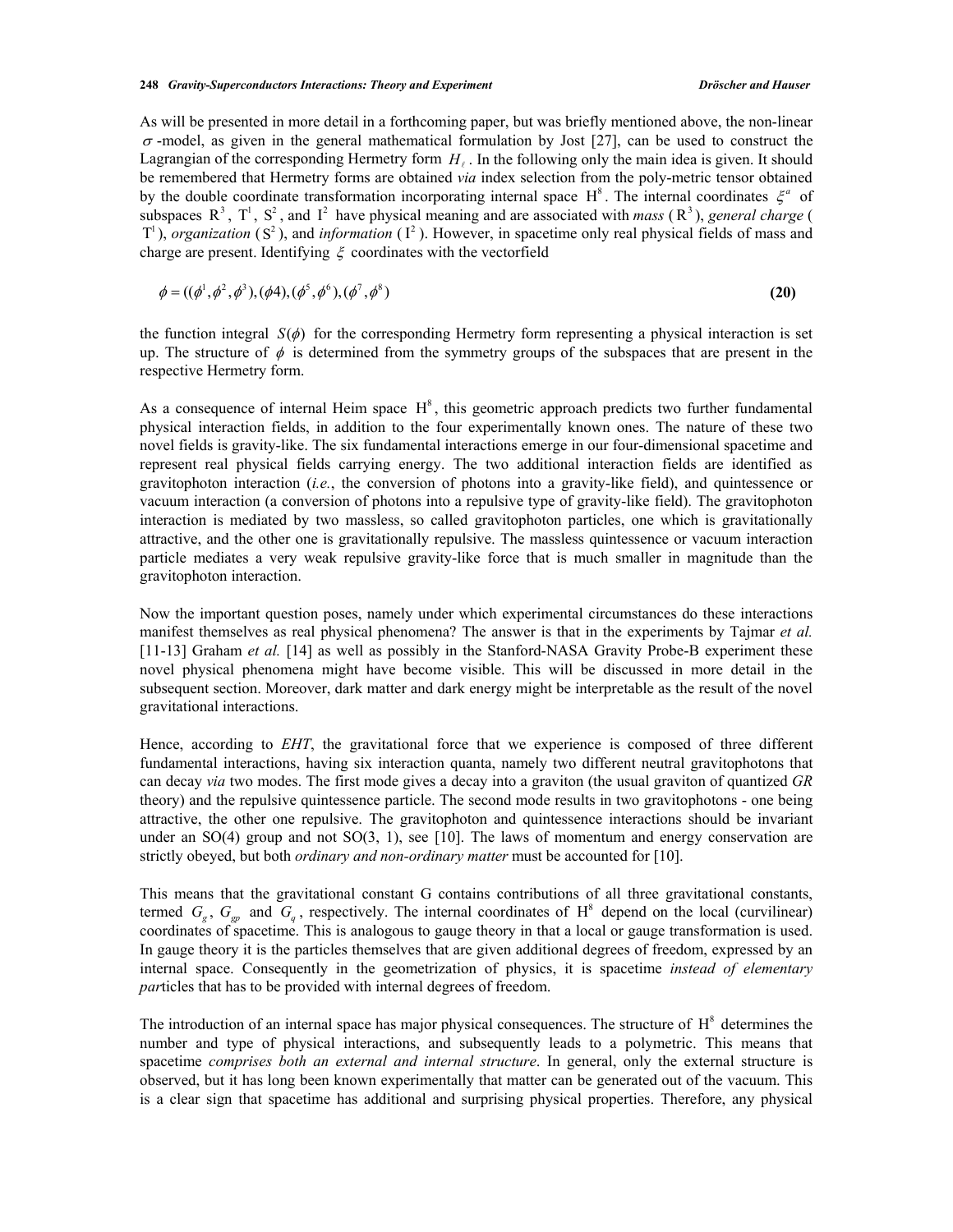theory that aims at describing physical reality needs to account for this fact. Since *GR* uses pure spacetime only, as a consequence, only part of the physical world is visible in the form of gravitation.

This idea of constructing a polymetric was first conceived by the German physicist B. Heim. A similar principle was mentioned by the Italian mathematician Finzi. The polymetric tensor resulting from this concept is subdivided into a set of sub-tensors, and each element of this set is equivalent to a physical interaction or group of particles, and thus the complete geometrization of physics is achieved. This is, in a nutshell, the strategy chosen to accomplish Einstein's lifelong goal of geometrization of physics. There is of course a second aspect, namely the quantization of the spacetime field. The general theory of Einstein was the first theory to show that fundamental symmetries should have a local character.

It must be noted that this approach is in stark contrast to elementary particle physics, in which particles possess an existence of their own and spacetime is just a background staffage [38]. In *EHT*, considered as the natural extension of *GR*, matter is a consequence of the additional internal physical features of spacetime. These two physical pictures are mutually exclusive, and experiment will determine which view ultimately reflects physical reality. It is, however, well understood that the concept of a point-like elementary particle is highly useful as a working hypothesis in particle physics.

#### **2.6. Geometrization of Physics and the Equations of Motion**

Gravity manifests itself as spacetime curvature. If this principle is accepted as the basis for all interactions in physics, a polymetric tensor needs to be constructed. The polymetric tensor describes the complete dynamics of spacetime and leads to a geometrodynamic picture of all physical interactions. In *GR* the geometrical structure of spacetime leads to a single metric that describes gravitational interaction. Einstein's pioneering efforts in the geometrization of physics revealed themselves unsuccessful [8] when more interactions were discovered, and attempts to geometrize physics were abandoned. Einstein did not succeed in constructing a metric tensor that encompassed all physical interactions.

Einsteinian spacetime [37, 42] is indefinitely divisible and can be described by a differentiable manifold. In the following derivation, which relates the metric tensor to physical interactions, this classical picture is used, though spacetime should be treated as a quantized field. The quantization of spacetime seems to play a role in the concept of hyperspace or parallel space [17].

GR can be summarized in a single sentence: *matter curves* spacetime. In curved spacetime the metric is written in the form

$$
ds^2 = g_{\mu\nu} d\eta^{\mu} d\eta^{\nu} \tag{21}
$$

where  $g_{\mu\nu}$  is the metric tensor,  $\eta^1$ ,  $\eta^2$ ,  $\eta^3$  are the spatial coordinates, and  $\eta^4$  is the time coordinate. These coordinates can be curvilinear. Einstein summation convention is used, *i.e.*, indices occurring twice are summed over. From the strong equivalence principle it is known (for instance see [41]) that at any point in spacetime a local reference frame can be found for which the metric tensor can be made diagonal, *i.e.*,  $g_{\mu\nu} = \eta_{\mu\nu}$  where  $\eta_{\mu\nu}$  is the Minkowski tensor. Note that the Minkowski tensor  $\eta_{\mu\nu}$  must not be confused with curvilinear coordinates  $\eta^{\mu}$ . Reference coordinates are locally Cartesian  $(x^1, x^2, x^3, x^4) = (x, y, z, ct)$ . This is equivalent to a transformation between the two sets of coordinates, namely

$$
dx^{\mu} = \Lambda_{\nu}^{\mu} d\eta^{\nu} \text{ and } \Lambda_{\nu}^{\mu} = \frac{\partial x^{\mu}}{\partial \eta^{\nu}}
$$
 (22)

In the free fall frame of the  $x$  coordinates the acceleration is  $0$ , and thus the equation of motion simply is

$$
\frac{d^2x^{\mu}}{d\tau^2} = 0 \text{ and } ds^2 = \eta_{\mu\nu} dx^{\mu} dx^{\nu}
$$
 (23)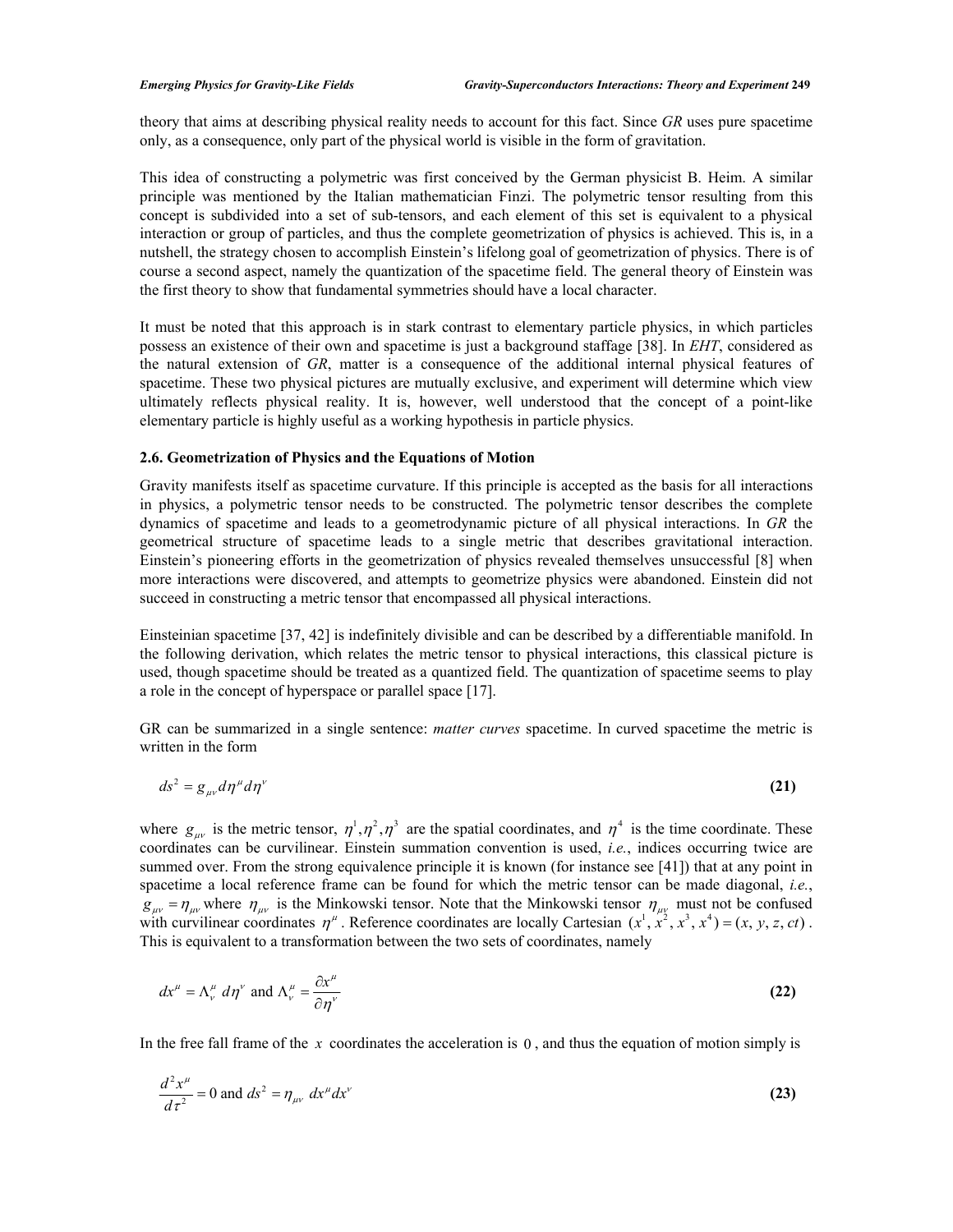where  $\tau$  denotes proper time, *i.e.*, the time registered by a clock in its own reference frame. This means the clock is stationary in this frame, and the time measured is the time shown on the clock's dial. In order to obtain the equation of motion for curvilinear coordinates  $\eta$ , one only needs to insert the transformation relations, Equation (22) into Equation (23), which results in the geodesic equation

$$
\frac{d^2\eta^{\alpha}}{d\tau^2} + \Gamma^{\alpha}_{\mu\nu}\frac{d\eta^{\mu}}{d\tau}\frac{d\eta^{\nu}}{d\tau} = 0
$$
\n(24)

where the  $\Gamma^{\alpha}_{\mu\nu}$  are the well known Christoffel symbols or affine connections. Rewriting the geodesic equation (24) in the form

$$
\frac{d^2\eta^{\alpha}}{d\tau^2} = f^{\alpha} \text{ with } f^{\alpha} = -\Gamma^{\alpha}_{\mu\nu} \frac{d\eta^{\mu}}{d\tau} \frac{d\eta^{\nu}}{d\tau}
$$
\n(25)

and comparing Equation (25) with the equation of motion for a free falling particle Equation (23), the right hand side of Equation (25) can be regarded as a force coming from a physical interaction, which has caused a curvature of the surrounding space, marked by the presence of nonzero Christoffel symbols.

The metric of the proper equation of motion is determined by the Hermetry form obtained from Equation (14). The respective Christoffel symbols denote the physical fields of this Hermetry form. In *GR* mass (matter particles) distributions are determining spacetime geometry, while in electrodynamics the electromagnetic field (waves) is connected to its spacetime geometry. However, in the microscopic world, matter-energydistribution possesses both particle and wave character, which cannot be separated from each other. The existence of the 15 Hermetry forms suggests that the structure of the Einstein field equations provides the framework of the field equations for all physical interactions. This means, Einstein's equations should be representative also for the microscopic world, transcending gravitation and electromagnetism, see Section 2.2. The left hand side of equation (25) can be written as  $m_i$ **a** where  $m_i$  denotes inertial mass and **a** is acceleration. Multiplying  $f^{\alpha}$  by its proper charge results in the equation of motion for the respective physical interaction. In the case of gravity, because of the equality of inertial and gravitational mass, charges on the left and right hand sides cancel out. For all other physical interactions this is not the case. In that respect *gravity has a unique role, namely that it curves also the surrounding* space. For all other physical interactions, if pointlike charges are assumed (classical picture), space is curved only at the location of the charge.

One major point of course is that the relation  $x = x(\eta)$  as used in GR delivers only a single metric, which Einstein associated with gravitation. The *fundamental question is, therefore, how to construct a metric tensor that gives rise to all physical interactions*. The answer lies in the fact that in EHT there exists an internal space  $H^8$ . Therefore, in *EHT* the relation between coordinates *x* and  $\eta$  is  $x = x(\xi(\eta))$ . In contrast to *GR*, EHT employs a double transformation as specified in Equation (4). From this double transformation a set of different metric tensors can be constructed, which, in turn, lead to a set of individual geodesic equations having the same structure as Equation (25), but depending on the specific charge and Christoffel symbols inherent to this specific physical interaction. An individual equation of motion will have the form

$$
m_1 \frac{d^2 \eta^{\mu}}{d\tau^2} = e_c f_c^{\mu} \text{ with } \mu = 1,...,4
$$
 (26)

where  $e_c$  denotes the specific charge of the interaction and quantities  $f_c^{\mu}$  are the associated Christoffel symbols. The equation of motion describes a particle of mass  $m<sub>I</sub>$  with charge  $e<sub>c</sub>$ , subjected to the respective field of this interaction, represented by its proper Christoffel symbols, *i.e.*, they stand for the curvature of space generated by this interaction. The total number of physical charges *<sup>c</sup> e* is determined by the subspace structure of  $H<sup>8</sup>$  in concert with combination rules to constructing a metric that has physical meaning. Equation (26) describes a very difficult physical problem. First, the number of physical charges and their coupling constants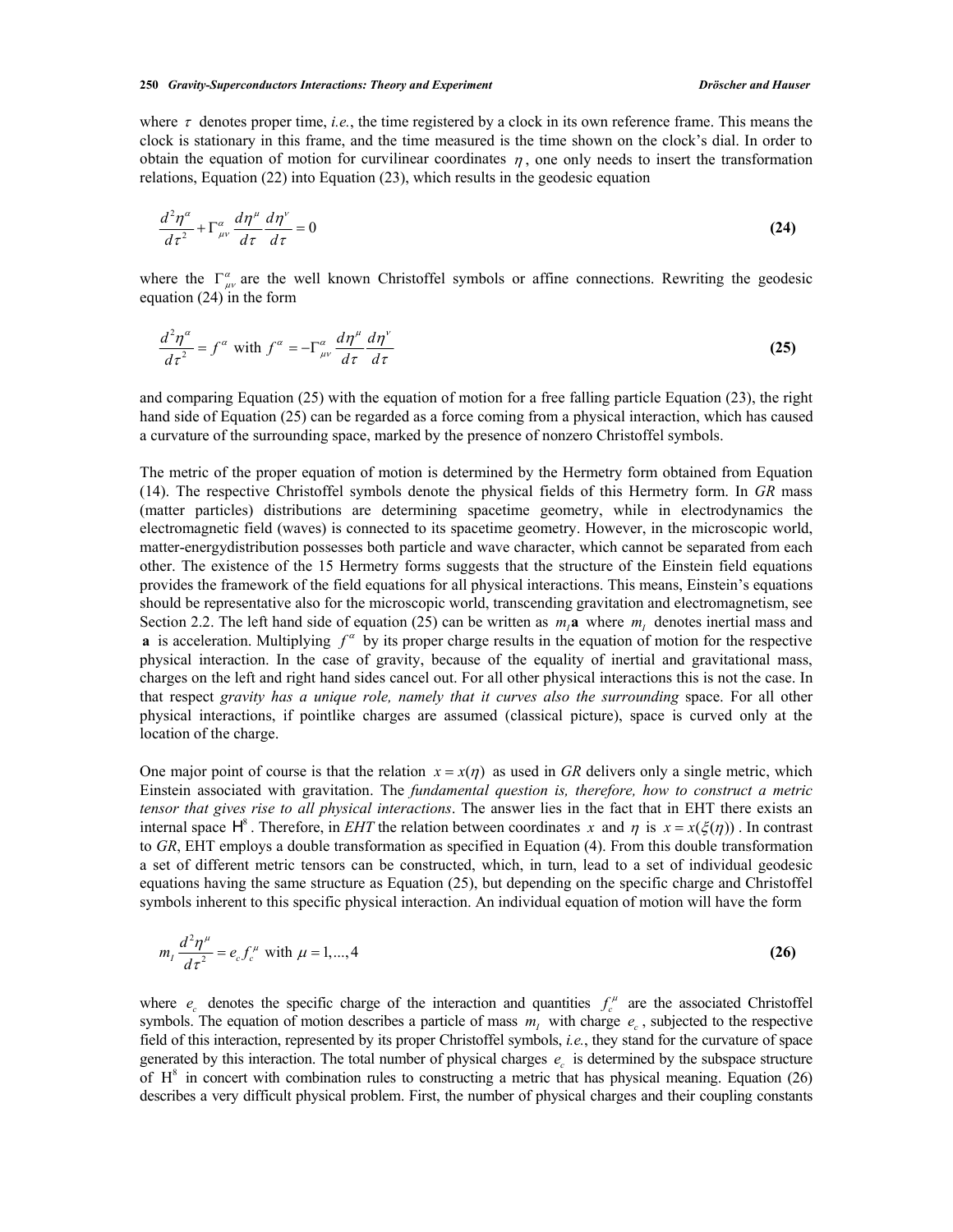need to be determined. There should exist twelve Higgs fields (two  $O(2,q)$  groups) that endow physical particles (fields) with their inherent charges. Therefore, all particles of OM or NOM (as described in [9, 24]) are supposed to interact with their respective Higgs particle (field) in order to obtain their corresponding charges (*e.g.,* color, gravitational mass or electric charge *etc.*), but their inertia (energy) should come from group  $O(1, q)$ , which denotes a special Hermetry form,  $H_{16}$  from subspace T<sup>1</sup>, related to energy (mass) *via*  $\Delta E \Delta t = \hbar$ . It is remarkable that the 15 generators of the  $O(3,q)$  group define the existence of all possible particle (field) families, *i.e.,* the existence of physical phenomena in material or energetic form is fixed by this symmetry group. It should be noted that the set of 15 families comprises six fermions (quarks, electrons and neutrinos as well as neutral electron, imaginary electron and imaginary quark) in combination with the nine gauge bosons (graviton, photon, vector bosons  $W^{\pm}$  and  $Z^0$ , gluons as well as imaginary gluon, imaginary photon and the additional gravitational particles, namely the gravitophotons and quintessence particle. The double transformation as given in Equation (4) represents the particle aspect and leads to eigenvalue equations whose eigenvalues have the dimension of an inverse length. In these eigenvalue equations the Christoffel symbols occur. Using the inverse of the Planck length expressed as  $m_p c / \hbar$ , results in a correspondence between inverse length and mass. Since particles and fields form a unity, the transformation from spacetime into internal space,  $M \rightarrow H^8$ , should represent the field aspect, because derivatives of internal coordinates  $\xi^a$ ,  $a = 1,...,8$  with respect to curvilinear coordinates  $\eta^\mu$  lead to an expression  $(e_c^a/m_t)h_{\mu\nu}^a$ . The  $h_{\mu\nu}^a$  denote deviation from the flat metric, and physically represent the tensor potential of the charge  $e_c^a$  with  $m<sub>I</sub>$  as associated inertial mass. The metric coefficients thus assume energy character. This short discussion implies a comprehensive mathematical program, namely the determination and solution of the above mentioned eigenvalue equations as well as the derivation of the tensor potentials for the interactions. The task is not finished, but this brief discussion should have conveyed an idea how the introduction of an internal symmetry space leads to a correspondence between geometry and physical quantities. The mathematical framework to determine the charges and to obtain the correspondence between geometry and physics is quite involved. It seems that internal coordinates are described by quaternions. There is an interesting question, namely: *What is the Hermetry form of the vacuum field*? If the vacuum has an energy density different from zero, it should not be the case that its Christoffel symbols are 0. However, we feel, in order to answer this question, a quantization procedure for Equation (26) has to be established. *This approach differs substantially from GR, and should lead to the complete geometrization of physical interactions.* 

#### **2.7. Fundamental Interactions and their Field Equations**

If each physical interaction causes its own spacetime curvature, the structure of the Einstein field equations should provide the mathematical frame for the description of all six forces. In the following it will be shown how, at least in principle, these equations can be constructed. In general, spacetime curvature is small, *i.e.,* except for black holes, neutron stars *etc.*, and thus the metric tensor can be linearized

$$
g_{\mu\nu} = \eta_{\mu\nu} + h_{\mu\nu} \tag{27}
$$

and Cartesian coordinates

$$
(x^{\mu}) = (x, y, z, ct), \mu = 1, ..., 4.
$$
 (28)

The geometric part of the Einstein equations, that is, the part describing spacetime curvature, can be written as

$$
R_{\mu\nu} = \frac{1}{2} \left( \Delta - \frac{1}{c^2} \frac{\partial^2}{\partial t^2} \right);
$$
 (29)

$$
h_{\mu\nu} = \frac{1}{2} \Omega h_{\mu\nu} , \qquad (30)
$$

where denotes the d'Alembertian wave operator. In a space free of matter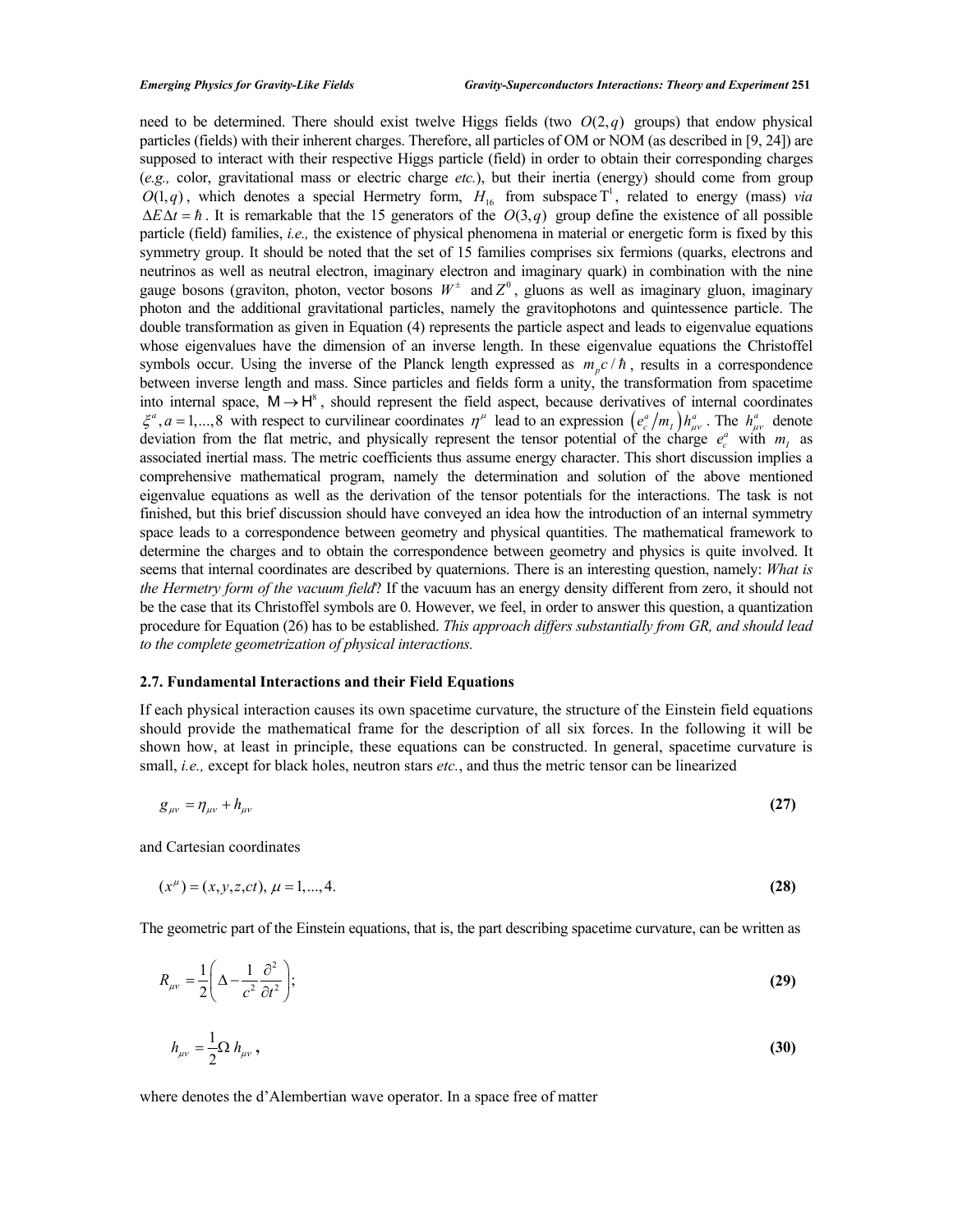$$
\Omega h_{\mu\nu} = 0 \tag{31}
$$

and thus gravity waves should be possible. In the case of non-relativistic velocities  $v \ll c$  and neglecting pressure as well as internal energy distributions in the energy-momentum tensor, *i.e.,* there is only one component  $T_{44} \approx \rho c^2$  where  $\rho$  denotes mass density, the time-independent Einstein field equations lead to

$$
\Delta h_{44} - \frac{1}{c^2} R h_{44} = 2\kappa T_{44} . \tag{32}
$$

However, the *Einstein equations are not self-consistent*, since the energy-momentum tensor is a different physical entity, and has to be supplied from the outside, *i.e.,* does not result from the geometry of spacetime. In order *to make this system self-consistent* it is assumed that in general

$$
T_{\mu\nu} = T_{\mu\nu}(g_{\alpha\beta})\,. \tag{33}
$$

Regarding a special Hermetry from  $H<sub>l</sub>$  the energy-momentum tensor in accordance with this Hermetry form can be formally written as

$$
T_{\mu\nu} = T_{\mu\nu}(H_{\ell}). \tag{34}
$$

For the above mentioned special case a linear relationship is assumed in the form

$$
T_{\ell,44} = k_{\ell} \; \rho_{\ell} \; h_{\ell,44} \tag{35}
$$

where the index  $\ell$  denotes the Hermetry form and  $k_{\ell}$  is a specific constant. The quantity  $m_{\ell}(i.e., \rho_{\ell})$ describes the type of mass-energy belonging to  $H_{\ell}$ . If the rest mass is different from 0, it is believed that an eigenvalue equation can be derived from geometrical principles whose spectrum gives the physically admissible particle masses, in a similar sense as already postulated by Heim. Thus a complete geometrodynamic approach would be accomplished.

#### **3. PHYSICS AND MATHEMATICS OF EXTREME GRAVITATIONAL FIELDS**

The gravitomagnetic effect as known from *GR* that is, the *Lense-Thirring* effect cannot be utilized to explain the experiments of Tajmar *et al.* [11-13], nor can it serve as propulsion principle, because of its extremely small magnitude. When the Einstein-Maxwell (the linearized Einstein field equations) equations are employed in the explanation of the extreme gravitational fields, it becomes obvious that neither the magnitude nor the sign of the acceleration field measured by Tajmar *et al.* is described correctly. A physical model that aims at providing a phenomenological framework of extreme gravitational fields cannot be based on these equations.

The conclusion is that the laboratory generated extreme gravitomagnetic fields are, because of their enormous field strength, outside *GR* and also the gravity-like fields. It is these gravity-like fields that might be usable as basis for a novel technology of energy generation as well as (space) propulsion principle. In the next section the physical model for the generation of extreme gravitational fields is outlined. One of the key issues is that gravity-like fields are produced by conversion of electromagnetic into gravitational fields, which might explain their strength. Needless to say, this requires the introduction of novel physical concepts.

#### **3.1. Physical Principles of Gravitational Field Generation**

At present, theoretical physics does not foresee an interaction between electromagnetic and gravitational fields, *i.e.*, no terms coupling the Maxwell equations with the Einstein-Maxwell equations are known. In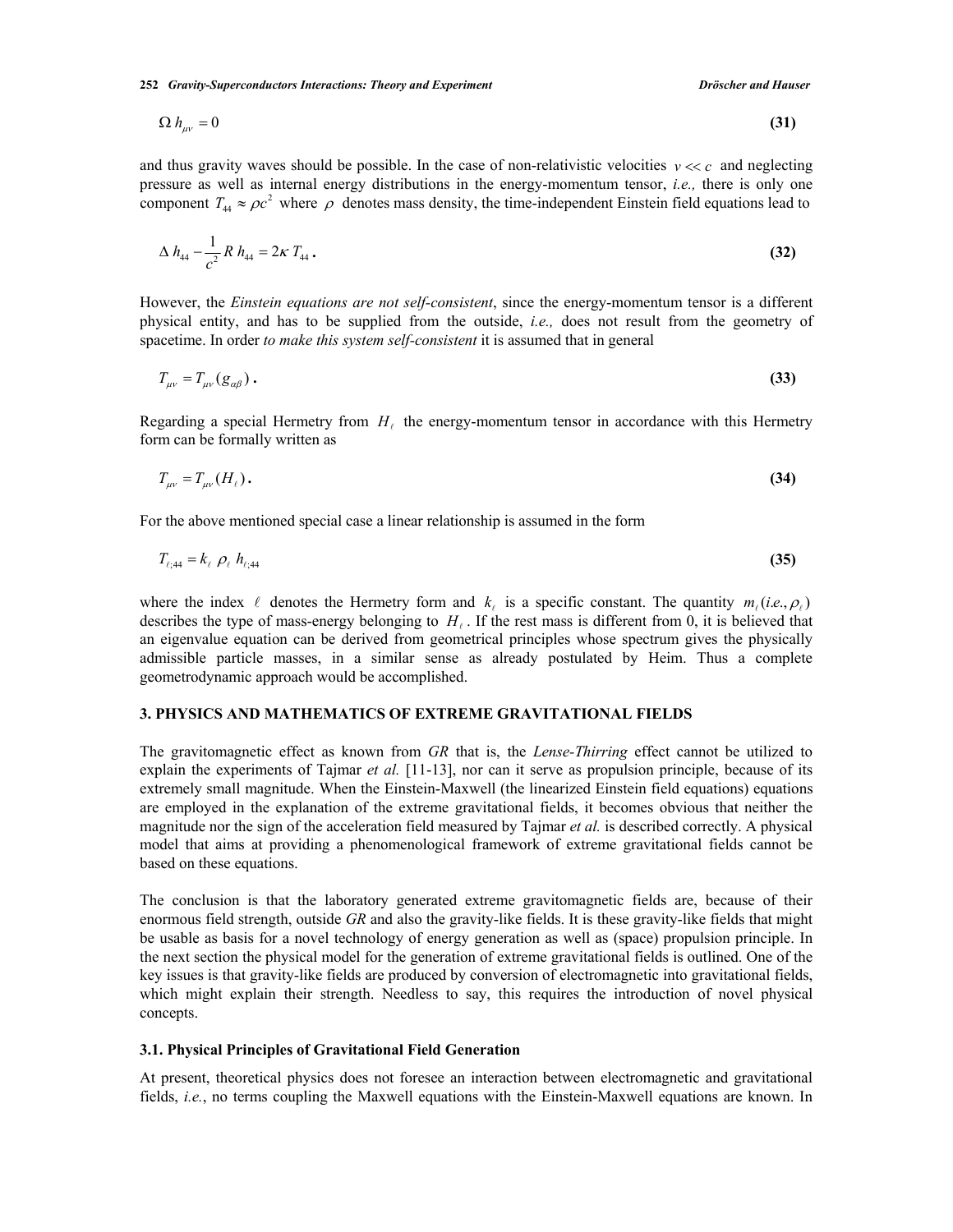the following, a brief discussion of the fundamental physical mechanism deemed to be responsible for the generation of extreme gravitational fields is given.

Some aspects have been discussed in [9, 20, 24], but a more comprehensive discussion will be given in a forthcoming review paper [Preprints are available through the authors]. In this article we present the set of basic equations and physical mechanisms that make up the phenomenological theory for calculating extreme gravitational fields.

First, no explanation within the framework of current physics seems to be possible. Either the recent experiments by Tajmar *et al.* [11-13] and Graham *et al.* [14] somehow misinterpret unknown disturbances as large gravitomagnetic fields, or some novel physics does exist. As a reminder, it should be noted, that despite its name, a gravitomagnetic field is a purely gravitational field. There is no magnetic component or interaction with electrodynamics. The name was derived from the similarity of the Einstein-Maxwell equations with the Maxwell equations. Gravitomagnetism represents the dynamic nature of matter.

A similar situation seems to exist regarding the strong gyro misalignment observed in the GP-B experiment. Although the NASA-Stanford University team claims that there is an electrostatic patch effect (the Nb coated quartz sphere of the gyro is not a perfect equipotential surface) there could be room for the effect seen in Tajmar's experiments. It should be noted that the torque acting on the spinning cryogenic gyros is given by  $N_g = \frac{1}{2}m(\omega \times r) \times B_{gp}$ . According to *EHT*, at cryogenic temperatures the four gyros used in the GP-B experiment should produce their own **B***gp* field due to the same phenomenon, which in turn would be the source of a major gyro misalignment by producing a substantial torque in comparison to the small effect of *GR* frame dragging. An analysis for the GP-B experiment was performed in [20].

#### **3.2. Conservation Principles**

Physics is governed by symmetry (invariance) where each symmetry stands for a conservation law, termed Noether's principle. Momentum conservation is derived from the homogeneity of space, which means that the Lagrange function is independent of its position in space that is, invariant under translation. Therefore, its variation  $\delta L$  must satisfy  $\delta L = 0$  for a translation from **x** to **x** + **a** where **a** is a constant vector. Since spacetime is four-dimensional, the homogeneity in time stands for the invariance of the Lagrangian with respect to translation in time. This is expressed by the fact that the Lagrangian does not depend explicitly on time, *i.e.*,  $L = L(q_k, \dot{q}_k)$ .

There is a stern rule governing all classical physics and, in particular, applies to all propulsion systems: identify the physical system and wrap a closed surface, control surface (CV), around it. Check the amount of momentum going through the CV. What is going on inside the physical system is of absolutely no interest. If this amount is zero, there is no momentum change, and thus no propulsion. Time and again, this principle has been misunderstood, for instance, confusing energy with momentum (all our propulsion is non relativistic). Moreover, the definition of physical system is not always straightforward.

In *EHT*, the spacetime field itself is part of the physical system. The propulsion principle is similar to the Mossbauer effect (the large crystal absorbs the recoil momentum of the particle) that is, the momentum of spacetime is changed almost imperceptible, but the space system is accelerated. The key issue is to find a physical concept that can achieve a sufficiently strong interaction with spacetime, *i.e.,* not through framedragging as takes place in *GR* which is far too weak.

The present principle of propellantless propulsion *via* gravity-like fields is different from the above concept in that it involves the spacetime field itself through gravitomagnetic interaction as part of the physical system that is, there is an exchange of momentum and energy between the space vehicle and the local spacetime. The amount of this exchange is determined by the magnitude of the generated  $\mathbf{B}_{g}$  field. The spacetime field that is, electrogravitic and gravitomagnetic fields have just as much claim to reality a the original concept of momentum as electric and magnetic fields together with the charged particles, *i.e.*, gravitational (mass) and electric charge. Momentum is transferred from a charge to the field, through the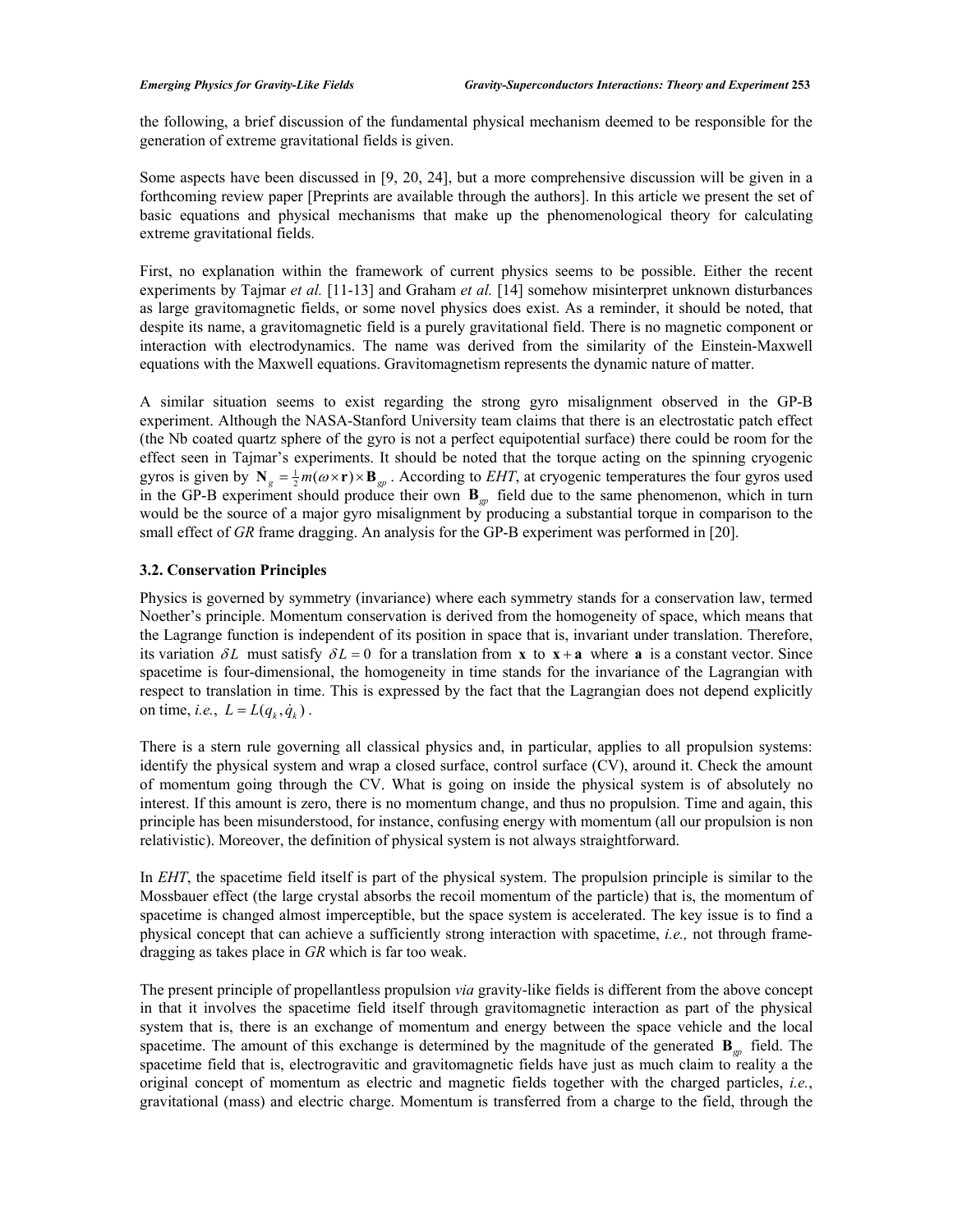field, and perhaps to other charges. Therefore, any propulsion system based on gravity-like fields is based on strong interaction, compared to *GR*, with the surrounding spacetime. The experiments at AIT have already demonstrated that these fields are about  $10^{18}$  times stronger than those produced by movable masses. It is conjectured that the accelerated expansion of the *Universe* might be a direct consequence of universal momentum conservation that is, the physical system that comprises all masses in the *Universe* as well as spacetime field [31].

#### **3.3. Ginzburg-Landau Theory of Extreme Gravitational Fields**

First, if *one accepts the existence of gravity-like fields from the measurement by Tajmar et al.* [11-13], the question naturally arises: how are these extreme gravitational fields possible? In Section IV of [20] it is shown that none *of the four known fundamental physical interactions* can explain the nature and magnitude of these fields.

It is believed that the physics of extreme gravitational fields is a solid state phenomenon, owing to the formation of a Bose-Einstein condensate *via* a phase transition at a cryogenic temperature  $T_c$ , but caused by a new type of matter, which has similarities to superconductivity, but the underlying physical mechanism is believed to be entirely different, representing novel physics.

The analysis that we are presenting here does not aim at explaining the physics of the extreme gravitational fields in that a microscopic quantum theory is presented in the form of the BCS (Bardeen, Cooper, and Schrieffer) theory [21]. BCS theory describes the phenomena within the superconductor, *i.e.,* the physical reasoning why Cooper pairs (phonon coupling of two electrons of opposite momentum and spin) are formed, what their features are, and why they are able to move without friction through the lattice.

Instead, the physics of extreme gravitational fields is treated as an application of the Landau theory of phase transitions to superconductivity combined with the novel concepts of matter of imaginary mass and the possibility of converting imaginary electromagnetic fields (*i.e.,* their origin is from imaginary matter) into gravitational fields.

We accept the pragmatic standpoint of London, by simply saying that superconductivity is characterized by zero friction and thus Ohm's law has to be replaced, leading to a different relation between current density and vector potential. Maxwell's equations are still entirely true, but have to be complemented by the London equations. The same is assumed to hold true for the current of imaginary bosons, denoted  $e_i^B$ , formed *via* phase transition by a multiple (even number) of the imaginary electrons  $e_i$  in analogy to Cooper pairs. How this mechanism actually takes place is of no concern at the moment; neither is the calculation of the density  $n_i$  of the  $e_i^B$  bosons, nor their coupling strength or the penetration depth of the gravitomagnetic field. No attempt is made to determine the critical temperature  $T_C$ . These questions can be addressed later on, when the phenomenon of extreme gravitational fields is firmly established.

Two fundamental and completely novel physical concepts are introduced, stated below, namely

- 1. The existence of particles of imaginary mass, *i.e.*, the imaginary electron  $e_i$ , which has the same charge as its counterpart the real electron, and the imaginary quark  $q_l$ . There is only one imaginary quark that should have the elementary charge  $+e$ . The  $q<sub>i</sub>$  particle is assumed to be generated within the proton, but then there is also a fourth gluon color termed the *imaginary color ic* , and thus a *total of 15 gluons exists*. Imaginary matter is a direct consequence of the concept of Hermetry form, which is graphically represented by the four-dimensional hypercube as published in [24]. In other words, the implication of the 16 Hermetry forms is the extension of the concept of matter from real to imaginary. Imaginary matter should not be directly visible, but its presence can be deduced from the existence of the extreme gravitational fields.
- 2. The conversion (phase transition) from electromagnetic into gravitational fields is the key process for generating extreme gravitational fields. In order to achieve this type of hitherto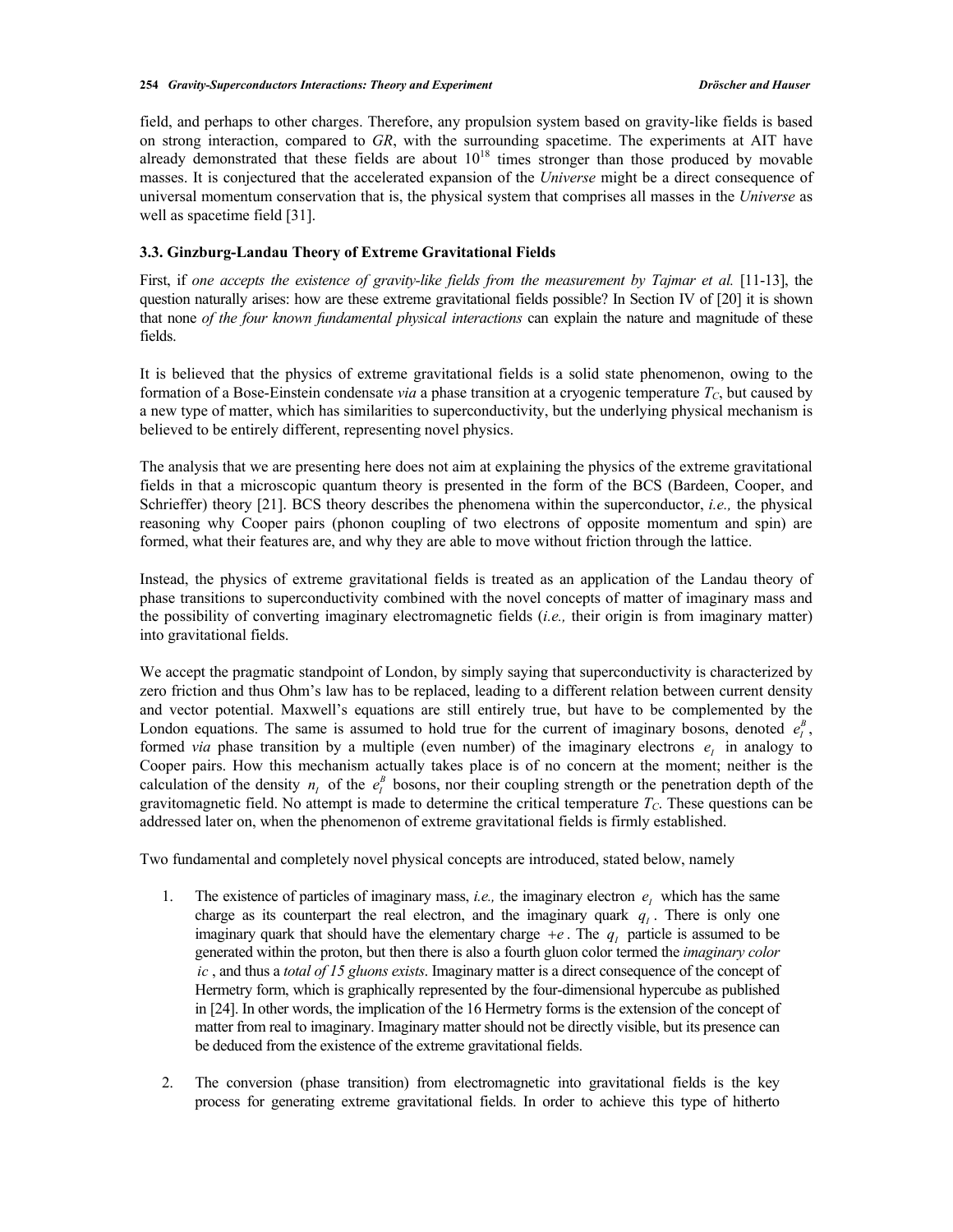unknown conversion, the existence of matter of imaginary mass in the form of imaginary electrons  $e_i$  and quarks of imaginary mass  $q_i$  were instrumental. Imaginary matter is not directly observable, but its presence can be deduced form the existence of the extreme gravitylike fields.

Therefore, in analogy to the successful semi-classical explanation of Bose-Einstein condensates, for instance the phenomena of superconductivity, ferro-magnetism, superfluidity, or spin waves, the phenomenological mathematical description of extreme gravitational fields is based on a similar phenomenological approach in which the ideas of due to London, Ginzburg, and Landau are combined with the concept of mass of imaginary matter and the conversion of electromagnetic into gravitational fields.

That is, the generation of extreme gravitational fields is characterized by the following equations and/or physical processes

- For electrodynamic phenomena the Maxwell equations are utilized, however, modified by the London equations, similar to the case of superconductivity, to account for the phase transition,
- The gravitational field mediated by gravitons  $v<sub>g</sub>$  that is, Newtonian gravitation, is not described by the equations below, since it solely depends on mass (stationary or moving) and is governed by the Einstein-Maxwell equations derived from *GR*, its respective coupling constant is  $G_N$ ,
- x The modified Einstein-Maxwell equations of gravity (which are different from the linearized version of the Einstein field equations of *GR*) and
- x The London-Einstein equations that is, the London equations employed to the gravitolelectric field  $\mathbf{E}_G$  and the gravitomagnetic field  $\mathbf{B}_G$ , where the index *G* now stands for the two gravitational fields, mediated by gravitophotons  $V_{gp}$  or the quintessence particle  $V_q$ . The respective coupling constants are  $G_{gp}$  and  $G_q$  as given in [24].
- x The Ginzburg-Landau theory in conjunction with a magnetic induction field **B** whose presence leads to the *asymmetric potential* as shown in [24]. In the Heim experiment such a field is generated by the external current in the coil.
- The assumption of a phase transition responsible for the conversion of the imaginary electromagnetic vector potential into a gravitophoton field, *i.e.*,  $e^{0.328 \alpha_{gp} \mathbf{v} \cdot \mathbf{A}_{e} + m_p \mathbf{v} \cdot \mathbf{A}_{gp}} = 0$ with the conversion factor  $\alpha_{gp} = 1/212$  calculated from the Coleman-weinberg potential as derived by Kaku [34],
- When the phase transition occurs, no symmetry breaking is taking place and instead imaginary particles are produced, *i.e.*, imaginary electrons  $e_i$  and imaginary quarks  $q_i$ , because of the asymmetric shape of the potential curve. These particles are not tachyons, because of their electromagnetic interaction with positive charges of the crystal lattice.

The following sets of equations are utilized. The Maxwell equations in differential form are given by

$$
\mathbf{E} = -\nabla \Phi \text{ and } \mathbf{B} = \nabla \times \mathbf{A} - \frac{\partial \mathbf{A}}{\partial t}
$$
 (36)

$$
\nabla \cdot \mathbf{E} = \frac{1}{\varepsilon_0} \rho \tag{37}
$$

$$
\nabla \cdot \mathbf{B} = 0 \tag{38}
$$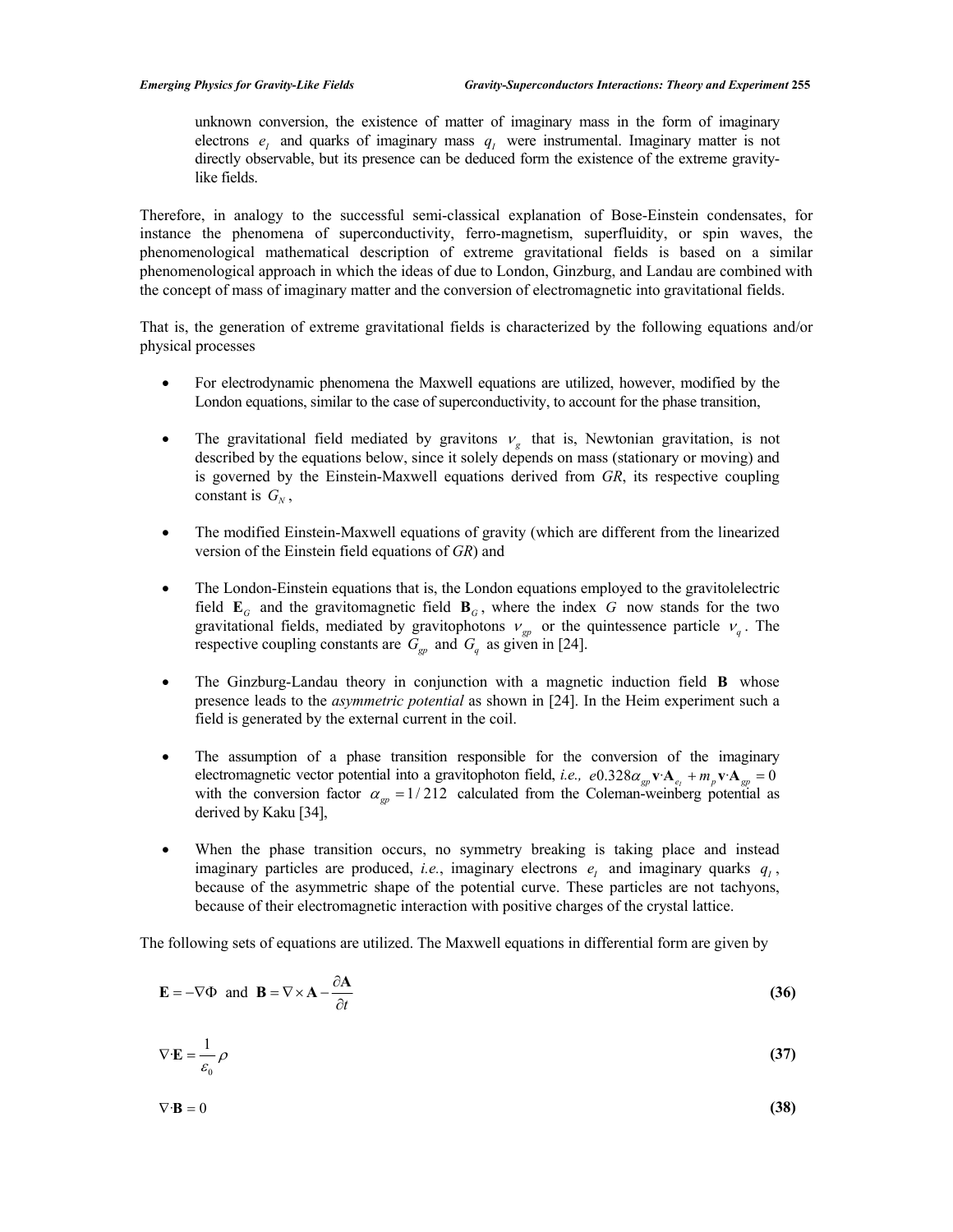**256** *Gravity-Superconductors Interactions: Theory and Experiment Dröscher and Hauser* 

$$
\nabla \times \mathbf{B} = \mu_0 \mathbf{j} \tag{39}
$$

$$
\nabla \times \mathbf{E} = -\frac{\partial \mathbf{B}}{\partial t}
$$
 (40)

where the electric displacement current  $\partial \mathbf{E}/\partial t$  was neglected in Ampere's law Equation (39) and  $\varepsilon_0 \mu_0 c^2 = 1$ ,  $\mu_0 = 4\pi \times 10^{-7} \frac{N}{A^2} = 1.256 \times 10^{-6} \frac{V_s}{Am}$ , and  $\varepsilon_0 = 8.854 \times 10^{-12} \frac{A_s}{V_m}$ .

Now we consider the Einstein-Maxwell formulation of linearized gravity that possesses a certain similarity to the mathematical form of the electromagnetic Maxwell equations. In analogy to electromagnetism there also exist gravitational scalar and vector potentials, denoted by  $\Phi_G$  and  $\mathbf{A}_G$ , respectively [35].

$$
\mathbf{E}_G = -\nabla \Phi_G \quad \text{and} \quad \mathbf{B}_G = \nabla \times \mathbf{A}_G. \tag{41}
$$

If the original Einstein field equations are expanded up to first order, see for instance Thorne [36], and introducing the corresponding gravitoelectric and gravitomagnetic fields, one obtains the following set of equations for Newtonian gravitation:

$$
\nabla \cdot \mathbf{E}_{G_N} = -4\pi G_N \rho \tag{42}
$$

$$
\nabla \cdot \mathbf{B} G_N = 0 \tag{43}
$$

$$
\nabla \times \mathbf{B}_{G_N} = -\frac{16\pi G_N}{c^2} \mathbf{j}
$$
 (44)

$$
\nabla \times \mathbf{E}_{G_N} = 0 \tag{45}
$$

where  $\mathbf{j} = \rho \mathbf{v}$  is the mass flux and  $G_N$  is Newton's gravitational constant. The field  $\mathbf{E}_{G_N}$  describes the gravitational field from a stationary mass distribution, whereas  $\mathbf{B}_{G_0}$  describes the gravitomagnetic field produced by moving masses.

The linearized version of Einstein's equations of *GR*, Equations (43) and (45), have been cast in a mathematical form that resembles the Maxwell equations of electrodynamics, but there are two major differences.

First, it can be seen that there is *no equivalent equation to Faraday's induction law*, since the term  $-\partial \mathbf{B}_{G_v}/\partial t$  is absent because the expansion is of first order in terms of  $v/c$  only. Including second order terms would restore this term, but also *would lead to additional terms* in the other equations, thus clearly changing the Maxwellian character of the Einstein-Maxwell equations.

Second, comparing the signs of the Maxwell and Einstein-Maxwell equations, there is a minus sign in the source term of the first Einstein-Maxwell equation, which causes Newtonian gravity to be always attractive. Equation (45) is the result from *GR* and therefore the index  $G_N$  is used. Comparing the stationary Maxwell and Einstein-Maxwell equations, they can be given exactly the same structure, if  $\mathbf{E}_{G_v}$  and  $\mathbf{B}_{G_v}$  are multiplied by  $-1$  and redefined as new gravitoelectric and gravitomagnetic fields.

However, the Einstein-Maxwell equations *cannot be employed* in describing gravitomagnetic phenomena caused by gravitophotons. To distinguish the gravitomagnetic field generated by gravitophotons it is denoted as **B**<sub>gp</sub>. Because of the phase transition that is responsible for the bosons of imaginary mass that are generating an imaginary supercurrent, the source term  $j_{gp}$  for the extreme gravitomagnetic field  $\mathbf{B}_{gp}$  is large, and therefore the term  $\partial \mathbf{B}_{gp}$   $\partial t$  from gravitophoton interaction could become large and thus must appear in the equations. In the equation that is analog to Ampere's law, the term  $\partial \mathbf{E}_{gp}/\partial t$  might play a role, but for the Heim experiment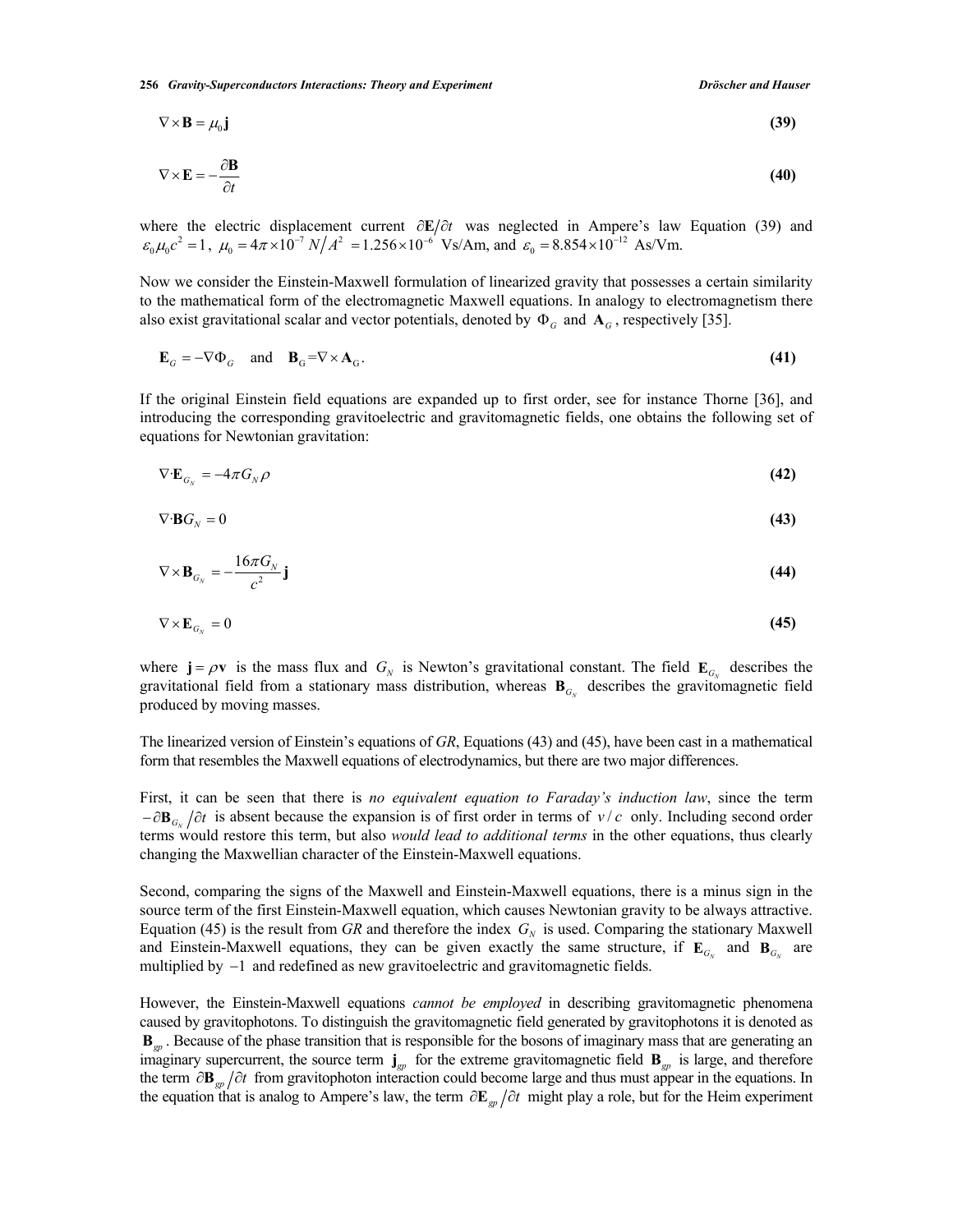it is set to 0 . Since the masses in both the Heim and Tajmar experiments are exceedingly small, the divergence for the  $\mathbf{E}_{gp}$  is set to 0. The *const* in the gravitational Ampere law still needs to be determined. The mass flux from the spinning disk is also negligible that is, the gravitomagnetic field  $\mathbf{B}_{G_0}$  generated from *GR* can be safely neglected as well. Therefore, the mathematical form of the equations describing the generation of extreme gravitomagnetic fields, the Einstein-Heim-Maxwell (EHM) equations, expressed as a set of partial differential equations, are assumed to have the form

$$
\nabla \cdot \mathbf{E}_{gp} = 0 \tag{46}
$$

$$
\nabla \times \mathbf{E}_{gp} = -\frac{1}{2} \alpha_g \frac{\partial \mathbf{B}_{gp}}{\partial t}
$$
 (47)

$$
\nabla \times \mathbf{B}_{gp} = const \mathbf{j}_{gp} + 2\alpha_g^3 \frac{1}{c^2} \frac{\partial \mathbf{E}_{gp}}{\partial t}
$$
 (48)

$$
\nabla \times \mathbf{B}_{gp} = const \mathbf{j}_{gp} \tag{49}
$$

$$
\nabla \cdot \mathbf{B}_{gp} = 0 \tag{50}
$$

It should be emphasized that the source in the rotation of the gravitomagnetic field  $\mathbf{B}_{gp}$  is coming from the current of the imaginary bosons (phase transition), and thus is of electromagnetic origin. As a final remark, because of the assumed coupling of electromagnetism and gravitation, there should be coupling terms occurring in both the Einstein-Heim-Maxwell equations that are of electrodynamic origin, and maybe (not known at present) in the Maxwell equations that are of gravitophoton origin. Since the current density of imaginary bosons formed by the electrons of imaginary mass,

$$
\mathbf{j}=-\frac{n_{e_i}^B(e_I^B)^2}{m_{e_i}^B}\mathbf{A}_{e_I}
$$

as given in the London equation, is considered to be responsible for the gravitomagnetic field, it seems reasonable to insert this term as current density in the respective Einstein-Heim-Maxwell equation. Since a mass current density is needed for dimensional reasons, the electromagnetic current density has to be multiplied by a factor like  $m_p / e$  and also the coupling strength has to be determined.

The London equations are simply derived from the fact that in the superconducting phase the Cooper pairs move without any friction through the lattice of the solid. This means that Ohm's law  $\mathbf{i} = \sigma \mathbf{E}$  is no longer valid. In other words, using Newton's law for electrons moving in a lattice

$$
m_e \frac{d\mathbf{v}}{dt} = e\mathbf{E} + \frac{\mathbf{v}}{\tau}
$$
 (51)

and omitting the friction term  $\mathbf{v}/\tau$ , the first London equation is nothing else but the well known Newton law. Introducing particle density *n* and charge current density  $\mathbf{j} = \rho \mathbf{v}$  one obtains the first London equation

$$
\mathbf{E} = \frac{m_e}{ne^2} \frac{d\mathbf{j}}{dt} \tag{52}
$$

The first London equation is quite different from Ohm's law, since now the electric field  $\bf{E}$  is proportional to the time derivative of the current density **j**, and no longer to **j** itself. Forming the curl of this equation and inserting this expression into Faraday's induction law, one directly derives the second London equation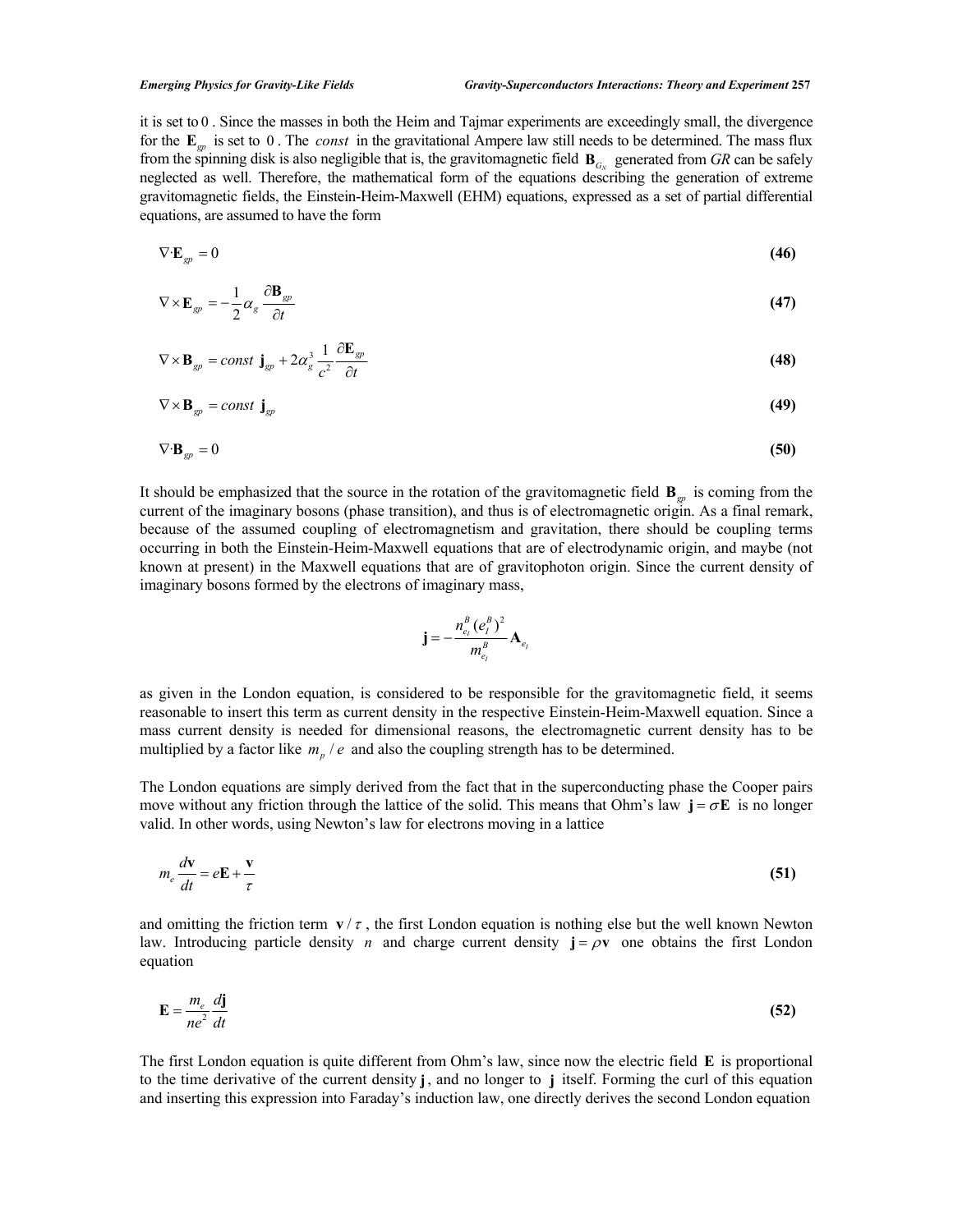**258** *Gravity-Superconductors Interactions: Theory and Experiment Dröscher and Hauser* 

$$
\nabla \times \mathbf{j} = -\frac{ne^2}{m_e} \mathbf{B}.
$$
 (53)

which reflects the experimentally well known fact that there is no magnetic induction field **B** inside a superconductor and is essential to explain the Meissner-Ochsenfeld effect.

Hence, a rotating superconductor with velocity  $\mathbf{v} = \omega \times \mathbf{r}$  where  $\omega$  is the angular velocity of the rotating ring and current density  $\mathbf{i} = \rho \mathbf{v}$  as well as electric charge density  $\rho = ne$  generates a magnetic induction field, the so called *London moment*, given by

$$
\mathbf{B} = -\frac{2m_e}{e}\omega. \tag{54}
$$

The Lagrange densities before and after phase transition for the conversion from the imaginary electromagnetic into the real gravitomagnetic potential are assumed to be related in the following way,

$$
0.328 \, i e \alpha_{gp} \mathbf{v} \cdot \mathbf{A}_{e_1} + m_p \mathbf{v} \cdot \mathbf{A}_{gp} = 0 \tag{55}
$$

where the factor 0.328 comes from the radiation correction (Coleman-Weinberg potential), *e* is the positive charge of the quark of imaginary mass and **v** is the velocity of the rotating disk above the coil. The decay of the imaginary photon into the neutral gravitophoton of the first type, *i.e.*,  $\gamma_I \to \nu_{gp}^{01}$  with coupling strength  $\alpha_{gp}$  leads to the real gravitophoton potential  $\mathbf{A}_{gp}$ . From the above equation a constraint on the direction of the resulting is obtained, which is of the form

$$
\mathbf{B}_{gp} = \gamma \mathbf{B}_{e_i} + \beta \mathbf{v} \times \mathbf{B}_{e_i}. \tag{56}
$$

This is the most general solution. Immediately it can be seen that in the experiments by Tajmar *et al.* [11- 13]  $\mathbf{B}_{gp}$  is parallel to  $\mathbf{B}_{e_i}$ , since there is a coupling between velocity **v** and the imaginary field  $\mathbf{B}_{e_i}$  that is,  $\mathbf{B}_{e_i}$  is parallel to the axis of rotation of the disk. Because of this coupling,  $\beta = 0$  and this is actually seen in the experiments of the gravity-like field. Therefore the resulting acceleration field always is in circumferential direction in this type of experiment. In the Heim experiment we need to have

$$
\mathbf{B}_{gp} \sim \mathbf{v} \times \mathbf{B}_{e_i},\tag{57}
$$

which means that, if the  $\mathbf{B}_{e}$  of the London equation is directed along the *z*-axis, the resulting  $\mathbf{B}_{gp}$  is pointing in  $\hat{e}_r$  direction, if cylindrical coordinates are used.

For the extreme gravitomagnetic field to be generated - two types of decay occur - first the photon is converted into an imaginary photon  $\gamma \to \gamma_I : \alpha$ . Then the neutral gravitophoton is produced according to  $\gamma_I \to \nu_{gp}^{01} : \alpha_{gp} = \sqrt{\lambda}$ . The coupling constants of these decays are the fine structure constant  $\alpha$  and the gravitophon coupling constant  $\alpha_{gp}$ , determined from the Coleman-Weinberg potential, respectively. This is an extraordinary fact, since it seems that the process of gravitomagnetic field generation is governed by quantum electrodynamics, *in contradiction to our earlier assumption* where coupling constants were calculated from number theory, see [30]. In other words, once the *existence of fermions with imaginary mass* is accepted, *i.e.*, the concept of matter has been extended; the basic machinery of current physics seems to apply.

In the experiments by Tajmar *et al.* [11-13] cryogenic temperature are needed to produce this spontaneous symmetry breaking, similar to superconductivity. According to the physical model, derived from *EHT*, the symmetry breaking is generating imaginary bosons  $e_i^B$  that are moving without interaction through the lattice of the disk that is, there is no friction and the  $e_i^B$  do not participate in the rotation of the disk. Therefore, the form of London equation for these bosons is given by, assuming  $\nabla \cdot \mathbf{v} = 0$ ,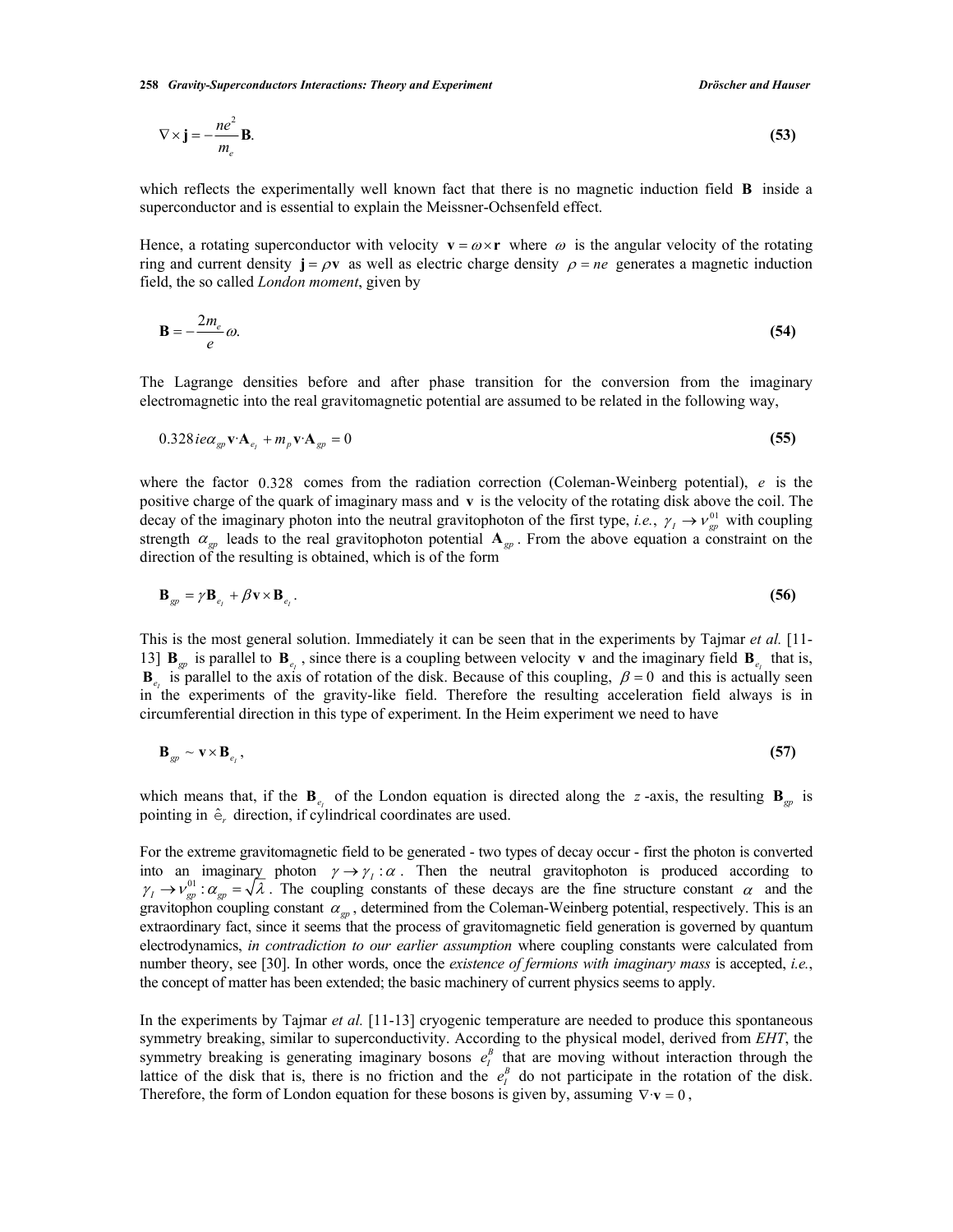$$
\mathbf{j} = -\frac{n^2}{m_e} \mathbf{A} \tag{58}
$$

which means that the current density **j** is obtained from a vector potential **A** . The question is which type of potential does generate such a current density? The phase transition that occurs at cryogenic temperature leads to a current of imaginary bosons with charge  $e_i^B$  that results in an imaginary vector potential  $A_{e_i}$ . Utilizing the structure of the London equation, Equation (58), the gravitophoton current density that would be obtained from the imaginary vector field  $A_{e}$  is

$$
\mathbf{j} = -\frac{n_{e_i}^B (e_i^B)^2}{m_{e_i}^B} \mathbf{A}_{e_i}
$$
 (59)

The combination of London equation and Maxwell equation leads to

$$
\left(-\nabla^2 + \frac{1}{\lambda^2}\right)\mathbf{B}_{e_i} = 0\tag{60}
$$

where the wavelength

$$
\lambda = \left(\frac{m_{e_i}^B}{(e_{e_i}^B)^2 n_{e_i}}\right)^{1/2}.
$$

It should be noted that  $\lambda$  is an imaginary wavelength since the mass  $m_{e_i}^B$  is imaginary.

However, since eventually a gravitomagnetic field  $\mathbf{B}_{gp}$  is observed, it is the respective gravitomagnetic vector potential  $A_{g_p}$  that needs to be used in the calculation of the gravitomagnetic current density  $\mathbf{j}_{g_p}$ . In the experiments of Tajmar *et al.* [11-13], however, a *real gravity-like field is observed* that is, the potential in Equation (59) should be the *gravitational potential*. On the other hand, this gravitational potential cannot be generated by moving masses. The rotating disk has a mass of about 400 g, while, according to *GR*, the *mass of a white dwarf* would be necessary.

It is the coupling between electromagnetism and gravitation triggered by the phase transition that eventually leads to a gravitational field by converting the imaginary vector potential **A**<sub>*e*</sub> into the real gravitophoton potential  $\mathbf{A}_{g}$ . In this process, the Lagrange densities before and after the conversion going from the imaginary electromagnetic into the real gravitomagnetic potential are assumed to be related according to Equation (55), since energy needs to be conserved. The corresponding gravitomagnetic field **B***gp* is given by Equation (56). It should be noted that *these two vector fields may have different directions*. In general, the Heim experiment, which should produce a axial gravity-like field, the relation between the gravitomagnetic and the imaginary vector field is given by Equation (57). We therefore formally write

$$
\mathbf{j}_{gp} = -M^2 \mathbf{A}_{gp} \tag{61}
$$

where M is some kind of generalized or effective mass. The value of  $\lambda$  cannot be used to calculate the effective mass, since it belongs to the virtual charges *i.e.,* the imaginary current. This would mean that the gravitomagnetic field **B***gp* cannot penetrate into the disk, except for a thin sheet, because of the exponential decay of the field in the interior of the disk. This is true if *M* is real.

It seems as if the gravitophoton,  $v_{gp}^{02}$ , in the Tajmar experiment, has gained mass. If one does not know about the cryogenic rotating disk, then there must exist a background field interacting with the **B***gp* field, and the resulting exponential damping virtually is reducing the range of the otherwise infinite range of the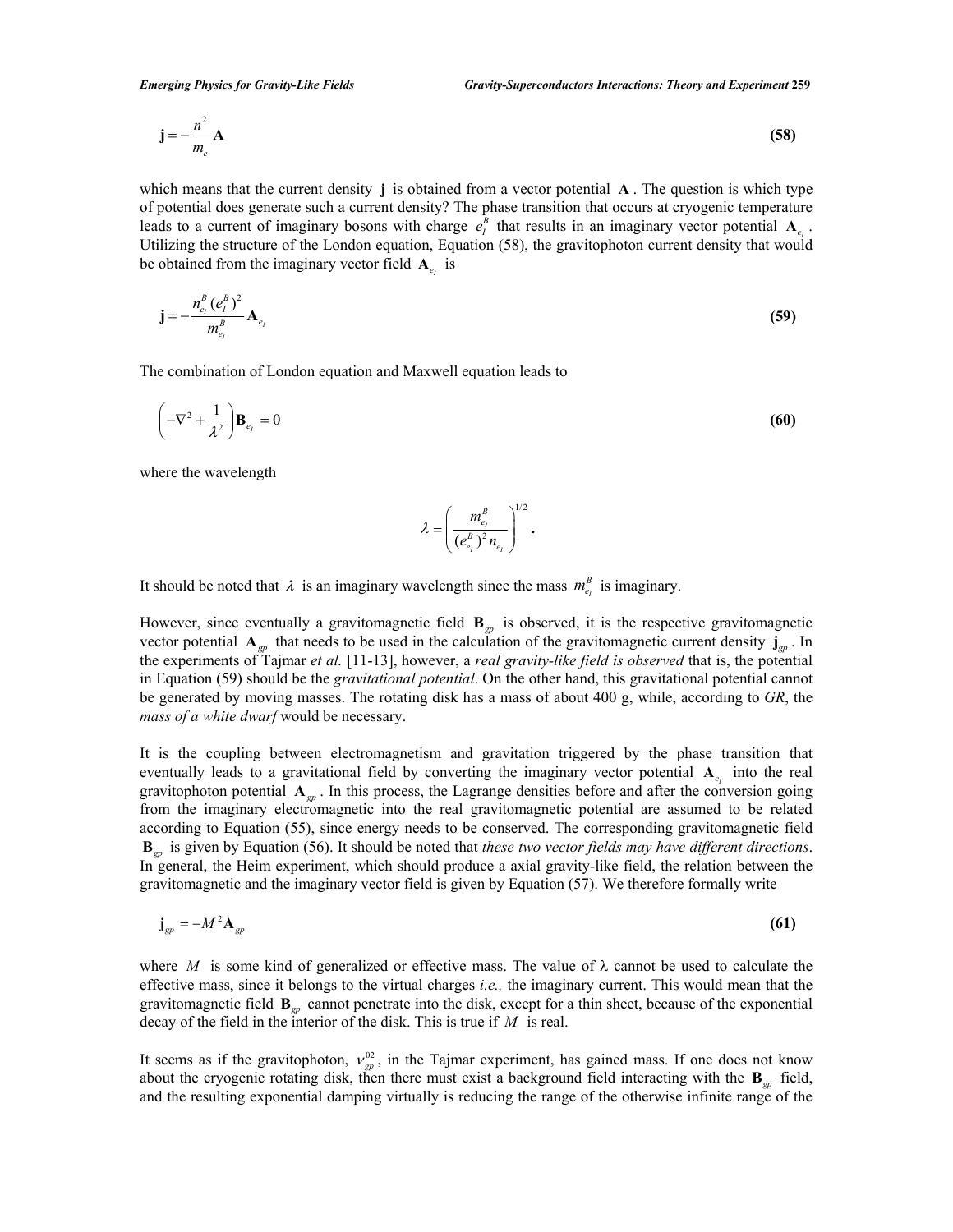gravitophoton interaction. This is the so called Higgs mechanism and the background field that cannot be perceived, is the Higgs field. Instead, one assumes that the mediator boson has gained mass.

In the particle picture, the conversion of the fields is realized by the conversion of the imaginary photon  $\gamma_I$ into the neutral gravitophoton of the first type  $v_{gp}^{01}$  (Heim experiment) or the second type  $v_{gp}^{02}$  (Tajmar experiments) that leads to the real gravitophoton potential  $A_{\text{on}}$ . The details for calculating the corresponding extreme gravitomagnetic field **B***gp* are presented in Section 3.4. In Tajmar *et al.* [11-13] experiments we need to distinguish two different sets of experiments. In one set, Tajmar *et al.* generated extreme gravitomagnetic fields. Any material body that is moving in such a field is subject to the Lense-Thirring effect, except that the Tajmar effect (*i.e.,* the force acting on the moving body) is outside *GR*, but the force law itself remains unchanged. In the second set of experiments, Tajmar *et al.* accelerated or decelerated the rotating disk by changing its angular velocity (the rpm), which led to the circumferential gravity-like field, described above.

According to *QED*, the gauge theory with its hidden symmetry leads to a profound consequence, namely, if the electron is accelerated, then, the gauge field itself is actually emitted as a quantum particle. In other words, if an electron initially has a momentum **p** and an acceleration is applied changing the electron into a state with momentum  $\tilde{p}$ , a photon of momentum  $p - \tilde{p}$  is produced. The gauge field, formerly unobservable, has become a physical entity in form of the photon (in the field picture: a combination of electric and magnetic fields) that is observable in spacetime. It seems that an accelerated electron has generated a real photon (gauge particle of *QED*) with its proper momentum and energy. Light is therefore emitted from accelerated charges.

In the following a series of questions is posed and addressed that are crucial in conceiving gravitomagnetic and gravity-like field experiments, trying to work out the essential features of these fields.

- x How is imaginary matter being generated, where is it generated, and what eventually happens to it?
- x How do the physical conversion mechanisms differ in the Tajmar and the Heim experiments? That is, why is there a gravity-like field acting in the circumferential direction in the experiments by Tajmar and an axial gravity-like field in the Heim experiment.
- What is the exact energy conversion mechanism from electromagnetic into gravitational fields?
- What happens to energy conservation and momentum conservation?
- Where does the energy and momentum come from that a spacecraft needs to travel without propellant?
- What are the governing equations for gravitational fields? Since there exist gravitons, gravitophotons, and quintessence particles, three different types of gravitational fields should exist.

#### **3.4. Evaluation of Gravitational Field Experiments**

Tajmar *et al.* [11-13] were the first reporting the generation of extreme gravitomagnetic fields in the laboratory, which are denoted as  $\mathbf{B}_{gp}$ , since they are assumed to result from gravitophotons and not from gravitons. It should be noted that the existence of these fields was postulated by the authors before these experiments became known, see for instance [17] that is, theory and experiments were developed independently of each other. Even if these experiments could not be confirmed, extreme gravitomagnetic and gravity-like fields should be producible based on theoretical reasons.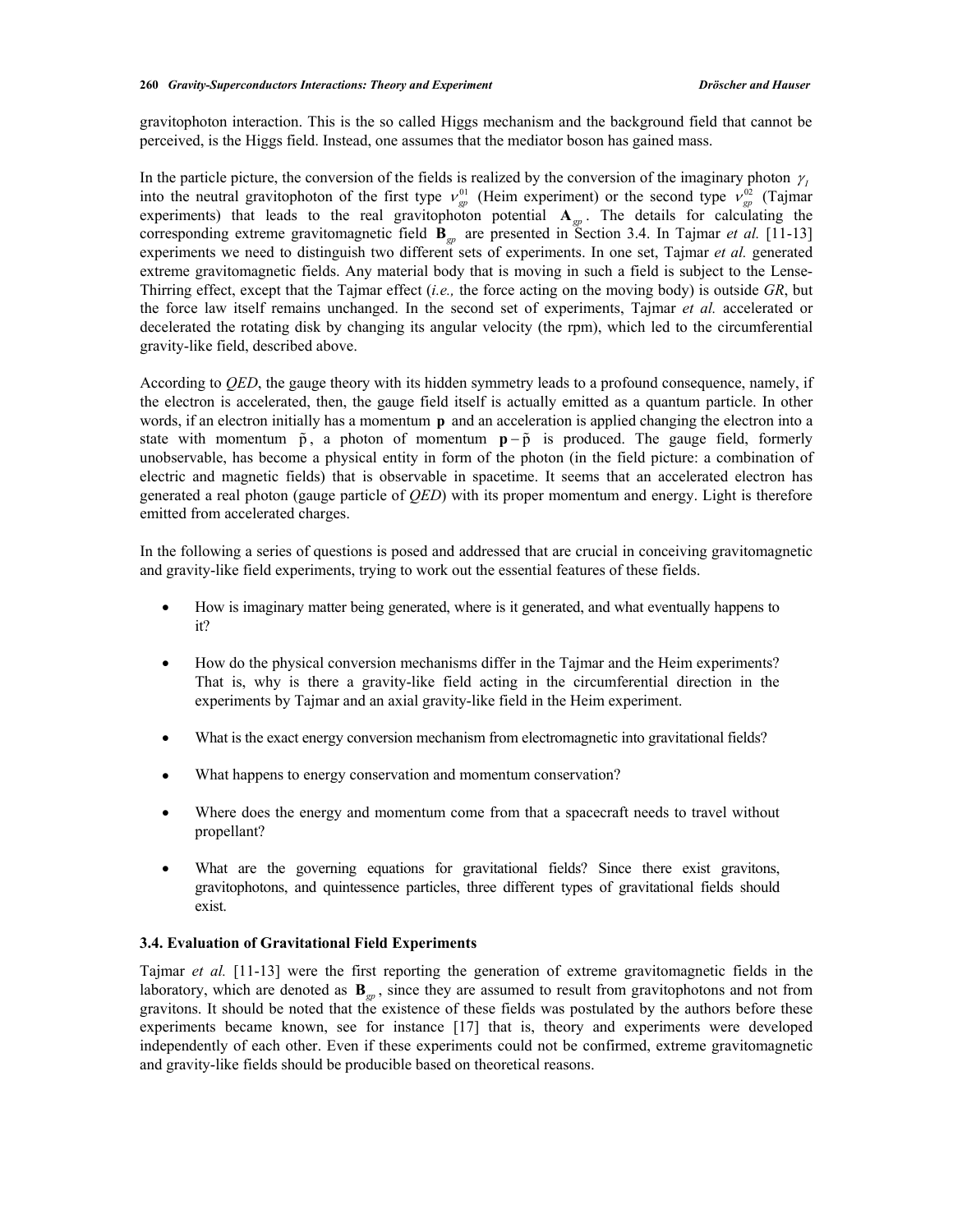It is important to distinguish between the gravitomagnetic field in the experiments by Tajmar *et al.* [11-13] and the proposed Heim experiment. These two fields are different and subsequently lead to different types of forces.

Modanese *et al.* [19] have tried to explain the Tajmar effect by employing the linear Einstein-Maxwell equations, but have come to the same conclusions as the authors, namely that these equations do not even reproduce the correct sign of the gravity-like field (acceleration field) that was observed by Tajmar *et al.* [11-13] when the angular frequency of the cryogenic ring was subject to change, *i.e.,* the ring was accelerated. The other problem of course is that the  $\mathbf{B}_{gp}$  field measured is up to 18 or 19 orders of magnitude larger than predicted by *GR*.

Without further discussion, it should be mentioned that the often cited ratio of the gravitational and the electromagnetic force, which for proton and anti-proton is in the range of  $10^{-38}$ , can no longer be used to justify the negligibility of gravitational effects. This value only holds for Newtonian gravitation. Furthermore, there is a most interesting hypothesis found in the recent book by Zee [39] (pp. 516), which states that gravity could be the square of Yang-Mills theory that is, gravity  $\sim$  Yang-Mills  $\times$  Yang-Mills or in more mathematical terms  $M_{\text{gravity}} \sim M_{\text{gauge}} \times M_{\text{gauge}}$ . In other words the spin 2 field of gravitation might be comprised of two spin 1 fields of the Yang-Mills type. The coupling constant of Newtonian gravitation is 10<sup>-</sup>  $38$ , therefore the coupling constant of the two Yang-Mills fields is  $10^{-19}$ , which comes close to the Tajmar effect and could be a hint that additional gravitational fields indeed exist. However, this idea so far has not been investigated in how it could be used to provide an explanation for the extreme gravitomagnetic fields.

The observed gravity-like field *follows a Lenz type rule*, *i.e.*, it is opposing its origin. This exhibits an electromagnetic behavior and contradicts the sign of the Einstein-Maxwell equations. The use of the nonlinear equations of *GR* cannot change this picture, since the gravitational fields observed are weak enough to fully justify the linear approximation.

The *Tajmar effect* cannot be explained from *GR*, which becomes clear in comparing the GP-B experiment with Tajmar's experiments. In GP-B, which was orbiting the *Earth* for more than 10 months at an altitude of about 640 km, the predicted Lense-Thirring precession of the gyro spin axis (inertial frame dragging by the rotation of the mass of the *Earth*), initially pointing at a guide star (locked by a telescope), is some *42* milli-arc seconds/year. This value is small compared to the already tiny geodetic effect (spacetime curvature caused by the mass of the *Earth*) of *6.6* arc seconds/year. The geodetic precession occurs in the orbital plane of the satellite; while the Lense-Thirring effect causes a precession of the gyro spin axis in the same direction the *Earth* is rotating (the gyro is assumed to be initially in free fall along the axis of rotation of the *Earth*). For the GP-B experiment an inertial frame was required with non-gravitational acceleration less than  $10^{-13}$   $m/s$ . Compared to Tajmar's equipment, his gyroscopes definitely are not capable to detect accelerations that small. One of the major challenges of the GP-B experiment was to provide such a dragfree (weightless) satellite. It is therefore impossible that Tajmar has observed any effect related to *GR*. His effect must therefore be outside *GR*, pointing to a new class of gravitational phenomena, provided, of course, *that his measurements are correct*. This were an indication that the standard picture of gravity as manifested in Einstein's 1915 *GR* does need an extension that goes beyond the picture of gravity of simply being the result of the curvature of four-dimensional spacetime. Therefore, the two additional gravitational fields as postulated in *EHT*, represented by gravitophotons and the quintessence particle, are at least qualitatively supported. In other words, the nature of gravity is more complex than represented by *GR*. All predictions of *GR* are correct, but it seems that it is *GR* which is not complete instead of *QM* (quantum mechanics). Moreover, the geodetic and Lense-Thirring effects show that an interaction between spacetime and massive bodies exist. This could mean that the *Tajmar effect, being many orders of magnitude larger, should have a much stronger interaction with its surrounding* spacetime. This is exactly what is needed for propellantless propulsion, which can only work if there is an intense *exchange of energy and momentum among* space vehicle *and* spacetime, see the discussion in Section 3.2.

In order to explain the *Tajmar effect*, an additional assumption has to be made in order to characterize the phase transition that obviously seems to accompany all extreme gravitomagnetic phenomena. As known from superconductivity the heuristic *London equations*, representing the material equations, in combination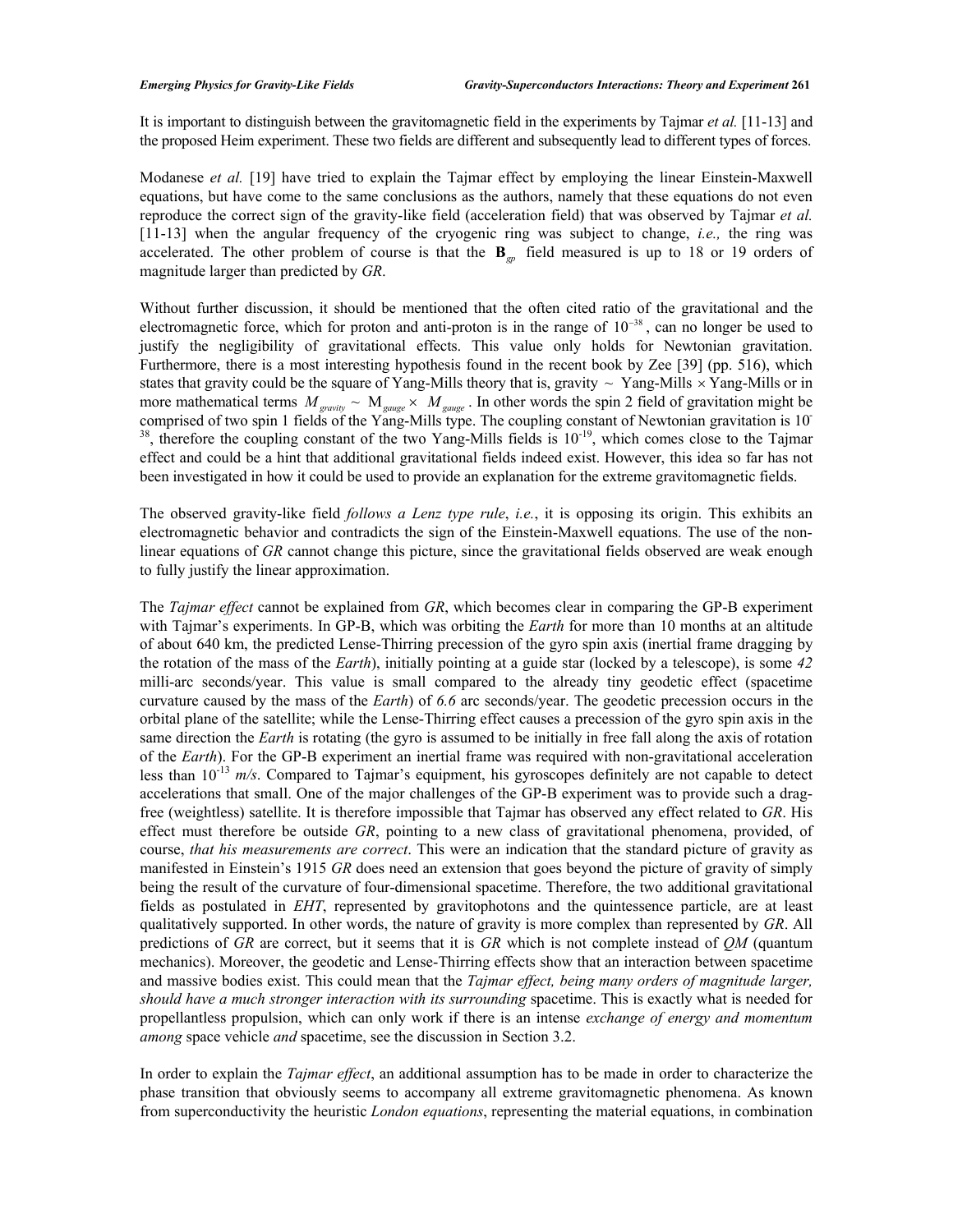*with the Maxwell equations* are essential to calculate both the qualitative and quantitative aspects of superconductivity in a heuristic way.

Therefore, from a physical point of view it is clear that the Einstein-Maxwell equations alone cannot describe the gravitomagnetic experiments of Tajmar, in the same way the Maxwell equations cannot account for the phenomenon of superconductivity.

- The magnitude of the extreme gravitomagnetic field points to an electromagnetic origin, being the only other long range field with sufficient coupling strength.
- Therefore, the London equations will be employed to complement the Einstein-Maxwell equations.
- x Moreover, there should be a physical mechanism that converts an electromagnetic into a gravitomagnetic (or gravity-like) field modelled by a phase transition of Ginzburg-Landau type.
- Such a mechanism is not conceivable within the framework of the four fundamental interactions which cannot incorporate additional gravitational fields along with their additional interaction bosons. The standard model cannot accommodate these additional particles and thus needs to be extended.
- For energy and momentum to be conserved, the interaction of the matter of the rotating disk (ring) with the surrounding spacetime field must be accounted for.
- In the Tajmar experiments the gravity-like field of the accelerated ring is acting in the plane of the rotating ring, opposing its origin. In the proposed Heim experiment, the gravity-like field of the disk, rotating at constant angular velocity, is calculated to be directed along the axis of rotation. Therefore, these two experiments seem to be based on two different physical mechanisms.
- The first neutral gravitophoton, indicated by  $v_{gp}^{01}$ , which is deemed to be responsible for the Heim effect, should decay into the positive (attractive)  $v_{gp}^+$  and negative (repulsive)  $v_{gp}^$ gravitophotons. The resulting gravity-like field is supposed to be pointing in axial direction.
- The second neutral gravitophoton, indicated by  $v_{gp}^{02}$  decays only if the ring is being accelerated, and the resulting gravity-like field is in circumferential direction, and thus this decay route is believed to occur in the experiments by Tajmar *et al.* [11-13], denoted as Tajmar effect.
- From a technological point of view the axial gravity-like field is the one that could provide the enabling technologies for propellantless propulsion and novel air and land transportation systems as well as green energy generation *etc.* At present, it does not seem possible to fully assess the technological consequences of the existence of such a field.
- The two experiments for circumferential and axial gravity-like fields are fundamentally different, but in both cases a conversion from electromagnetic to gravitational fields seems to take place, triggered by the generation of imaginary electrons, see NOM cube in the 4D hypercube of [24].

In the framework of the current paper a full discussion of the implications of imaginary matter cannot be given, but the basic facts of the conversion mechanism will be presented.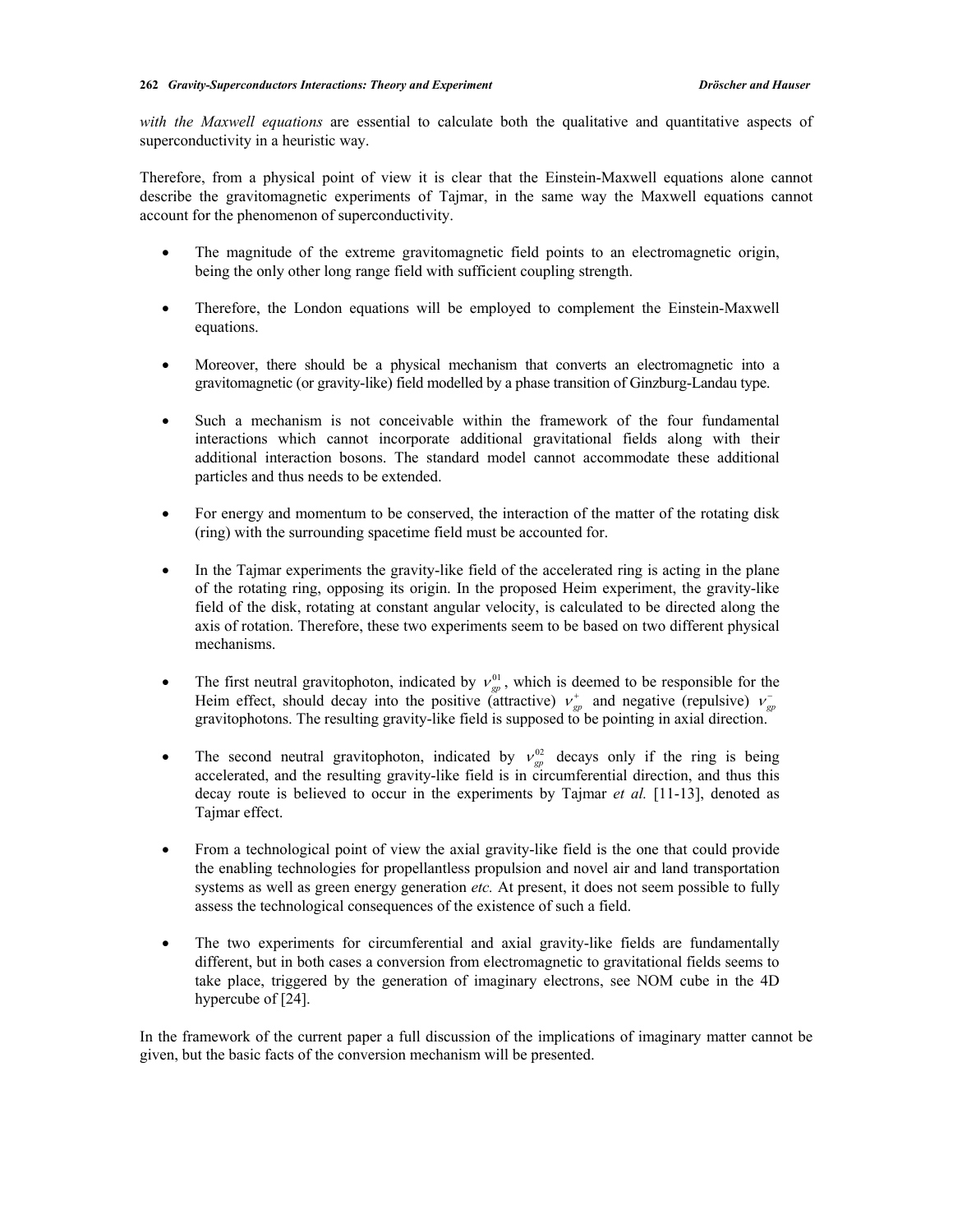It seems that not only particles and their anti-particles, but, under certain conditions, also particles and their ghost or shadow particles (*i.e.,* imaginary mass) particles exist, or, at least, can be created under special experimental conditions.

At temperatures low enough for the respective phase transition to occur, it seems that the imaginary electrons being produced are forming bosons comprising six imaginary electrons  $e_i$ . The imaginary current due to these sextets is deemed to result in an imaginary vector potential  $A<sub>I</sub>$  whose interaction with the imaginary quarks  $q_i$  (protons) in the rotating disk is eventually leading to a real physical interaction which appears in the form of gravity-like fields. The physical mechanism is complex, but, as can be seen from the experimental setup of Tajmar *et al.* [11-13], the generation of the circumferential gravity-like field is surprisingly simple. The same should hold true for the axial gravity-like field experiment.

Any propellantless space propulsion technology therefore would be substantially simpler and efficient than currently used chemical propulsion, and also inherently safer as well as far more economical.

The experiment for the axial field (Fig. **3**) comprises a cryogenic disk comprised of a given material, denoted as  $M<sub>D</sub>$  having a diameter of about 0.2 m, rotating at circumferential velocity **v**. Below the disk a superconducting coil is placed, made of material  $M<sub>C</sub>$ , that comprises N turns. The disk may also reside inside the coil. It should be noted that disk and coil material need to be complementary. In the experiments by Tajmar *et al.* [11-13] a Nb ring and an Al sample holder seem to give the best results. The third part is a simple device to ensure that the current of imaginary electrons is coupled into the coil. In order to achieve this, the wire of the coil is cut through and a non-superconducting disk of about 1 mm thickness is introduced. The Cooper pairs cannot tunnel through this layer, since its thickness far exceeds the 10 Å of the Josephson effect. However, the Compton wave length of the imaginary electrons is much larger, because of the small limit velocity  $c_i$  in solids for particles of imaginary mass, and thus the  $e_i$  should be capable of tunneling through, leading to the imaginary current  $I<sub>I</sub>$  that gives rise to the imaginary vector potential  $A<sub>I</sub>$  [It is not known if the direct imaginary current is superimposed by a high frequency alternating imaginary current as observed for Cooper pairs in the Josephson effect].



**Figure 3:** Heim experiment: in this gravity-like field experiment generated should be directed along the axis of rotation. The second component is in the azimuthal direction and should accelerate the ring or disk. Therefore, energy does not need to be supplied to keep the angular velocity of the ring or disk constant. The experimental setup could serve as field propulsion device, if a non-divergence free field were generated (the physical nature of the gravity-like field is not with certainty known at present). It should be noted that in order to produce the gravity-like field the current of the bosons of imaginary mass needs to be induced in the coil, which is supposed to be achieved *via* the Josephson Effect.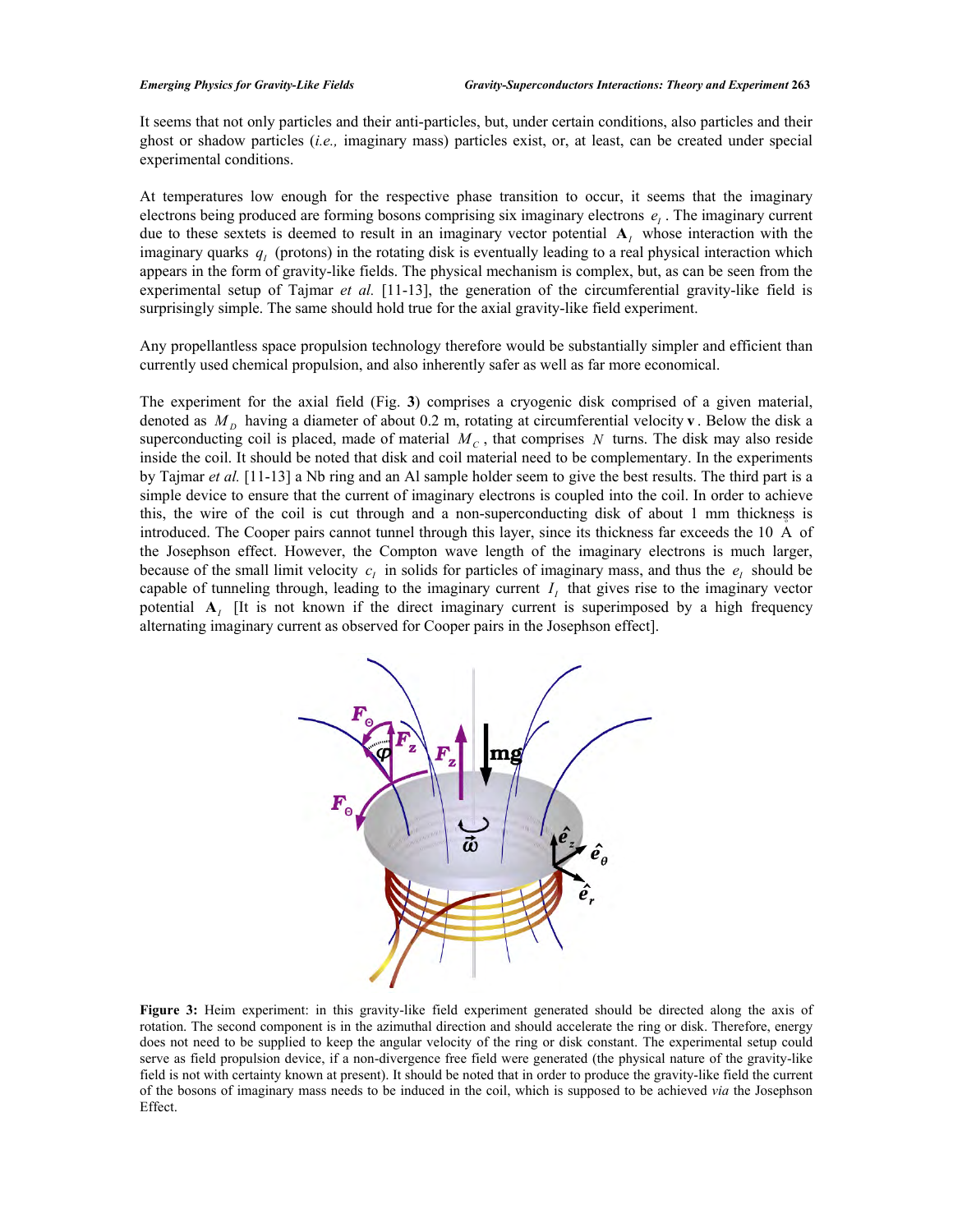The gravitomagnetic mechanism of *GR* clearly is not the mechanism that occurs in the Heim experiment and also in the experiments by Tajmar *et al.* [11-13]. As these experiments demonstrate, the process is a solid state phenomenon, depending on a phase transition, triggered by temperature. Therefore, the generation of the gravitomagnetic field follows a totally different mechanism different than *GR*. Hence, the gravitomagnetic field denoted **B***gp* must be calculated by a different physical model. According to *EHT*, in the Heim experiment,

- The gravitomagnetic field  $\mathbf{B}_{gp}$  is generated by new types of bosons, termed gravitophotons  $v_{gp}^{\pm}$ ,
- The origin of the  $\mathbf{B}_{gp}$  is the electromagnetic field,
- Conversion from electromagnetism to gravitomagnetism seems to follow the reaction chain starting from photons  $\gamma \to \gamma_{IR} \to \gamma_I \to \nu_{gp}^{01} \to \nu_{gp}^+ + \nu_{gp}^- \to \nu_g + \nu_q$ ,
- The  $v_g$  gravitophoton confers the momentum to the space vehicle, the  $v_g$  gravitophoton provides negative momentum to the surrounding spacetime which therefore expands, the total momentum of the physical system remains unchanged, *i.e.*, zero.

As additional material equations for gravitophoton interaction, in analogy to superconductivity, the London equations are employed in determining the magnitude of the **B***gp* field in conjunction with the conversion mechanism, *i.e.*, its magnitude is determined by the underlying physics of the conversion process. It is well known that in the superconducting case a real super current is generated by electron Cooper pairs, formed by a phase transition at critical temperature  $T_C$ , described by the heuristic London equation

$$
\mathbf{B} = -\frac{2m_e}{e}\omega\tag{62}
$$

where **B** is the magnetic induction field caused by the Cooper pairs. In the experiments by Taimar *et al.* [11-13], as discussed in Section 1, an extreme gravitomagnetic field is generated. For the explanation of these experimental results as well as for the Heim experiment, it is assumed that the current of the superconducting electrons (Cooper pairs) causes a current of imaginary electrons. Imaginary particles are formed *via* the Higgs mechanism, for instance, as described by Kaku, [34] Chapter 10, further details are also given in [10]. Due to the interaction of the imaginary particles with OM in the crystal lattice, they should not behave like tachyons. For the Heim experiment, the imaginary current *needs to be coupled into the superconducting coil by some kind of tunnel effect* as stated above. The Cooper pair current is not important by itself, it only acts as the source for the accompanying imaginary current that is

$$
\mathbf{B}_{e_1} = -i \alpha \frac{6m_e}{e} \omega_1 \tag{63}
$$

where  $\omega_i$  denotes the angular frequency of the imaginary bosons formed by the coupling of the  $e_i$ . The magnitude of the imaginary mass  $m_e$  is believed to be  $6m_e$  (The charge of the imaginary electron  $e_i$  and electron  $-e$  are the same). Therefore, this value is used in the above equation. It is important to ensure experimentally that an imaginary current is flowing in the coil, *i.e.*, an *experimental mechanism must be provided to couple this current into the coil*, once the real super-current sets in. It should be mentioned that the chain of formation of the three types of photons  $\gamma \to \gamma_{IR} \to \gamma_I \to \nu_{gp}^{01}$  takes only place below a certain critical temperature. The question arises how to couple the electromagnetic energy to the gravitational energy. The value of the coupling constant  $\alpha_{gp} = \sqrt{\lambda} \approx 1/221$  is related to the radiative correction of the Higgs field, described by the parameter  $\lambda$  in Kaku [34] (p.353), *via*  $\sqrt{\lambda} \approx \alpha_{gp}$ . Here, *Kaku* is discussing the use of the Coleman-Weinberg potential to calculate  $\lambda$  and is treating the Higgs field as radiative correction of the electromagnetic field. This has the following meaning. The interaction potential  $\Phi$ contains a fourth order term with coefficient  $\lambda$ , which was inserted by hand to account for the symmetry breaking, *i.e.,* to model the phase transition process that generates charged particles of imaginary mass.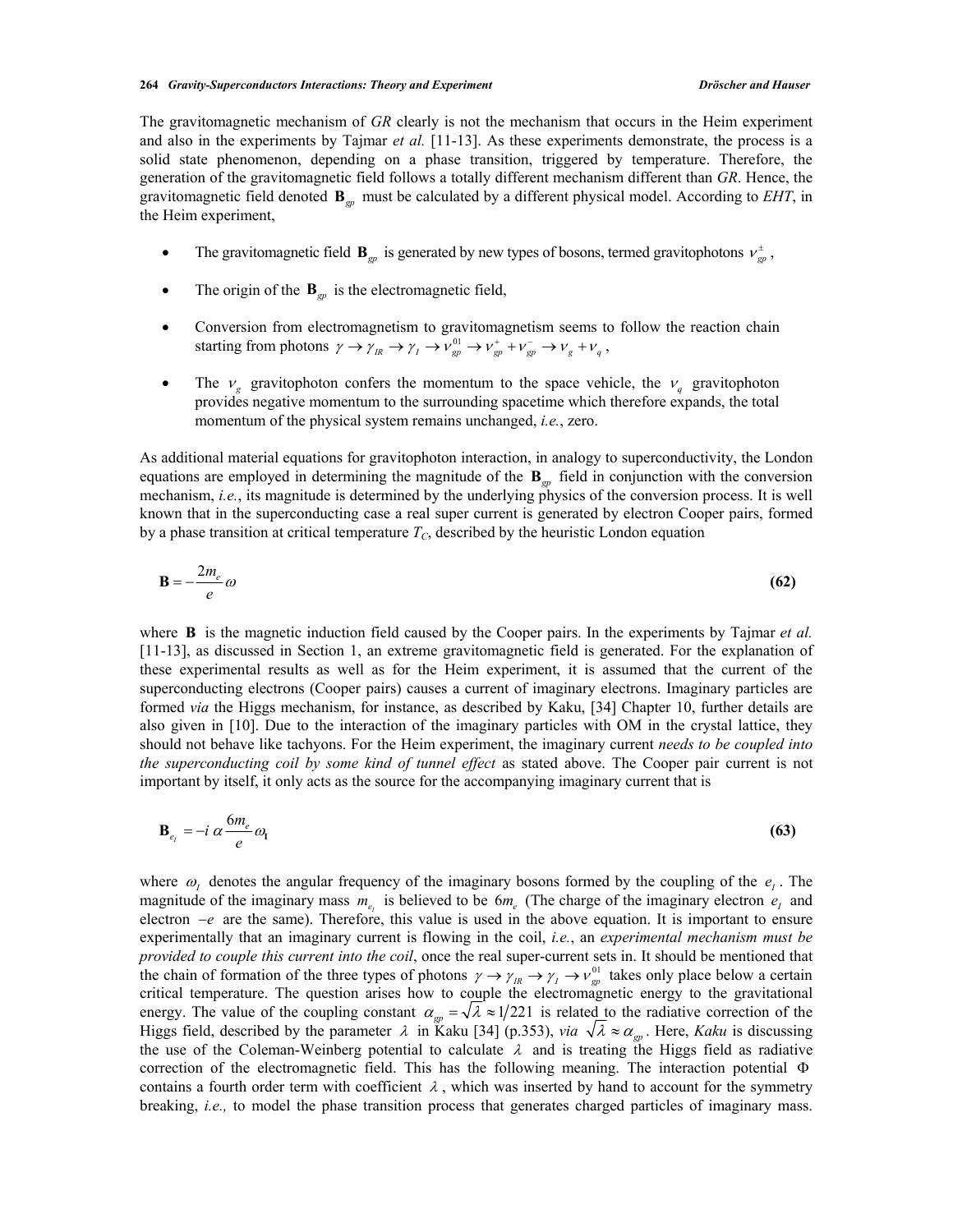Therefore, no relation between the two parameters *m* and  $\lambda$  could be specified. For instance, if  $\lambda$  changes sign, according to the theory Landau, a symmetry breaking will take place. This kind of phase transition that is governed by the quasi symmetry breaking, is supposed to take place in the form of generation of particles of imaginary matter. Kaku then shows (see Figs. **10.4** and **10.5** in [34]) that if the so called radiative correction is used that is, in order to calculate the effective potential by summing up over all one loops in the Feynman diagram, a relationship between the fine structure constant  $\alpha = w_{ph}^2 = e^2 / 4\pi\epsilon_0 \hbar c$  and the value  $\lambda$  can be established. The following relation was calculated

$$
\lambda = \frac{33}{8\pi^2} \alpha^2 = \frac{33}{8\pi^2} \frac{1}{16\pi^2 \epsilon_0^2} \frac{e^4}{\hbar^2 c^2}.
$$
\n(64)

The coupling constant in quantum electrodynamics is the well known fine structure constant, which has the value  $\alpha = 1/137 \approx 7.3 \times 10^{-3}$ , which is small. The factor 6*m<sub>eI</sub>* is obtained when an imaginary instead of a real mass is considered.

It should be noted that  $A_{e}$  is the imaginary vector potential that belongs to Equation (63). Thus the resulting gravitomagnetic field is

$$
\mathbf{B}_{gp} = 0.328 \,\mathbf{v} \times \alpha \alpha_{gp} \frac{6m_e}{m_p} \omega_1. \tag{65}
$$

As mentioned above, the Lorentz equation also holds for the gravitophoton force (it should be noted that the Maxwell equations and the Einstein-Maxwell equations are similar, and the fully nonlinear equations Einstein field equations are only of interest in the direct neighborhood of black holes or for distances comparable to the diameter of the *Universe*). From the

$$
\mathcal{L} = \frac{1}{2}mv^2 + e\Phi + \mathbf{v} \cdot \mathbf{A}_{e_i}
$$
 (66)

it is obvious that the gravity-like force is given by

$$
\mathbf{F} = m \mathbf{v} \times \mathbf{B}_{gp} \sim m \mathbf{v} \times (\mathbf{v} \times \mathbf{B}_{e_i}),
$$
 (67)

which means that the resulting force is in the direction of the  $B_{e_i}$  field, which, in the *Heim experiment is the axial direction*. In the Heim experiment the neutral gravitophotn is supposed to decay according the axial direction. In the Heim experiment the neutral gravitophotn is supposed to decay according  $v_{gp}^{01} \rightarrow v_{gp}^* + v_{gp}^- \rightarrow v^* + v_q : \alpha_g, \alpha_g$ , where  $\alpha_g$  and  $\alpha_g$  are the respective coupling constants that correspond to the graviton,  $V_g$ , and the quintessence particle  $V_g$ . As discussed in the section on conservation principles, Section 3.2, since the spacetime field does exchange energy and momentum in all experiments of extreme gravitomagnetic fields, the force exerted by the gravitons acts on the rotating disk or ring and the force by  $v_a$  is locally pushing against the spacetime field, acting as a repulsive force that in principle leads to an acceleration of the spacetime field, though, most likely, the effect cannot be measured. There are no ideas at present what causes the inertia of the spacetime field and how large it is. The gravitophoton  $g_{\text{gp}}^+$ acceleration acting on the rotating disk or ring then has the form

$$
g_{gp}^+ = 0.328 \alpha \alpha_{gp} \alpha_g \frac{6m_e}{m_p} \frac{v^2}{c} \omega_l
$$
 (68)

with

$$
\alpha_{g} = \left(\frac{G_{N}}{G_{gp}}\right)^{1/2} = 67.
$$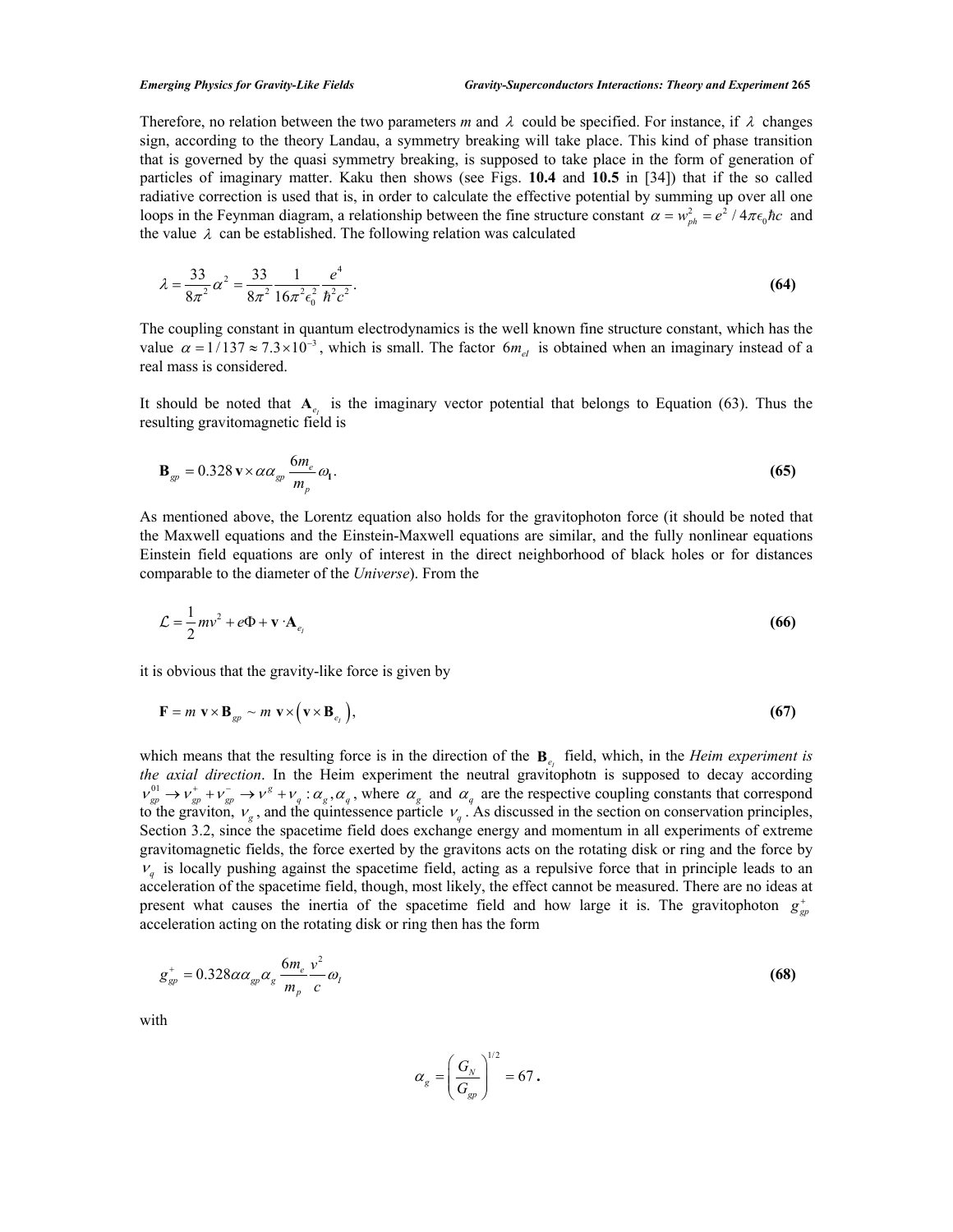Since **v** is the circumferential speed of the rotating disk, the average velocity of the particles in the disk is given by

$$
v_A^2 = \frac{1}{3}v^2 \tag{69}
$$

and therefore the axial acceleration is

$$
g_{gp}^+ = 0.328 \alpha \alpha_{gp} \alpha_g \frac{2m_e}{m_p} \frac{v_A^2}{c} \omega_I.
$$
\n(70)

The new variables appearing in the following equation are specified in the numerical example below. The final form for the magnitude of the gravitomagnetic acceleration in z-direction (vertical) is

$$
g_{g} = 0.328 \alpha \alpha_{gp} \alpha_{g}^{2} \frac{2_{m_e}}{m_p} \frac{\rho_{D}}{\rho_{0D}} \frac{A_{D}}{A_{0D}} N \frac{A_{C}}{A_{0C}} \frac{v_{A}^{2}}{c} \omega_{I}
$$
(71)

As an example for a laboratory experiment to producing a sizable axial field a disk of  $d = 0.2m$  diameter together with the following parameters is used:

$$
\frac{m_e}{m_p} = \frac{1}{1836} \, ; \, \frac{\rho_D}{\rho_{0D}} = 0.19 \, ; \, \frac{A_D}{A_{0D}} = \frac{10^3}{36} \, ,
$$

where  $\rho_{0D}$  and  $A_{0D}$  are reference density and reference area of the disk, and  $N = 50$  is the number of turns of the coil. A value of  $A_c/A_{0c} = 5$  is chosen, where  $A_c$  and  $A_{0c}$  are the cross section and the so called reference cross section of the coil, respectively. The circumferential speed of the disk is  $v = 50$   $ms^{-1}$ and  $\omega_I = 10^5 s^{-1}$ . Inserting these values results in

$$
g_g = 67^2 \times \frac{1}{212} \times \frac{2}{1836} \times 0.19 \times \frac{10^3}{36} \times 50 \times 5 \times \frac{2500}{3 \times 10^{-8}} \times 10^5 \times \frac{1}{9.81} g = 1.8 \times 10^{-2} g
$$
 (72)

where *g* denotes the acceleration of the *Earth*.

In summary, in the Heim experiment the following conversion takes place: Electromagnetism  $\rightarrow$ gravitation + spacetime. Gravitation and spacetime form some kind of unity that is, there is not only the gravitational acceleration from Equation (71) but also spacetime should be locally subject to acceleration mediated by the quintessence particle. With  $g_g$  fields matter is accelerated, with  $g_g$  field there will be an interaction with spacetime and momentum conservation, in order to be satisfied, need to be applied to both.

For the limit of the real current  $I_L$  one finds

$$
I < I_L = \frac{2\pi R}{\mu_0} \left( \frac{A_C}{A_{0C}} \right) \frac{6m_e}{e} \omega_I \approx 10 \, \text{A}.\tag{73}
$$

#### **4. CONCLUSIONS AND FUTURE ACTIVITIES**

Since 2002, ideas for a geometric approach of describing physical interactions, termed *EHT* (Extended Heim Theory), have been published. This approach predicts two additional physical interactions in the form of gravity-like fields; see for instance [10, 17, 20, 26, 50]. A popular description of this research may be found in [46-49].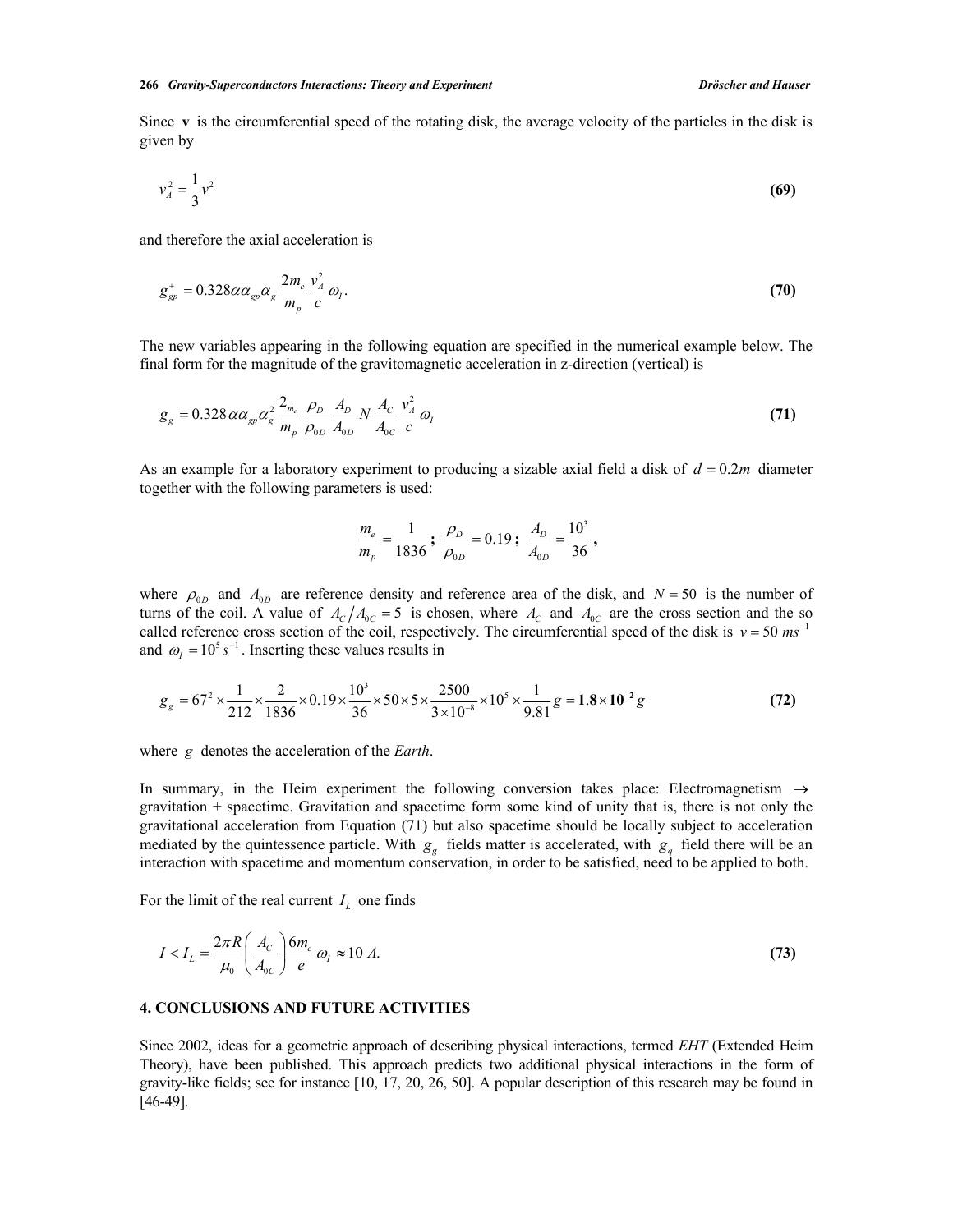Numerous experiments, carried out by Tajmar *et al.* [11-13] since 2003 and first published in 2006, report on the generation of gravitomagnetic (spacetime twisting) and gravity-like fields (acceleration) in the laboratory. Provided that the experiments of Tajmar and Graham are correct, a similar effect should have been observed in the Stanford-NASA Gravity Probe-B experiment. The comparison of predictions from *EHT* with measurements are given in a recent paper comparing gravity-like field experiments with calculations from *EHT* [20].

Therefore, present situation is characterized by the fact that numerous experiments were performed over a period of more than four years, employing very different measurement techniques, but showing highly similar, but totally unexpected results. These experimental results, if confirmed, are outside *GR*. Since complete electromagnetic shielding took place, none of the four known interactions can generate these extreme gravitomagnetic fields that are of long range. The experimental data, from the completely unrelated experiments by Tajmar *et al.* [11-13] and Graham *et al.* [14], have seen physical effects that are approximately 18 orders of magnitude larger than predicted by *GR*. On the other hand, the Lageos and GP-B experiments (to be finished in fall 2009) have clearly demonstrated that the inertial frame dragging effect, even from celestial bodies, is extremely small and within *GR*. These facts provide evidence for *novel physics in the form of additional fundamental forces*.

Gravity-like fields most likely would lead to novel technologies in the general field of transportation, and thus should be of major interest to the public and, in particular, to industry.

The geometrization concept of *EHT* presented is based on the existence of an eight-dimensional internal symmetry space, which is attached to each point of conventional four-dimensional spacetime. This concept leads to exactly *six fundamental physical interactions*, three of them gravity like, but gravity can now be both attractive and repulsive. The non-linear  $\sigma$  -model has been mentioned as the principle to connect the Hermetry forms resulting from the double coordinate transformation to Lagrangian densities that is, providing the link between geometry and physics. From the subspace structure of internal space  $H<sup>8</sup>$  the symmetry breaking of the associated group  $O(8, q)$  follows, which gives rise to the assumption of six fundamental forces. Because of the twelve Higgs fields, 12 charges are proposed; four of them should be of gravitational nature. In addition, there seems to be second group  $O(8, q)$  that describes the 15 particle families, which result from the  $O(3, q)$ subgroup associated with space  $R^3$ . This leads to the assumption that there are three colors from quarks and a fourth color from the imaginary quark. This short discussion shows that there are numerous open questions and many more topics to discuss, but, on the other hand, for instance, the predicted existence of 15 gluons and 4 gravitational as well as 2 electric charges shows that physics might be much richer than currently anticipated.

From the ideas presented here, *admittedly speculative* and supported only by the (not yet confirmed) existence of extreme gravitomagnetic and gravity-like fields as measured by Tajmar *et al.* [11-13], it is surmised that these additional gravitational interactions have the potential to provide the physical principle for *propellantless propulsion* and also allow for green energy generation. For instance, in [24] it was suggested to investigate whether the the fusion plasma in a magnetic mirror can be stabilized by axial gravity-like fields and the mirror be closed.

Needless to say, control of gravity would lead to completely new technologies, comparable to the advent of electricity and magnetism in the 19th century.

Concerning the development of advanced space propulsion concepts, the ones described in Section 1 need to be pursued further, but breakthrough space propulsion does need to be based on a *research program to look for fundamentally different propulsion principles* based on the physical ideas presented in this article that is, the existence of novel gravity-like fields.

In how far the concept of geometrization of physical interactions, if it turns out to be true, might also lead to a modified *Weltbild* of physics [53] cannot be decided at present.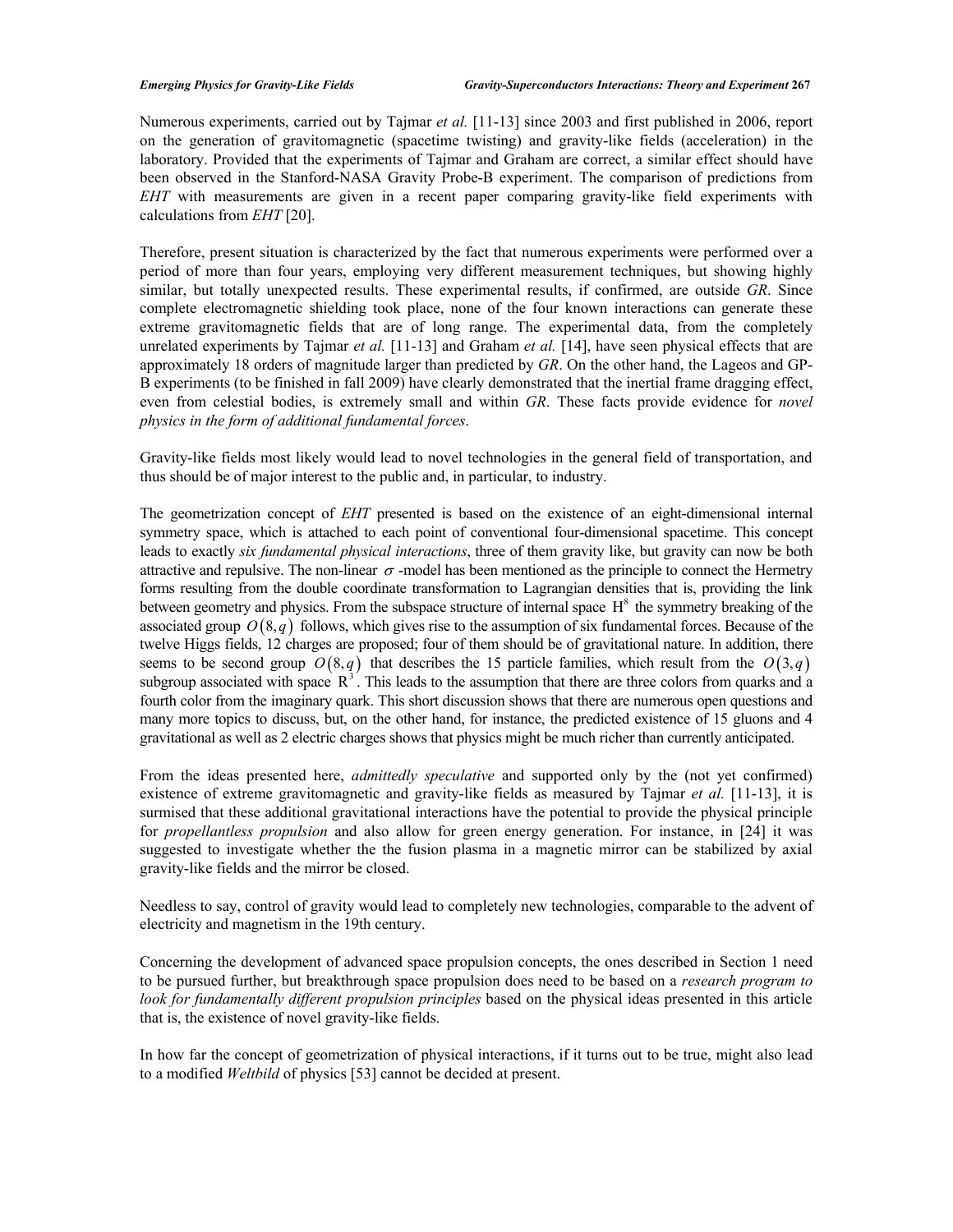#### **5. ACKNOWLEDGEMENTS**

This article is dedicated to the eminent *Dr. William Berry* (ret.), head of Propulsion and Aerothermodynamics Division, ESTEC, ESA with whom the second author had the privilege to co-operate for several years.

The assistance by M.Sc. O. Rybatzki, Computer Center, Ostfalia Univ. Applied Sciences, Germany in preparing the figures is gratefully acknowledged.

The authors are particularly grateful to Prof. M. Tajmar, KAIST, Seoul, Korea (formerly at AIT Seibersdorf, Austria) for providing general information, measured data as well as for numerous discussions and hints that helped in the comparisons between *EHT* results and gravity-like experiments.

The authors are grateful to an anonymous reader for suggesting utilizing a white dwarf instead of a neutron star, in order to obtain a more meaningful comparison between the magnitude of gravitomagnetic fields generated by the cryogenic Nb ring and astronomical objects.

The authors are most grateful to Prof. P. Dr. Dr. A. Resch, director of the Institut für Grenzgebiete der Wissenschaft (IGW), Innsbruck, Austria for his support in writing this paper.

The authors are indebted to Dr. A. Müller Eichenau, Germany for reading the manuscript and his comments on the content of this article.

The second author was partly funded by Arbeitsgruppe Innovative Projekte (AGIP) and by the Ministry of Science and Education, Hannover, Germany.

#### **REFERENCES**

- [1] Kakalios J. The Amazing Story of Quantum Mechanics. Gotham Books 2010.
- [2] Choueiri EY. New Dawn for Electric Rockets. Scientific American 2009 February; pp.58-65.
- [3] Braun EM, Lu FK, Wilson DR. Experimental Research in Aerodynamic Control with Electric and Electromagnetic Fields. Prog Aero Sci 2009; 45: 30-49.
- [4] Kaku M. Physics of the Impossible. Doubleday 2008.
- [5] Ketsdever A, Young M. An Overview of Advanced Concepts for Space Access. In: Proc. Of 44th AIAA/ASME/SAE/ASE, Joint Propulsion Conference & Exhibit. Hartford, CT, 20-23 July, 2008. Paper AIAA 2008- 5121.
- [6] Woods RC, Cooke SG, Helme J, Caldwell CH. Gravity Modification by High-Temperature Superconductors. In: Proc. 37th AIAA/ASME/SAE/ASEE Joint Propulsion Conf.; 2001; Salt Lake City, USA. Amer Inst of Aeronautics & Astronautics 2001.
- [7] Haysaka H *et al.* Possibility for the existence of anti-gravity: evidence from a free-fall experiment using a spinning gyro. Spec Sci Tech 1997; 20: 173-181.
- [8] Einstein A. On the Generalized Theory of Gravitation. Scientific American 1950 April; Vol. 182, Nr. 4.
- [9] Dröscher W, Hauser J. Emerging Physics for Novel Field Propulsion. In: Proc. Of 46th AIAA/ASME/SAE/ASE Joint Propulsion Conference and Exhibit, 26-28 July 2010, Nashville, TN. Amer. Inst. of Aeronautics & Astronautics 2010.
- [10] Dröscher W, Hauser J. Gravitational Field Propulsion. Paper AIAA 2009-5069. In: Proc. of 45th AIAA/ASME/SAE/ASE Joint Propulsion Conference and Exhibit, 2-5 August 2009, Denver, Colorado. Amer Inst of Aeronautics & Astronautics 2009.
- [11] Tajmar M, Plesescu F, Seifert B, Marhold K. Measurement of Gravitomagnetic and Acceleration Fields Around Rotating Superconductors. In: Proceedings of the STAIF-2007 Conference. AIP Conference Proceedings 2007; 880: 1071-1082.
- [12] Tajmar M, Plesescu P, Seifert B, Schnitzer R, Vasiljevich I. Search for Frame-Dragging in the Vicinity of Spinning Superconductors. In: Loughlin MJ Ed. Proceedings of the 2nd International Conference on Time and Matter, Nova Gorica, 2008.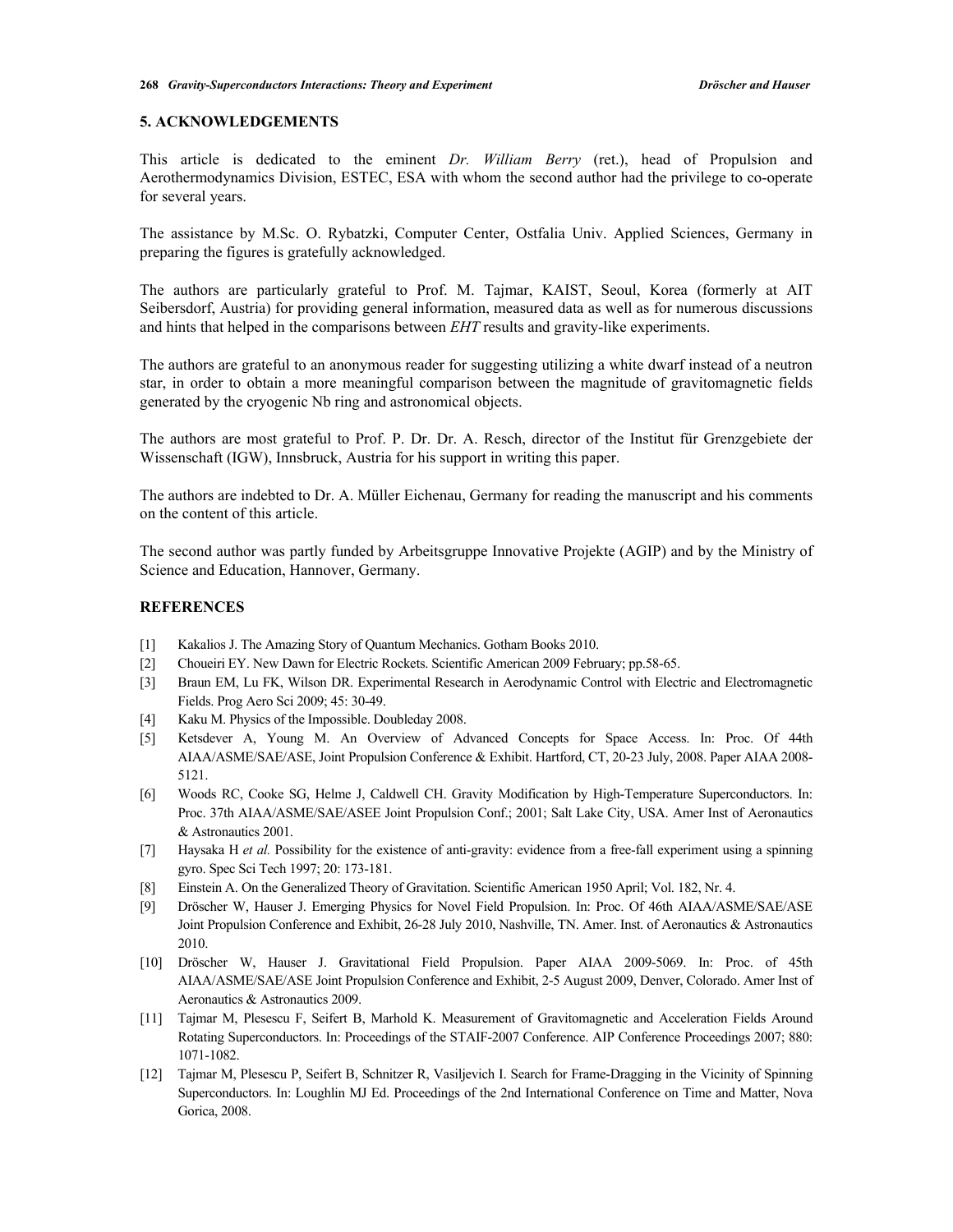- [13] Tajmar M, Plesescu F, Seifert B, Schnitzer R, Vasiljevich I. Investigation of Frame-Dragging-Like Signals from Spinning Superconductors using Laser Gyroscopes. AIP Conference Proceedings 2008; 969: 1080-1090. Tajmar M, Plesescu F, Seifert B. Anomalous Fiber Optic Gyroscope Signals Observed above Spinning Rings at Low Temperature. arXiv 2008: 0806.2271. Available from http://arxiv.org
- [14] Graham RD, Hurst RB, Thirkettle RJ, Rowe CH and Butler, PH. Experiment to detect frame dragging in a lead superconductor. Physica C 2008; 468: 383.
- [15] Stanford University. Gravity Probe B in a Nutshell. Available from http://einstein.stanford.edu
- [16] Dröscher W, Hauser J. Physical Principles of Advanced Space Based on Heim's Field Theory. Paper AIAA 2002-4094. In: Proc. Of 38th AIAA/ASME/SAE/ASE, Joint Propulsion Conference & Exhibit, Indianapolis, Indiana, 7-10 July, 2002. Amer. Inst. of Aeronautics & Astronautics 2002. Available from http://www.hpcc-space.com
- [17] Dröscher W, Hauser J. Guidelines For a Space propulsion Device Based on Heim's Quantum Theory. Paper AIAA 2004-3700. In: Proceedings of the 40th AIAA/ASME/SAE/ASE, Joint Propulsion Conference & Exhibit, Fort Lauderdale, FL, 11-14 July, 2004. Amer Inst of Aeronautics & Astronautics 2004.
- [18] Dröscher W, Hauser J. Heim Quantum Theory for Space propulsion Physics. In: Proceedings of the STAIF-2005 Conference. American Inst. of Physics 2005.
- [19] Modanese G. Personal communication, 30 May 2010.
- [20] Dröscher W, Hauser J. Gravity-Like Fields and Space propulsion Concepts. Paper AIAA 2008-5124. Proceedings of the 44th AIAA/ASME/SAE/ASE, Joint Propulsion Conference & Exhibit, Hardford, Connecticut, 20-23 July, 2008. Amer Instof Aeronautics & Astronautics 2008.
- [21] Bardeen J, Cooper N, Schrieffer JN. Theory of Superconductivity. Phys Rev 1957; 108: 1175-1204.
- [22] Dröscher W, Hauser J. Current Research in Gravito-Magnetic Space propulsion, Paper O-42. In: Proc. of 7th International Symposium on Launcher Technologies, 2-5 April 2007, Barcelona, Spain.
- [23] Dröscher W, Hauser J. Heim Quantum Theory for Space propulsion Physics. In: Proceedings of STAIF 2005. American Institute of Physics 2005.
- [24] Hauser J, Dröscher W. Emerging Physics for Space propulsion Science. In: Proceedings of Space propulsion & Energy Sciences International Forum SPESIF-2010. American Institute of Physics 2010.
- [25] Hauser J, Dröscher W. Physics of Extreme Gravitomagnetic and Gravity-Like Fields for Novel Space propulsion and Energy Generation. In: Proc. Of Space propulsion & Energy Sciences International Forum SPESIF-2011. Elsevier 2011.
- [26] Dröscher W, Hauser J. Spacetime Physics and Advanced Propulsion Concepts. Paper AIAA 2006-4608. In: Proceedings of the 42nd AIAA/ASME/SAE/ASE, Joint Propulsion Conference & Exhibit, Sacramento, CA, 9-12 July, 2006. Amer. Inst. of Aeronautics & Astronautics 2006. Available as revised and extended version from http://www.hpcc-space.de
- [27] Jost, J. Geometry and Physics. Springer 2009.
- [28] Heim, B. Vorschlag eines Weges einer einheitlichen Beschreibung der Elementarteilchen, Zeitschrift Naturforschung 1977; 32A: 233-243.
- [29] Heim, B.: Elementarstrukturen der Materie, Band 1, 3. Auflage. Innsbruck: Resch Verlag 1998.
- [30] Heim, B.: Elementarstrukturen der Materie, Band 2, 2. Auflage. Innsbruck: Resch Verlag 1996.
- [31] Keller JM. Newton's Third Law and Electrodynamics, Am J Phys 1942; 10: 302-307.
- [32] Cardone F, Mignani R. Energy and Geometry, World Scientific 2004.
- [33] Zwiebach, R. Introduction to String Theory Cambridge Univ. Press 2004.
- [34] Kaku, M. Quantum Field Theory, Oxford University Press 1993.
- [35] Hobson MP, Efstathiou G, Lasenby AN. General Relativity. Cambridge Univ. Press 2006.
- [36] Thorne K. Gravitomagnetism, Jets in Quasars, and the Stanford Gyroscope Experiment. In: Fairbank JD, Deaver BS Jr., Everitt CWF, Michelson PF Eds. Near Zero: New Frontiers of Physics. Freeman 1988.
- [37] Witten, E. Reflection on the Fate of Spacetime. Phys Today 1996; 96: 24-30.
- [38] Veltman, C. Facts and Mysteries in Elementary Particle Physics. World Scientific 2003.
- [39] Zee, A. Quantum Field Theory in a Nutshell. Princeton University Press 2003.
- [40] Lawrie ID. Unified Grand Tour of Theoretical Physics. IoP 2002.
- [41] Bergstroem L, Goobar A. Cosmology and Particle Astrophysics Physics. Springer 2004.
- [42] Liddle A. An Introduction to Modern Cosmology. Wiley 2003.
- [43] Lisi AG. An Exceptionally Simple Theory of Everything arXiv 2007: 0711.0770. Available from http://arxiv.org
- [44] Collins GP. Wipeout ? Sci Am 2008; 298: 30-32.